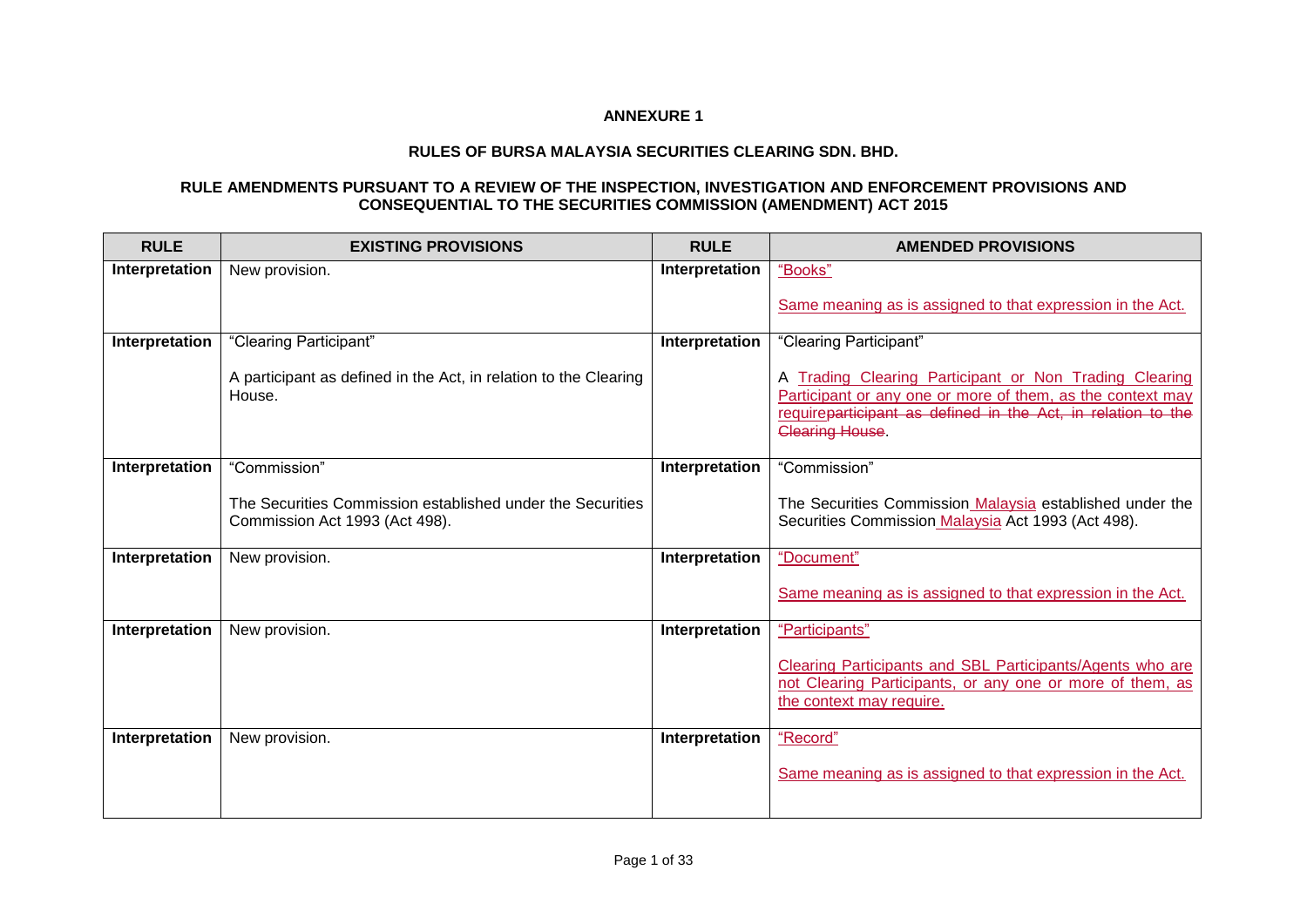| <b>RULE</b>    | <b>EXISTING PROVISIONS</b>                                                                                                                                                                                                                                                                                                                                                                                                                                                                                                                                                                                                                                                                                                                                                                                                                                                                                                                       | <b>RULE</b>    | <b>AMENDED PROVISIONS</b>                                                                                                                                                                                                                                                                                                                                                                                                                                                                                                                                                                                                                                                                                                                                                                                                                                                                                       |
|----------------|--------------------------------------------------------------------------------------------------------------------------------------------------------------------------------------------------------------------------------------------------------------------------------------------------------------------------------------------------------------------------------------------------------------------------------------------------------------------------------------------------------------------------------------------------------------------------------------------------------------------------------------------------------------------------------------------------------------------------------------------------------------------------------------------------------------------------------------------------------------------------------------------------------------------------------------------------|----------------|-----------------------------------------------------------------------------------------------------------------------------------------------------------------------------------------------------------------------------------------------------------------------------------------------------------------------------------------------------------------------------------------------------------------------------------------------------------------------------------------------------------------------------------------------------------------------------------------------------------------------------------------------------------------------------------------------------------------------------------------------------------------------------------------------------------------------------------------------------------------------------------------------------------------|
| Interpretation | New provision.                                                                                                                                                                                                                                                                                                                                                                                                                                                                                                                                                                                                                                                                                                                                                                                                                                                                                                                                   | Interpretation | A reference to a statute is to that statute so modified, re-<br>enacted or consolidated and includes regulations, rules or<br>other statutory instruments made under that statute.                                                                                                                                                                                                                                                                                                                                                                                                                                                                                                                                                                                                                                                                                                                              |
| 1.23           | It shall be the responsibility of the Clearing Participant<br>(b)<br>to promptly check and reconcile with its own records<br>details of such advice, statement and report and to<br>promptly notify the Clearing House in writing of any<br>errors or erroneous omissions therein, in any event<br>within one business day of receipt of the said advice,<br>report or statement. The Clearing House reserves the<br>right to rectify the error or omission at any time.                                                                                                                                                                                                                                                                                                                                                                                                                                                                         | 1.23           | It shall be the responsibility of the Clearing Participant<br>(b)<br>to promptly check and reconcile with its own <b>FRecords</b><br>details of such advice, statement and report and to<br>promptly notify the Clearing House in writing of any<br>errors or erroneous omissions–therein, in any event<br>within one business day of receipt of the said advice,<br>report or statement. The Clearing House reserves the<br>right to rectify the error or omission at any time.                                                                                                                                                                                                                                                                                                                                                                                                                                |
| 1.25           | <b>DISCLOSURE OF INFORMATION</b>                                                                                                                                                                                                                                                                                                                                                                                                                                                                                                                                                                                                                                                                                                                                                                                                                                                                                                                 | 1.25           | <b>DISCLOSURE OF INFORMATION</b>                                                                                                                                                                                                                                                                                                                                                                                                                                                                                                                                                                                                                                                                                                                                                                                                                                                                                |
|                | (a) The Clearing House shall have the authority to disclose<br>the details of any information concerning a Clearing<br>Participant in its possession if so required under any<br>applicable law, decree, regulations or any governmental<br>order, or order of any court, tribunal or other competent<br>authority.                                                                                                                                                                                                                                                                                                                                                                                                                                                                                                                                                                                                                              |                | The Clearing House shall have the authority to<br>(a)<br>disclose the details of any information concerning a<br>Clearing-Participant in its possession if so required<br>under any applicable law, decree, regulations or any<br>governmental order, or order of any court, tribunal or<br>other competent authority.                                                                                                                                                                                                                                                                                                                                                                                                                                                                                                                                                                                          |
|                | (b) The Clearing House may disclose information at any<br>time to the Exchange, the Commission, or any<br>competent authority to which a Clearing Participant is<br>subject or to any other person as the Clearing House<br>deems appropriate, relating to or concerning the<br>Clearing Participant and/or its activities in any of the<br>services of the Clearing House or the services or<br>facilities made available to the Clearing Participant if the<br>Exchange, the Commission, any competent authority or<br>other person requests any such information. The<br>Clearing House may disclose information relating to any<br>of its services or facilities made available to the Clearing<br>Participant including information relating to any Clearing<br>Participant and/or their activities in any of the services<br>or facilities of the Clearing House to the Exchange, the<br>Commission, a competent authority or to any other |                | The Clearing House may disclose information at any<br>(b)<br>time to the Exchange, the Commission, or any<br>competent authority to which a Clearing-Participant is<br>subject or to any other person as the Clearing House<br>deems appropriate, relating to or concerning the<br>Clearing Participant and/or its activities in any of the<br>services of the Clearing House or the services or<br>facilities made available to the Clearing Participant if<br>the Exchange, the Commission, any competent<br>authority or other person requests any such<br>information. The Clearing House may disclose<br>information relating to any of its services or facilities<br>made available to the Clearing-Participant including<br>information relating to any Clearing-Participant and/or<br>their activities in any of the services or facilities of the<br>Clearing House to the Exchange, the Commission, a |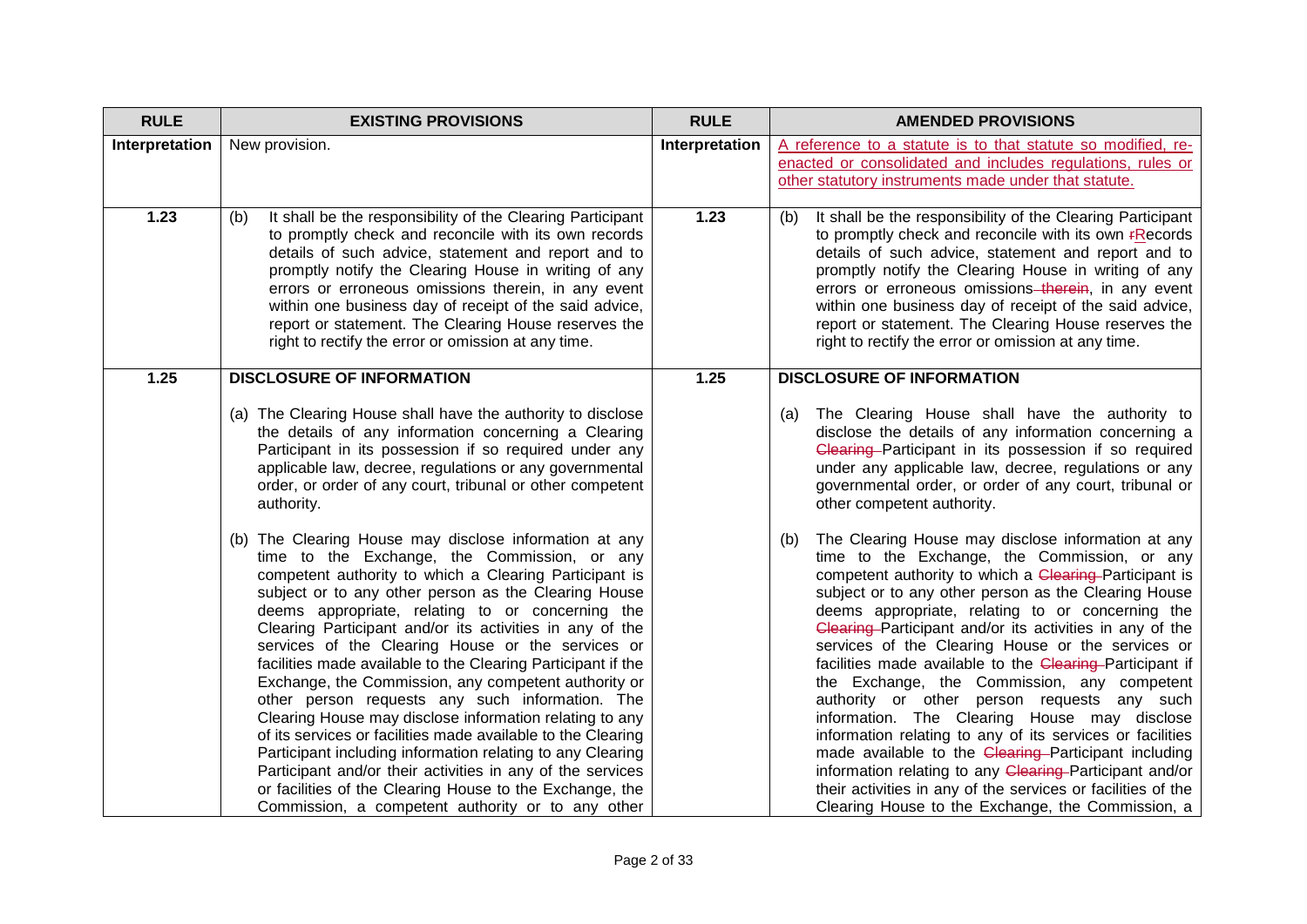| <b>RULE</b> | <b>EXISTING PROVISIONS</b>                                                                                                                                                               | <b>RULE</b> | <b>AMENDED PROVISIONS</b>                                                                                                                                                                                                                                                                                                                                                                                                                                                    |
|-------------|------------------------------------------------------------------------------------------------------------------------------------------------------------------------------------------|-------------|------------------------------------------------------------------------------------------------------------------------------------------------------------------------------------------------------------------------------------------------------------------------------------------------------------------------------------------------------------------------------------------------------------------------------------------------------------------------------|
|             | party as the Clearing House deems appropriate, if the<br>Clearing House considers such disclosure to be in the<br>general interest of the Clearing House or its Clearing<br>Participant. |             | competent authority or to any other party as the<br>Clearing House deems appropriate, if the Clearing<br>House considers such disclosure to be in the general<br>interest of the Clearing House or its Clearing<br>Participant.<br>The Clearing House may disclose any action taken by<br>(C)<br>the Clearing House against a Participant under these<br>Rules to the public or any other persons in any                                                                     |
|             |                                                                                                                                                                                          |             | manner as the Clearing House considers fit or<br>expedient.                                                                                                                                                                                                                                                                                                                                                                                                                  |
|             | New provision.                                                                                                                                                                           | 1.25A       | ADDITIONAL ACTION THAT MAY BE TAKEN BY THE<br><b>CLEARING HOUSE PURSUANT TO AN INSPECTION OR</b><br><b>INVESTIGATION</b>                                                                                                                                                                                                                                                                                                                                                     |
|             |                                                                                                                                                                                          |             | Pursuant to a finding from any inspection or investigation on<br>a Clearing Participant, the Clearing House may require the<br>Clearing Participant to take appropriate action against any<br>of its employees or agents if such person caused the<br><b>Clearing Participant to violate these Rules.</b>                                                                                                                                                                    |
| 1.28        | APPEALS AGAINST THE DECISION OF THE CLEARING<br><b>HOUSE</b>                                                                                                                             | 1.28        | APPEALS AGAINST THE DECISIONS OF THE<br><b>CLEARING HOUSE</b>                                                                                                                                                                                                                                                                                                                                                                                                                |
|             | (1) The Clearing House shall establish a Committee to<br>determine appeals provided in these Rules from a party<br>against whom a decision has been made by the<br>Clearing House.       |             | The Clearing House shall establish a Committee to<br>(1)<br>determine appeals provided in these Rules from a<br>party against whom a decision has been made by the<br>Clearing House. Any decision of the Clearing House is<br>final and binding and a person may only appeal<br>against any action or decision taken or made by the<br>Clearing House under these Rules if the right of<br>appeal is expressly provided for under the relevant<br>provision of these Rules. |
| 1.28        | A person against whom a decision has been made by<br>(2)<br>the Clearing House may, where provided under these<br>rules, appeal against such decision by notifying the                   | 1.28        | A person against whom a decision has been made by<br>(2)<br>the Clearing House may, where provided under these<br>rules, appeal against such decision by notifying the                                                                                                                                                                                                                                                                                                       |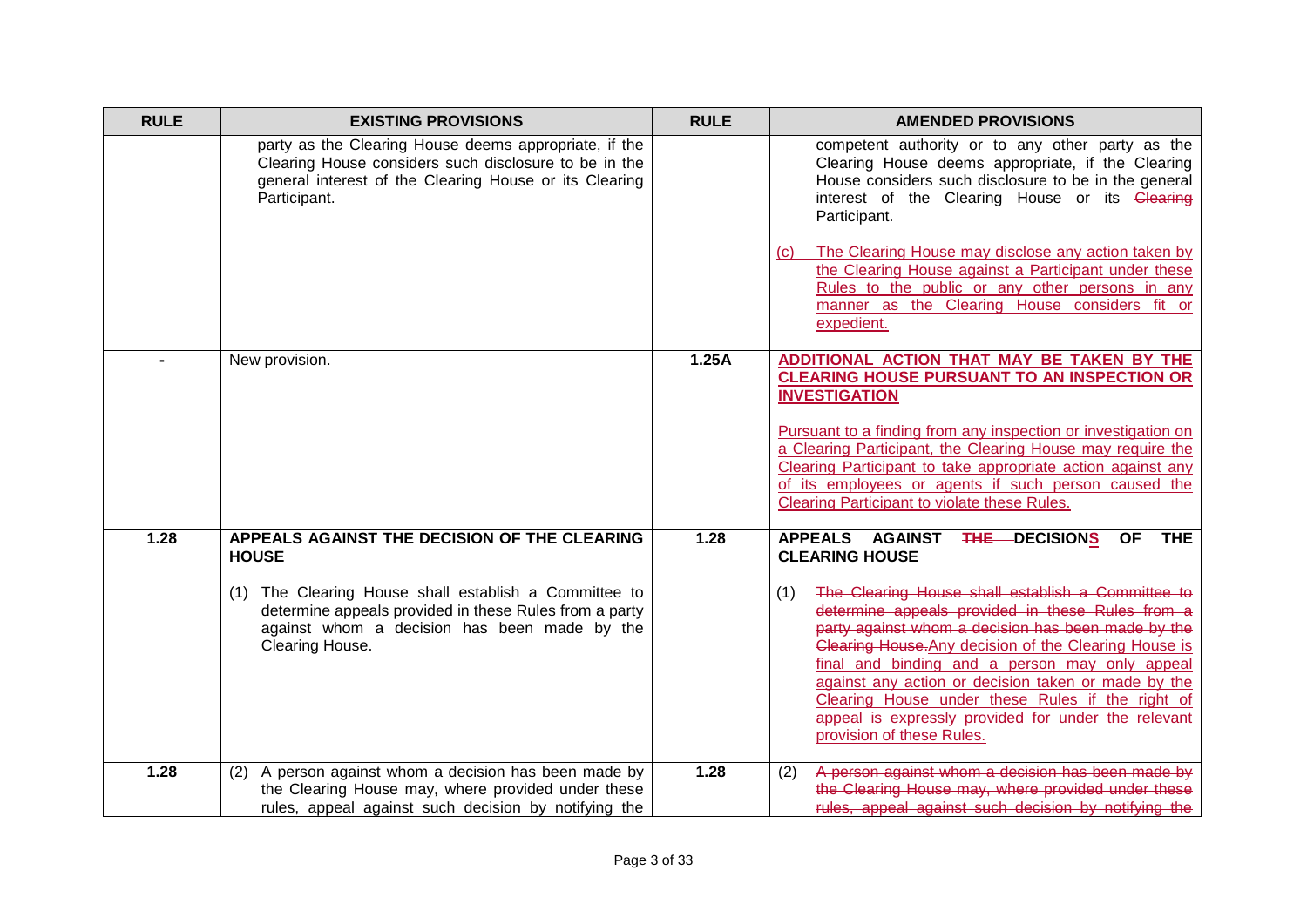| <b>RULE</b> | <b>EXISTING PROVISIONS</b>                                                                                                                                                                                                                                                                                                                                             | <b>RULE</b> | <b>AMENDED PROVISIONS</b>                                                                                                                                                                                                                                                                                                                                        |
|-------------|------------------------------------------------------------------------------------------------------------------------------------------------------------------------------------------------------------------------------------------------------------------------------------------------------------------------------------------------------------------------|-------------|------------------------------------------------------------------------------------------------------------------------------------------------------------------------------------------------------------------------------------------------------------------------------------------------------------------------------------------------------------------|
|             | Clearing House of its/his intention to appeal within<br>fourteen (14) days from the receipt of the notification of<br>the decision.                                                                                                                                                                                                                                    |             | Clearing House of its/his intention to appeal within<br>fourteen (14) days from the receipt of the notification<br>of the decision. The decision of the Clearing House on<br>appeal is final and binding on the person appealing.                                                                                                                                |
| 1.28        | The Committee referred to herein shall comprise such<br>(3)<br>person as may be appointed by the Clearing House all<br>of whom must not have been involved in any other<br>Committee of the Clearing House that made the<br>decision appeal against.                                                                                                                   | 1.28        | The Committee referred to herein shall comprise such<br>$\left(3\right)$<br>person as may be appointed by the Clearing House all<br>of whom must not have been involved in any other<br>Committee of the Clearing House that made the<br>decision appeal against.                                                                                                |
| 1.28        | The Committee referred to herein may affirm, vary or<br>(4)<br>set aside the decision appealed against or penalty<br>imposed.                                                                                                                                                                                                                                          | 1.28        | The Committee referred to herein may affirm, vary or<br>(4)<br>set aside the decision appealed against or penalty<br>imposed.                                                                                                                                                                                                                                    |
| 1.28        | The decision of the Clearing House on appeal shall be<br>(5)<br>final and binding on the appellant.                                                                                                                                                                                                                                                                    | 1.28        | The decision of the Clearing House on appeal shall be<br>(5)<br>final and binding on the appellant.                                                                                                                                                                                                                                                              |
| 3.6         | <b>PARTICIPANT</b><br><b>CLEARING</b><br><b>OR</b><br><b>SBL</b><br><b>PARTICIPANT/AGENT TO INCLUDE OTHER PERSONS</b><br>A Clearing Participant or a SBL Participant/Agent is<br>responsible to the Clearing House for all acts or omissions<br>of its owners, principals, directors, officers, employees,<br>trainees, agents, service providers and sub-contractors. | 1.31        | <b>CLEARING</b><br>-PARTICIPANT<br><b>OR</b><br><b>SBL</b><br><b>PARTICIPANT/AGENT-TO INCLUDE OTHER PERSONS</b><br>A Clearing Participant or a SBL Participant/Agent is<br>responsible to the Clearing House for all acts or omissions<br>of its owners, principals, directors, officers, employees,<br>trainees, agents, service providers and sub-contractors. |
| 3.1.3       | The Clearing House may also notify the matter to the<br>relevant authority to which the Clearing Participant or the<br>SBL Participant/Agent is subject.                                                                                                                                                                                                               | 1.32        | REFERRAL OF CONDUCT TO OTHER AUTHORITIES<br>The Clearing House may-also notify the matter to the<br>relevant authority to which the Clearing Participant or the<br>SBL Participant/Agent is subject, at any time, refer the<br>conduct of any Participant to the relevant authority, without<br>giving notice to such person.                                    |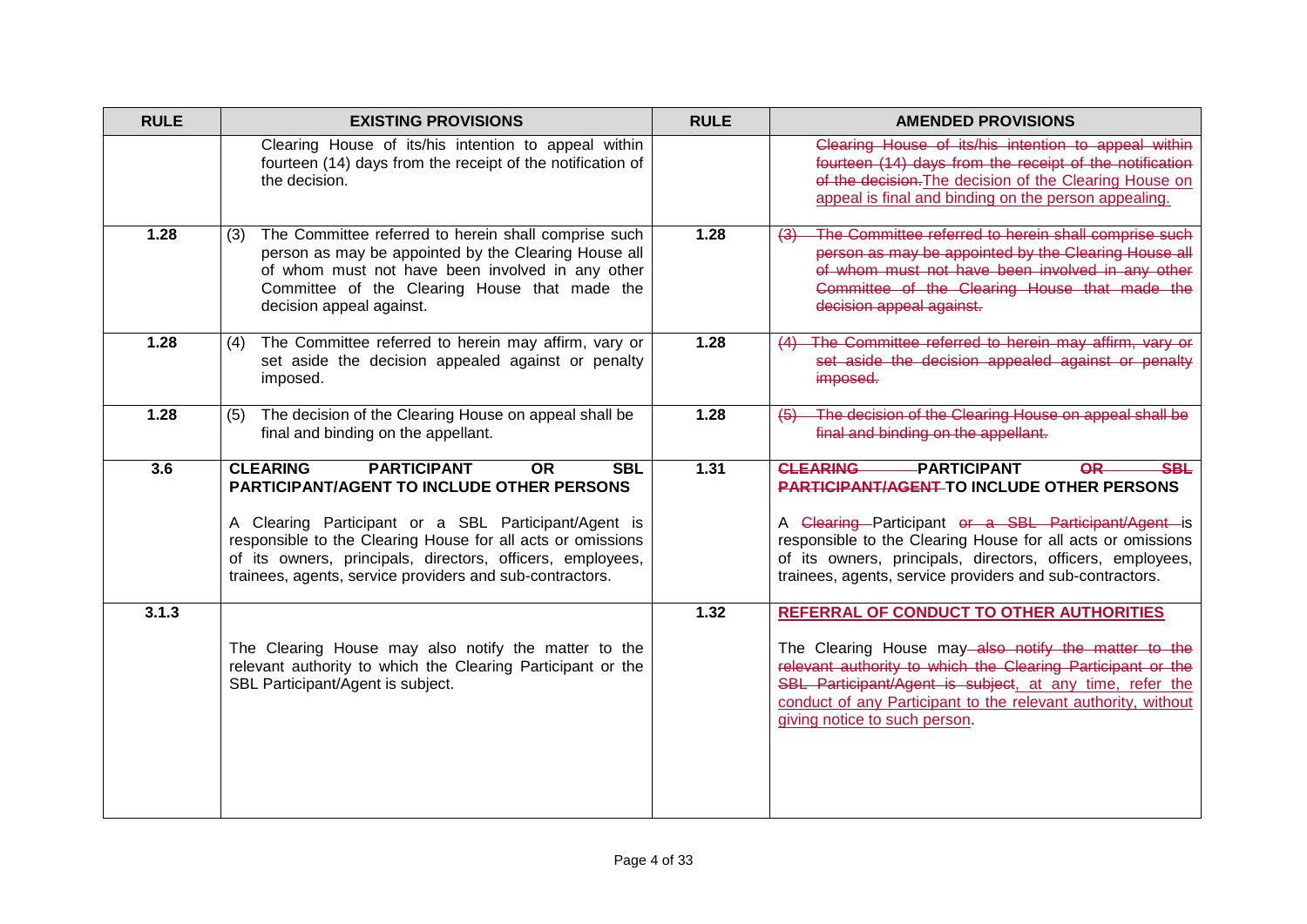| <b>RULE</b> | <b>EXISTING PROVISIONS</b>                                                                                                                                                                             | <b>RULE</b> | <b>AMENDED PROVISIONS</b>                                                                                                                                                                                                                                                                                                                                                                                                                                                                                                                                                                                                                           |
|-------------|--------------------------------------------------------------------------------------------------------------------------------------------------------------------------------------------------------|-------------|-----------------------------------------------------------------------------------------------------------------------------------------------------------------------------------------------------------------------------------------------------------------------------------------------------------------------------------------------------------------------------------------------------------------------------------------------------------------------------------------------------------------------------------------------------------------------------------------------------------------------------------------------------|
| 3.2A        | APPOINTMENT OF COMMITTEEE OR SUBCOMMITTEE<br>OR OFFICER(S)                                                                                                                                             | 1.33        | APPOINTMENT OF COMMITTEE, OR SUB-COMMITTEE<br>OR OFFICER(S)                                                                                                                                                                                                                                                                                                                                                                                                                                                                                                                                                                                         |
|             | The Clearing House must appoint a committee,<br>subcommittee or officer(s) of the Clearing House or the<br>Exchange Holding Company to discharge the exercise of its<br>powers under Rule 3.1 and 3.2. |             | The Clearing House must-may appoint a committee, sub-<br>committee or officer(s) of the Clearing House or the<br>Exchange Holding Company or an agent to discharge the<br>exercise the Clearing House's of its powers under these<br>Rules, where appropriateRule 3.1 and 3.2.                                                                                                                                                                                                                                                                                                                                                                      |
|             | New provision.                                                                                                                                                                                         | 1.34        | <b>CONFIDENTIALITY</b>                                                                                                                                                                                                                                                                                                                                                                                                                                                                                                                                                                                                                              |
|             |                                                                                                                                                                                                        |             | (1) If a finding or result of any inspection or investigation,<br>or testimony or documentation in connection with a<br>disciplinary proceeding or appeal under these Rules is<br>disclosed to a Participant or its employee or agent, the<br>Participant must keep the findings and results of such<br>inspection or investigation, or testimony or<br>documentation in connection with a disciplinary<br>proceeding or appeal confidential and must not<br>disclose the findings or results to any person except:<br>(a) the Commission, any authorised officer of the<br>Commission or any investigating governmental<br>authority or agency; or |
|             |                                                                                                                                                                                                        |             | where necessary, for the procurement of legal or<br>(b)<br>expert advice in relation to the inspection,<br>investigation, disciplinary proceeding or appeal,<br>provided that the disclosure is restricted to the<br>relevant persons and strictest confidentiality is<br>maintained.                                                                                                                                                                                                                                                                                                                                                               |
|             |                                                                                                                                                                                                        |             | The Clearing House may release the findings and<br>(2)<br>results of any inspection or investigation, or testimony<br>or documentation in connection with a disciplinary<br>proceeding or appeal to the Commission, Exchange or<br>any other relevant body or authority (in Malaysia or<br>outside of Malaysia) as the Clearing House considers                                                                                                                                                                                                                                                                                                     |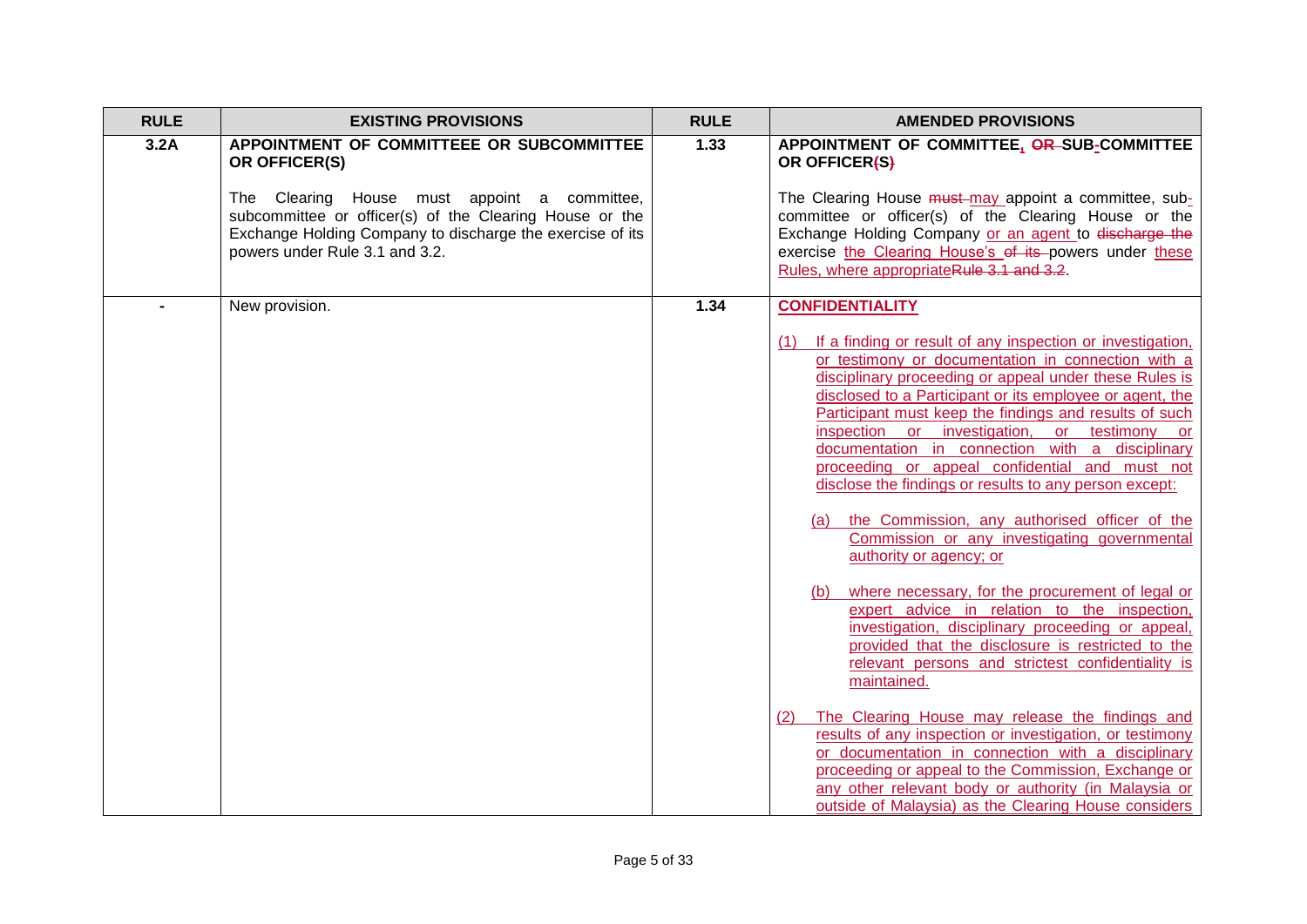| <b>RULE</b> | <b>EXISTING PROVISIONS</b>                                                                                                                                                                                                                                                                                                                                                                                                                                                                                                                                                                                                                                                                                                                                                                                                            | <b>RULE</b> | <b>AMENDED PROVISIONS</b>                                                                                                                                                                                                                                                                                                                                                                                                                                                                                                                                                                                                                                                                                                                                                                                                                     |
|-------------|---------------------------------------------------------------------------------------------------------------------------------------------------------------------------------------------------------------------------------------------------------------------------------------------------------------------------------------------------------------------------------------------------------------------------------------------------------------------------------------------------------------------------------------------------------------------------------------------------------------------------------------------------------------------------------------------------------------------------------------------------------------------------------------------------------------------------------------|-------------|-----------------------------------------------------------------------------------------------------------------------------------------------------------------------------------------------------------------------------------------------------------------------------------------------------------------------------------------------------------------------------------------------------------------------------------------------------------------------------------------------------------------------------------------------------------------------------------------------------------------------------------------------------------------------------------------------------------------------------------------------------------------------------------------------------------------------------------------------|
|             |                                                                                                                                                                                                                                                                                                                                                                                                                                                                                                                                                                                                                                                                                                                                                                                                                                       |             | fit, or to such parties as the Clearing House considers<br>fit for the purposes of the Clearing House's<br>investigation, enforcement or both.                                                                                                                                                                                                                                                                                                                                                                                                                                                                                                                                                                                                                                                                                                |
| 2.11        | <b>BOOKS AND RECORDS</b>                                                                                                                                                                                                                                                                                                                                                                                                                                                                                                                                                                                                                                                                                                                                                                                                              | 2.11        | <b>BOOKS AND RECORDS</b>                                                                                                                                                                                                                                                                                                                                                                                                                                                                                                                                                                                                                                                                                                                                                                                                                      |
|             | The Clearing Participant shall maintain books and<br>(a)<br>records in sufficient detail of all transactions and other<br>matters relating to any of its activities and/or related to<br>such activities in any of the services or facilities made<br>available to the Clearing Participant by the Clearing<br>House. The Clearing Participant shall make available<br>for inspection by any authorised employee or officer of<br>the Clearing House or any agent or representative of<br>the Clearing House all such books and records and<br>allow such authorised employee, officer, agent or<br>representative, during normal business hours, entry to<br>its premises where such books and records, whether in<br>the form of documents or electronic data, are<br>maintained or kept and to inspect and make copies<br>thereof. |             | $(a)$ The Clearing Participant shall maintain bBooks and<br><b>FRecords</b> in sufficient detail of all transactions and<br>other matters relating to any of its activities and/or<br>related to such activities in any of the services or<br>facilities made available to the Clearing Participant by<br>the Clearing House. The Clearing Participant shall<br>make available for inspection by any authorised<br>employee or officer of the Clearing House or any<br>agent or representative of the Clearing House all such<br>books and records and allow such authorised<br>employee, officer, agent or representative, during<br>normal business hours, entry to its premises where<br>such books and records, whether in the form of<br>documents or electronic data, are maintained or kept<br>and to inspect and make copies thereof. |
| 2.11        | Where the Clearing Participant is declared a Defaulter<br>(b)<br>by the Clearing House, it shall forthwith and at all times<br>thereafter permit any official of the Clearing House to<br>have unrestricted access to, and to make copies of, its<br>books and records and all other documents deemed<br>necessary by such official for the carrying out of his<br>function under the Default Rules.                                                                                                                                                                                                                                                                                                                                                                                                                                  | 2.11        | Where the Clearing Participant is declared a Defaulter<br>$\leftrightarrow$<br>by the Clearing House, it shall forthwith and at all<br>times thereafter permit any official of the Clearing<br>House to have unrestricted access to, and to make<br>copies of, its books and records and all other<br>documents deemed necessary by such official for the<br>carrying out of his function under the Default Rules.                                                                                                                                                                                                                                                                                                                                                                                                                            |
| A2.4        | In relation to a Trading Clearing Participant that has<br>acquired the status of an Investment Bank after its<br>admission as a Trading Clearing Participant under Chapter<br>2 of these Rules, the said Trading Clearing Participant shall<br>notify the Clearing House in writing of the same at least<br>seven (7) days (or such other time as may be determined by<br>the Clearing House) prior to the commencement of its<br>business as an Investment Bank, which notification shall be                                                                                                                                                                                                                                                                                                                                         | A2.4        | In relation to a Trading Clearing Participant that has<br>acquired the status of an Investment Bank after its<br>admission as a Trading Clearing Participant under Chapter<br>2 of these Rules, the said Trading Clearing Participant shall<br>notify the Clearing House in writing of the same at least<br>seven (7) days (or such other time as may be determined by<br>the Clearing House) prior to the commencement of its<br>business as an Investment Bank, which notification shall be                                                                                                                                                                                                                                                                                                                                                 |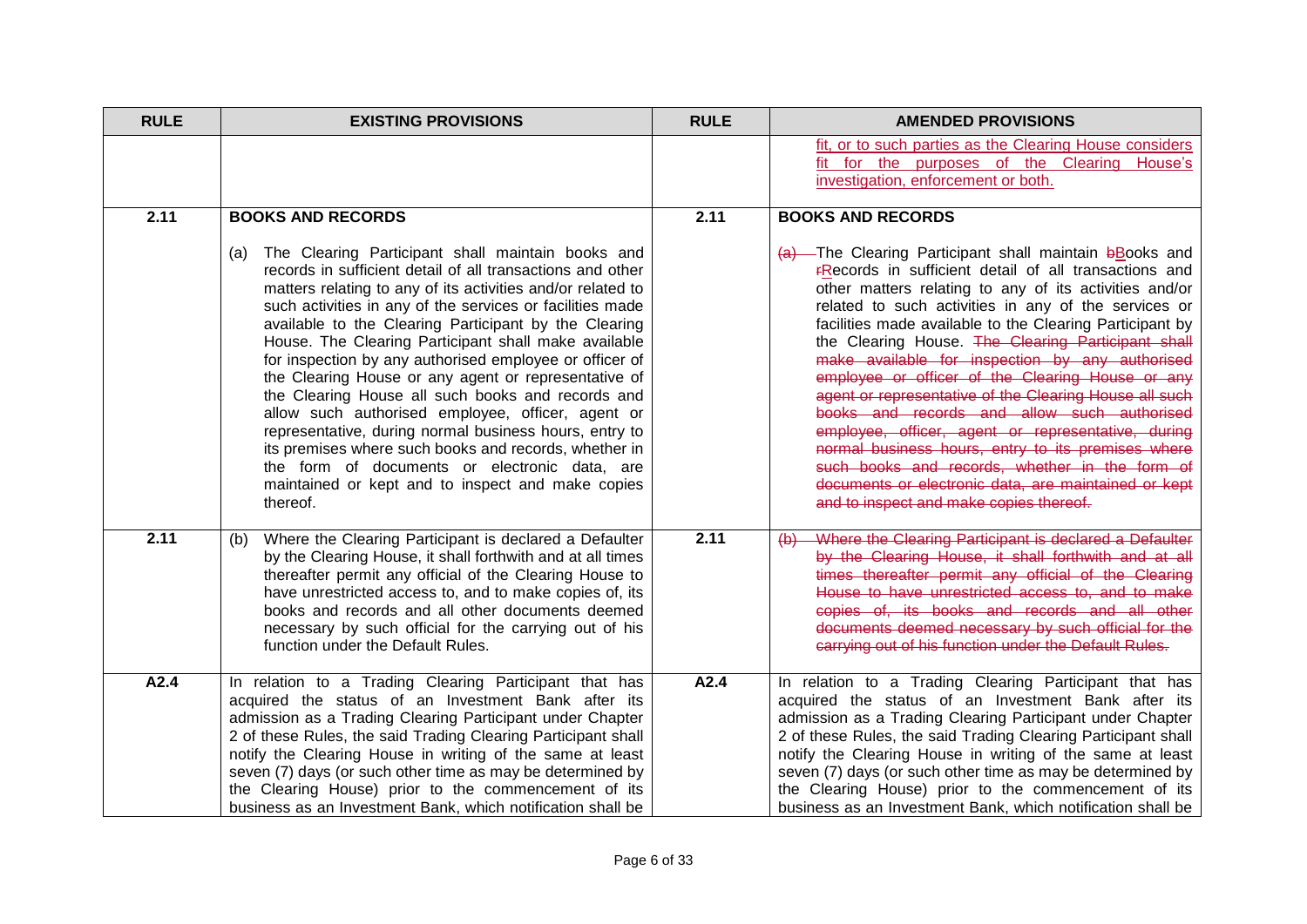| <b>RULE</b> | <b>EXISTING PROVISIONS</b>                                                                                                                                                                                                                                                                                                                                                                                                                                                                       | <b>RULE</b>       | <b>AMENDED PROVISIONS</b>                                                                                                                                                                                                                                                                                                                                                                                                                                                                         |
|-------------|--------------------------------------------------------------------------------------------------------------------------------------------------------------------------------------------------------------------------------------------------------------------------------------------------------------------------------------------------------------------------------------------------------------------------------------------------------------------------------------------------|-------------------|---------------------------------------------------------------------------------------------------------------------------------------------------------------------------------------------------------------------------------------------------------------------------------------------------------------------------------------------------------------------------------------------------------------------------------------------------------------------------------------------------|
|             | accompanied with such information or documents as may<br>be required by the Clearing House.                                                                                                                                                                                                                                                                                                                                                                                                      |                   | accompanied with such information or dDocuments as may<br>be required by the Clearing House.                                                                                                                                                                                                                                                                                                                                                                                                      |
| B2.4(e)     | The Non Trading Clearing Participant must ensure that the<br>Clearing House or its agent shall at all times have access to<br>and be allowed to make copies of the books (as defined in<br>the Act) of the Non Trading Clearing Participant or the<br>Service Provider. The Non Trading Clearing Participant<br>shall procure a written consent through a letter of<br>undertaking from the Service Provider to allow the Clearing<br>House or its agent to exercise its powers as stated above. | <b>B2.4(e)</b>    | The Non Trading Clearing Participant must ensure that the<br>Clearing House or its agent shall at all times have access to<br>and be allowed to make copies of the bBooks (as defined in<br>the Act) of the Non Trading Clearing Participant or the<br>Service Provider. The Non Trading Clearing Participant<br>shall procure a written consent through a letter of<br>undertaking from the Service Provider to allow the Clearing<br>House or its agent to exercise its powers as stated above. |
|             | New chapter.                                                                                                                                                                                                                                                                                                                                                                                                                                                                                     | <b>Chapter 2A</b> | <b>CHAPTER 2A</b>                                                                                                                                                                                                                                                                                                                                                                                                                                                                                 |
|             |                                                                                                                                                                                                                                                                                                                                                                                                                                                                                                  |                   | <b>INSPECTION AND INVESTIGATION</b>                                                                                                                                                                                                                                                                                                                                                                                                                                                               |
|             | New provision.                                                                                                                                                                                                                                                                                                                                                                                                                                                                                   | 2A.1              | <b>DEFINITION</b><br>In this Chapter 2A,                                                                                                                                                                                                                                                                                                                                                                                                                                                          |
|             |                                                                                                                                                                                                                                                                                                                                                                                                                                                                                                  |                   | "Relevant Person" means the Clearing Participant's agents,<br>directors and employees.                                                                                                                                                                                                                                                                                                                                                                                                            |
|             | New provision.                                                                                                                                                                                                                                                                                                                                                                                                                                                                                   | 2A.2              | <b>CLEARING HOUSE'S RIGHT TO INSPECTION</b>                                                                                                                                                                                                                                                                                                                                                                                                                                                       |
|             |                                                                                                                                                                                                                                                                                                                                                                                                                                                                                                  |                   | The Clearing House may conduct an inspection on a<br>(1)<br>Clearing Participant at any time on any matter in<br>relation to these Rules, the Clearing Participant's<br>internal policies and procedures and any other rules<br>and regulations related to its functions as governed<br>under these Rules.                                                                                                                                                                                        |
|             | New provision.                                                                                                                                                                                                                                                                                                                                                                                                                                                                                   | 2A.2              | A Clearing Participant and Relevant Person must:<br>(2)                                                                                                                                                                                                                                                                                                                                                                                                                                           |
|             |                                                                                                                                                                                                                                                                                                                                                                                                                                                                                                  |                   | (a) give or procure for the Clearing House all<br>information, Documents, Books and Records the<br>Clearing House requests for and allow the<br>Clearing House to take copies and extracts of                                                                                                                                                                                                                                                                                                     |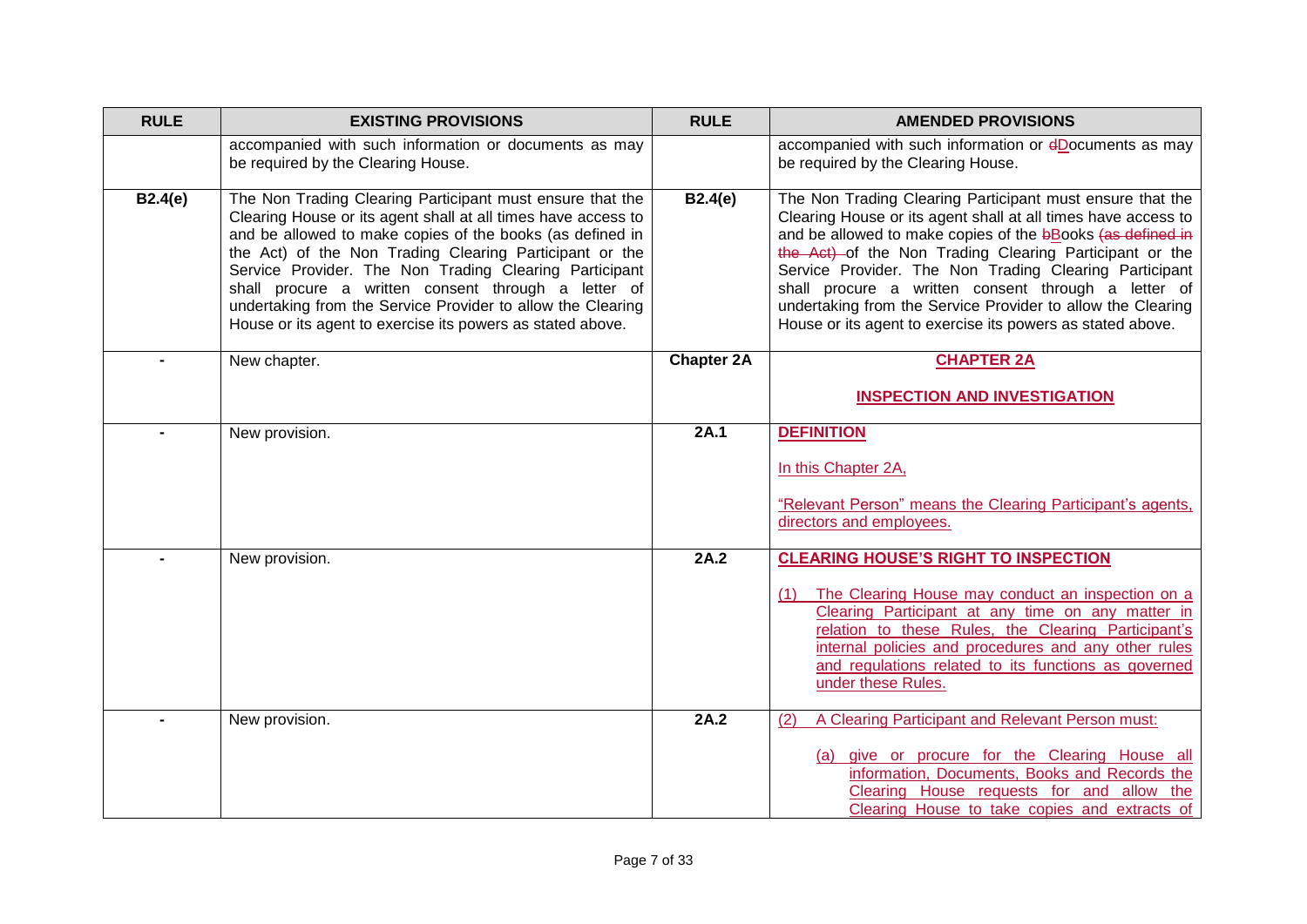| <b>RULE</b>    | <b>EXISTING PROVISIONS</b> | <b>RULE</b> | <b>AMENDED PROVISIONS</b>                                                                                                                                                                                                                                    |
|----------------|----------------------------|-------------|--------------------------------------------------------------------------------------------------------------------------------------------------------------------------------------------------------------------------------------------------------------|
|                |                            |             | such Documents, Books and Records; and<br>give the Clearing House access to the relevant<br>(b)<br>premises for the Clearing House to conduct an<br>inspection under Rule 2A.2.                                                                              |
|                | New provision.             | 2A.2        | A Clearing Participant and Relevant Person must:<br>(3)<br>(a) not hinder or obstruct the Clearing House during<br>the inspection; and<br>(b) give the Clearing House all assistance the<br>Clearing House reasonably requires to conduct<br>the inspection. |
|                | New provision.             | 2A.3        | <b>INSPECTION COST</b><br>The Clearing House may require the Clearing Participant<br>concerned to pay the Clearing House a fee for carrying out<br>the inspection.                                                                                           |
|                | New provision.             | 2A.4        | <b>REPORTING</b><br>The Clearing House will notify the Clearing Participant<br>(1)<br>concerned of the findings of the Clearing House's<br>inspection.                                                                                                       |
|                | New provision.             | 2A.4        | A Clearing Participant must table the Clearing House's<br>(2)<br>findings to the Clearing Participant's board of directors<br>as soon as possible.                                                                                                           |
| $\blacksquare$ | New provision.             | 2A.4        | A Clearing Participant must within such time as may<br>(3)<br>be stipulated by the Clearing House:<br>(a) take corrective measure to address the Clearing<br>House's findings; and                                                                           |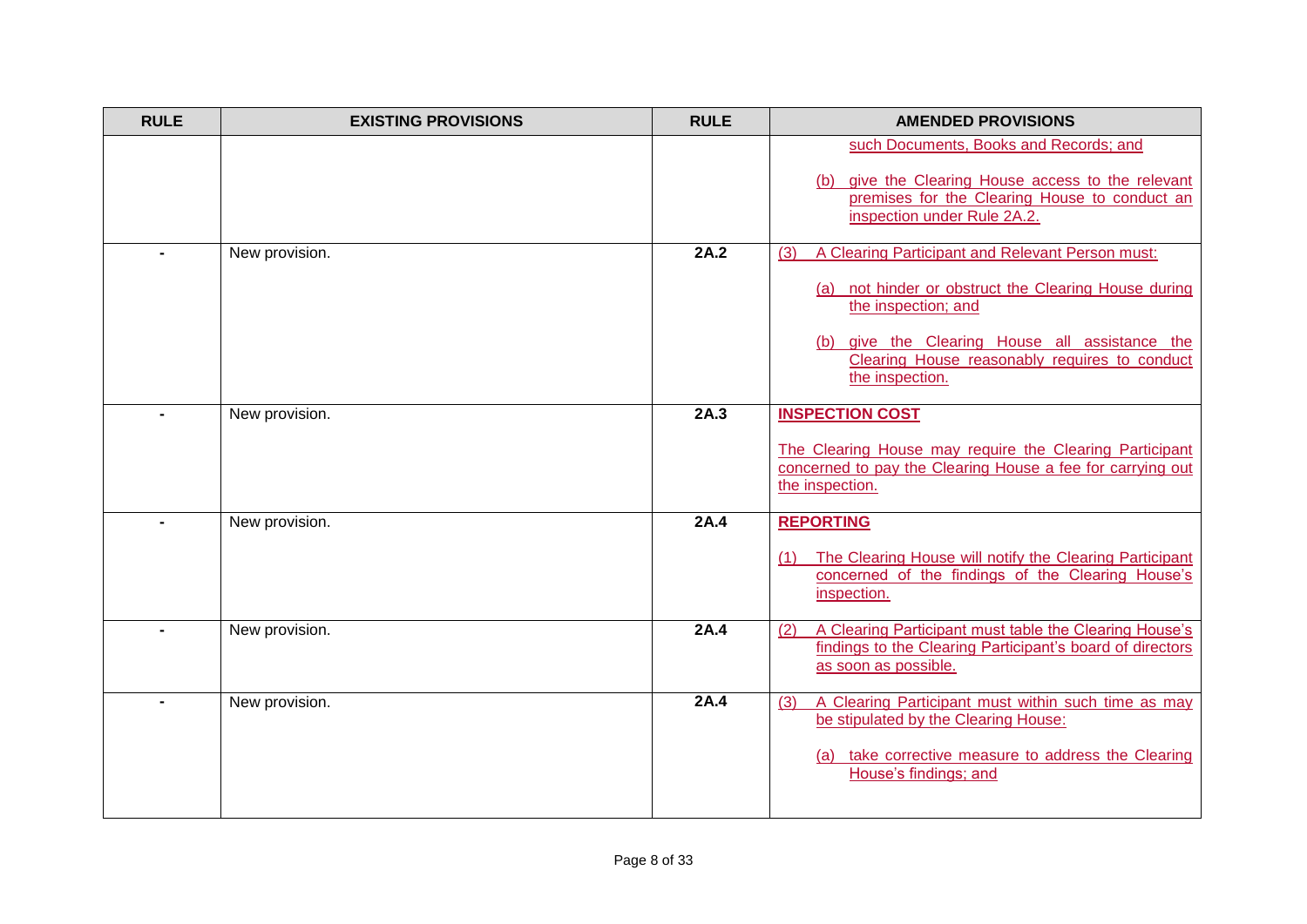| <b>RULE</b> | <b>EXISTING PROVISIONS</b> | <b>RULE</b> | <b>AMENDED PROVISIONS</b>                                                                                                                                                                                                                                                                                                 |
|-------------|----------------------------|-------------|---------------------------------------------------------------------------------------------------------------------------------------------------------------------------------------------------------------------------------------------------------------------------------------------------------------------------|
|             |                            |             | (b) notify the Clearing House in writing of the<br>Clearing Participant's board of director's decided<br>course of action and corrective measures taken (if<br>any) to address the Clearing House's findings.                                                                                                             |
|             | New provision.             | 2A.5        | PROVISION OF AUDIT REPORT TO THE CLEARING<br><b>HOUSE</b>                                                                                                                                                                                                                                                                 |
|             |                            |             | (1) The Clearing House may, by notice to the Clearing<br>Participant, require the Clearing Participant to provide<br>a report from an independent auditor or other expert<br>approved by the Clearing House expressing an<br>opinion as to:                                                                               |
|             |                            |             | (a) the performance by the Clearing Participant of its<br>obligations under these Rules;                                                                                                                                                                                                                                  |
|             |                            |             | (b) the Clearing Participant's capacity to continue to<br>meet the requirements for admission or approval<br>as a Clearing Participant;                                                                                                                                                                                   |
|             |                            |             | any other matter necessary to assist the Clearing<br>(C)<br>House in the discharge of the Clearing House's<br>functions under these Rules.                                                                                                                                                                                |
|             | New provision.             | 2A.5        | The Clearing Participant that is required to provide the<br>(2)<br>report referred to in Rule 2A.5(1) must bear the costs<br>in connection with obtaining the report.                                                                                                                                                     |
|             | New provision.             | 2A.6        | <b>POWER OF INVESTIGATION</b><br>The Clearing House may conduct an investigation on<br>(1)<br>a Participant at any time on any matter in relation to<br>these Rules, the Participant's internal policies and<br>procedures and any other rules and regulations<br>related to its functions as governed under these Rules. |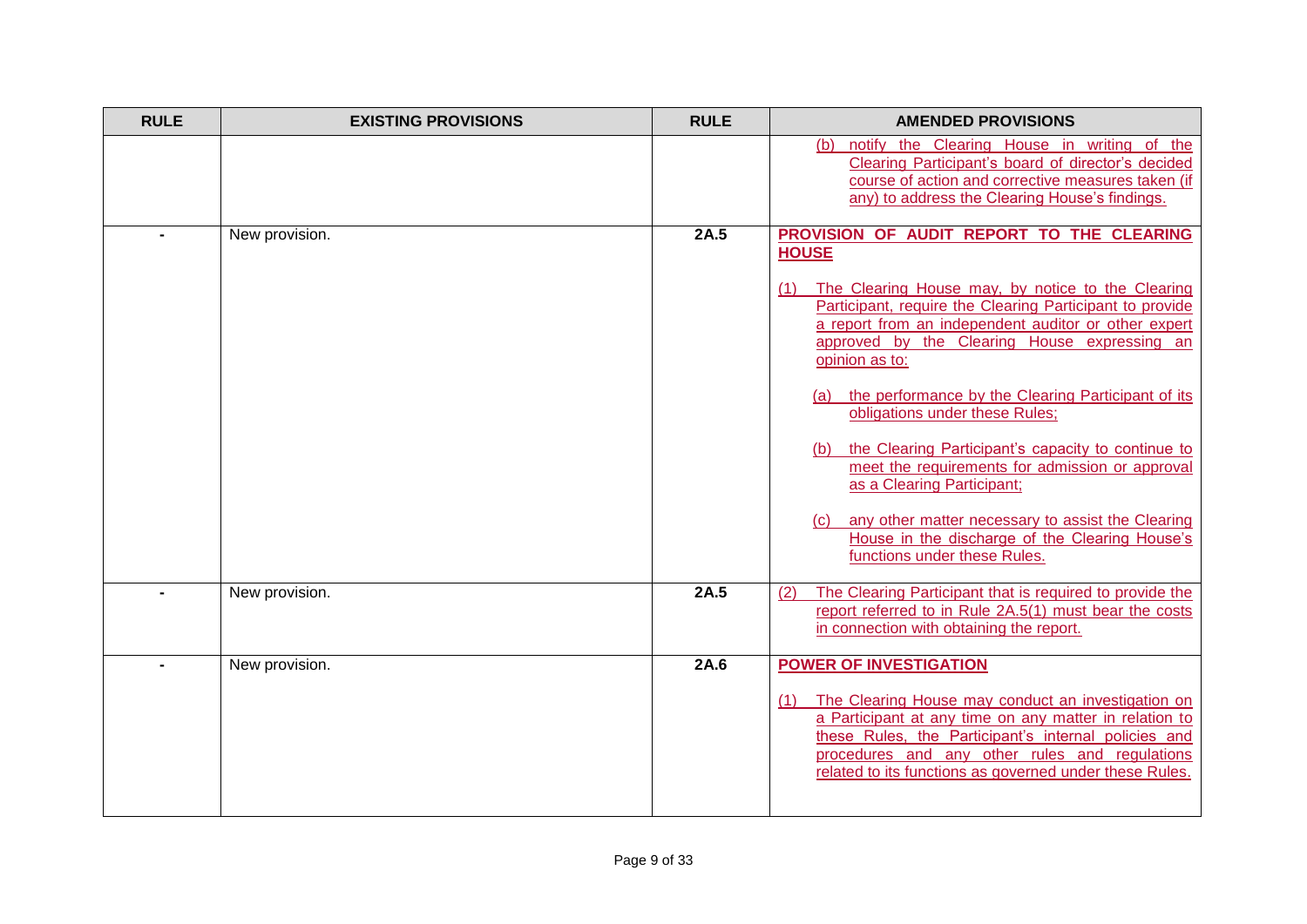| <b>RULE</b> | <b>EXISTING PROVISIONS</b> | <b>RULE</b> | <b>AMENDED PROVISIONS</b>                                                                                                                                                                                                                                                                                                           |
|-------------|----------------------------|-------------|-------------------------------------------------------------------------------------------------------------------------------------------------------------------------------------------------------------------------------------------------------------------------------------------------------------------------------------|
|             | New provision.             | 2A.6        | (2)<br>The Clearing House is empowered to:<br>(a) require a Participant to attend before the Clearing<br>House at any time and to give such information<br>that is relevant to the investigation;                                                                                                                                   |
|             | New provision.             | 2A.6(2)     | record statements from the persons referred to in<br>(b)<br>Rule 2A.6(2)(a). A recorded statement may be<br>used in disciplinary proceedings against a<br>Participant;                                                                                                                                                              |
|             | New provision.             | 2A.6(2)     | require a Participant to procure the attendance of<br>(C)<br>any Relevant Person or consultant before the<br>Clearing House and to give or procure such<br>information relevant to the investigation;                                                                                                                               |
|             | New provision.             | 2A.6(2)     | require the Participant or Relevant Person to give<br>(d)<br>or procure for the Clearing House information,<br>Documents, Books or Records that may be<br>relevant to the investigation including requiring<br>the Relevant Person to make copies or the<br>Clearing House taking extracts of the same;                             |
|             | New provision.             | 2A.6(2)     | enter the Participant's or Relevant Person's<br>(e)<br>premises to seize, detain or take possession of<br>any property, Document, Books or Records found<br>at the Participant's or Relevant Person's premises<br>or in the possession, custody or control of a<br>Relevant Person that may be relevant to the<br>investigation; or |
|             | New provision.             | 2A.6(2)     | impose such requirement on the Participant that<br>(f)<br>the Clearing House thinks reasonably necessary<br>to facilitate the investigation.                                                                                                                                                                                        |
|             | New provision.             | 2A.6        | A Participant and Relevant Person must:<br>(3)<br>(a) not hinder or obstruct the Clearing House during                                                                                                                                                                                                                              |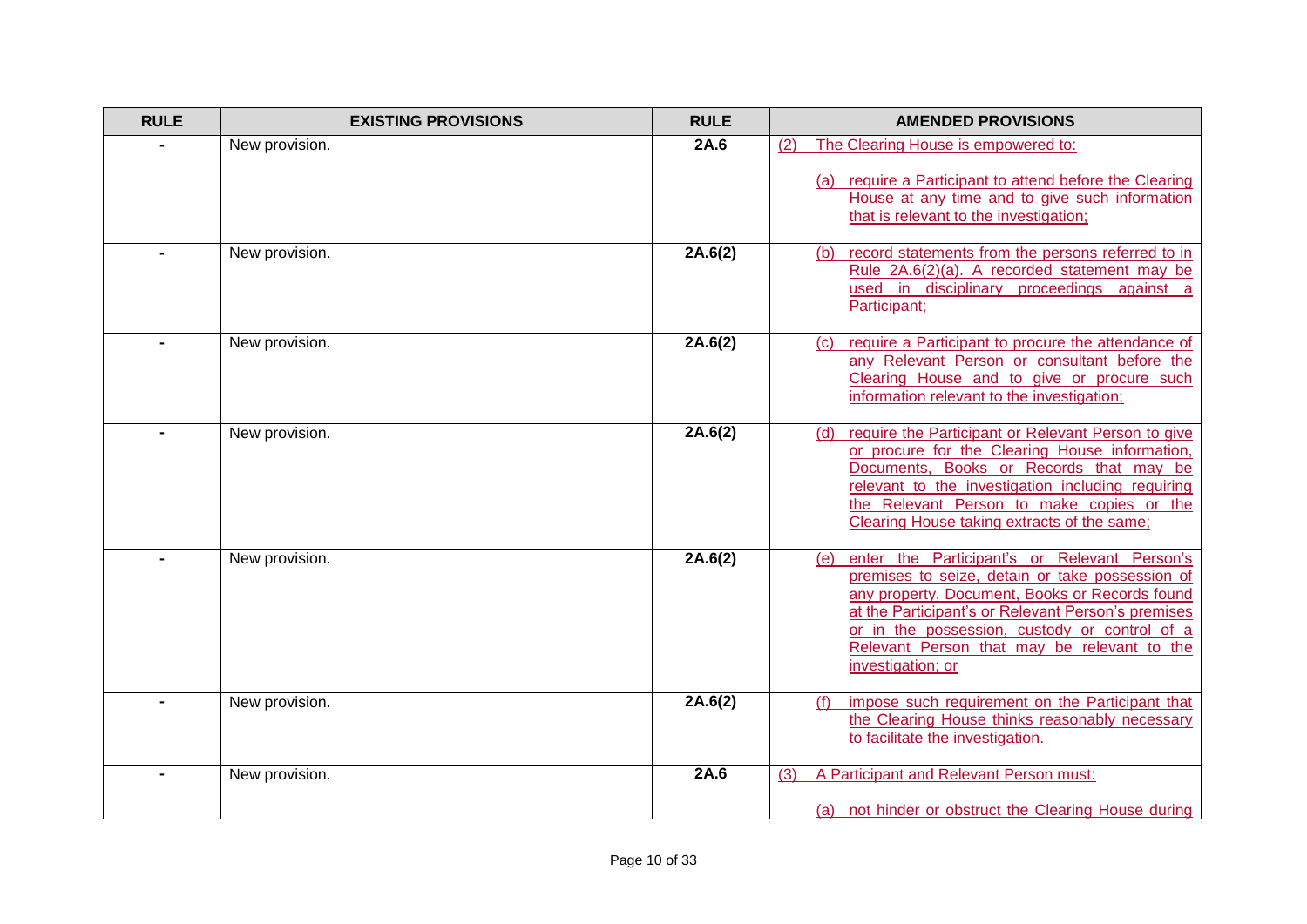| <b>RULE</b>      | <b>EXISTING PROVISIONS</b>                                                                                                                                                                                                                     | <b>RULE</b>      | <b>AMENDED PROVISIONS</b>                                                                                                                                                                                                                                                                                               |
|------------------|------------------------------------------------------------------------------------------------------------------------------------------------------------------------------------------------------------------------------------------------|------------------|-------------------------------------------------------------------------------------------------------------------------------------------------------------------------------------------------------------------------------------------------------------------------------------------------------------------------|
|                  |                                                                                                                                                                                                                                                |                  | the investigation;<br>(b) give the Clearing House all assistance the<br>Clearing House reasonably requires to conduct<br>the investigation; and<br>(c) comply and give effect to any directives, orders,<br>directions or procedures notes the Clearing<br>House issues in exercising the powers under<br>Rule 2A.6(2). |
|                  | New provision.                                                                                                                                                                                                                                 | 2A.7             | <b>INVESTIGATION COST</b><br>The Clearing House may require the Participant concerned<br>to reimburse the Clearing House all costs the Clearing<br>House incurs in connection with an investigation.                                                                                                                    |
| Heading          | <b>CHAPTER 3</b>                                                                                                                                                                                                                               | <b>Heading</b>   | <b>CHAPTER 3</b>                                                                                                                                                                                                                                                                                                        |
|                  | <b>DISCIPLINARY ACTION</b>                                                                                                                                                                                                                     |                  | <b>DISCIPLINARY ACTION</b>                                                                                                                                                                                                                                                                                              |
|                  |                                                                                                                                                                                                                                                |                  | <b>GENERAL SECTION</b>                                                                                                                                                                                                                                                                                                  |
| 3.1              | <b>SUSPENSION,</b><br><b>TERMINATION</b><br><b>OF</b><br><b>CLEARING</b><br><b>PARTICIPANTSHIP</b><br><b>OTHER</b><br><b>DISCIPLINARY</b><br><b>AND</b><br><b>ACTION</b>                                                                       | 3.1              | <b>SUSPENSION,</b><br><b>TERMINATION</b><br>$-OF$<br><b>CLEARING</b><br>PARTICIPANTSHIP AND OTHER DISCIPLINARY<br><b>ACTION</b>                                                                                                                                                                                         |
| $\overline{3.3}$ | <b>APPEAL TO THE CLEARING HOUSE</b>                                                                                                                                                                                                            | $\overline{3.3}$ | <b>APPEAL TO THE CLEARING HOUSE</b>                                                                                                                                                                                                                                                                                     |
|                  | A Clearing Participant or a SBL Participant/Agent who has<br>been the subject of any disciplinary action by the Clearing<br>House may, within the period of time prescribed by the<br>Clearing House, appeal in writing to the Clearing House. |                  | A Clearing Participant or a SBL Participant/Agent who has<br>been the subject of any disciplinary action by the Clearing<br>House may, within the period of time prescribed by the<br>Clearing House, appeal in writing to the Clearing House.                                                                          |
| 3.4              | EFFECT UPON SUSPENSION OR TERMINATION OF<br><b>CLEARING PARTICIPANTSHIP</b>                                                                                                                                                                    | 3.4              | EFFECT UPON SUSPENSION OR TERMINATION OF<br><b>CLEARING PARTICIPANTSHIP</b>                                                                                                                                                                                                                                             |
|                  | Any Clearing Participant who has been suspended or                                                                                                                                                                                             |                  | Any Clearing Participant who has been suspended or                                                                                                                                                                                                                                                                      |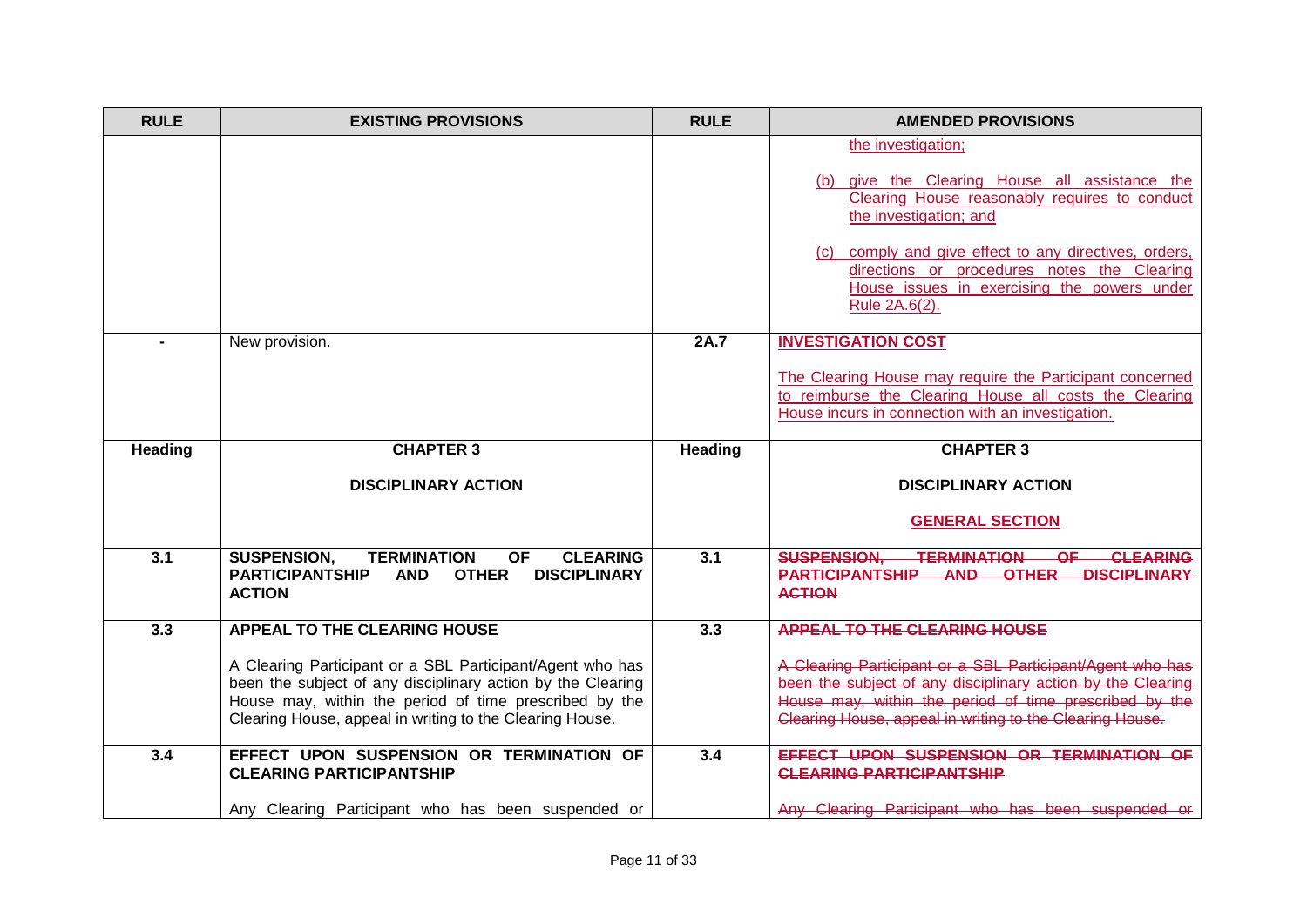| <b>RULE</b> | <b>EXISTING PROVISIONS</b>                                                                                                                                                                                                                    | <b>RULE</b> | <b>AMENDED PROVISIONS</b>                                                                                                                                                                                                                     |
|-------------|-----------------------------------------------------------------------------------------------------------------------------------------------------------------------------------------------------------------------------------------------|-------------|-----------------------------------------------------------------------------------------------------------------------------------------------------------------------------------------------------------------------------------------------|
|             | terminated from Clearing Participantship shall be subjected<br>to Rule 4.2, wherever appropriate.                                                                                                                                             |             | terminated from Clearing Participantship shall be subjected<br>to Rule 4.2, wherever appropriate.                                                                                                                                             |
| 3.5         | COMMUNICATION TO THE EXCHANGE AND<br><b>THE</b><br><b>COMMISSION</b><br>The Clearing House shall inform the Exchange and the                                                                                                                  | 3.5         | COMMUNICATION TO THE EXCHANGE AND THE<br><b>COMMISSION</b><br>The Clearing House shall inform the Exchange and the                                                                                                                            |
|             | Commission of all actions taken under this Rule.                                                                                                                                                                                              |             | Commission of all actions taken under this Rule.                                                                                                                                                                                              |
| 3.6         | <b>CLEARING</b><br><b>PARTICIPANT</b><br><b>SBL</b><br><b>OR</b><br><b>PARTICIPANT/AGENT TO INCLUDE OTHER PERSONS</b>                                                                                                                         | 3.6         | <b>CLEARING</b><br><b>PARTICIPANT</b><br><b>SBL</b><br>-OR-<br><b>PARTICIPANT/AGENT TO INCLUDE OTHER PERSONS</b>                                                                                                                              |
|             | A Clearing Participant or a SBL Participant/Agent is<br>responsible to the Clearing House for all acts or omissions<br>of its owners, principals, directors, officers, employees,<br>trainees, agents, service providers and sub-contractors. |             | A Clearing Participant or a SBL Participant/Agent is<br>responsible to the Clearing House for all acts or omissions<br>of its owners, principals, directors, officers, employees,<br>trainees, agents, service providers and sub-contractors. |
| 3.1         | <b>SUSPENSION,</b><br><b>TERMINATION</b><br><b>CLEARING</b><br><b>OF</b><br><b>PARTICIPANTSHIP</b><br><b>OTHER</b><br><b>DISCIPLINARY</b><br><b>AND</b><br><b>ACTION</b>                                                                      | 3.1         | <b>SUSPENSION.</b><br><b>TERMINATION</b><br><b>CLEARING</b><br>OF.<br><b>OTHER</b><br><b>PARTICIPANTSHIP AND</b><br><b>DISCIPLINARY</b><br><b>ACTION-INTERPRETATION</b>                                                                       |
|             |                                                                                                                                                                                                                                               |             | In this Chapter, "disciplinary proceedings" where the context<br>permits includes appeal proceedings under Section C.                                                                                                                         |
| 3.1.1       | Without prejudice to any other provisions in these Rules, the<br>Clearing House may institute disciplinary action against a<br>Clearing Participant or a SBL Participant/Agent in respect of<br>an act of misconduct which includes:          | 3.1.1       | Without prejudice to any other provisions in these Rules, the<br>Clearing House may institute disciplinary action against a<br>Clearing Participant or a SBL Participant/Agent in respect of<br>an act of misconduct which includes:          |
|             | Breaches of any of the Rules, Operational Procedures,<br>(a)<br>orders, directives, conditions or other requirements<br>imposed by the Clearing House on the Clearing<br>Participant or the SBL Participant/Agent;                            |             | (a) Breaches of any of the Rules, Operational Procedures,<br>orders, directives, conditions or other requirements<br>imposed by the Clearing House on the Clearing<br>Participant or the SBL Participant/Agent ;                              |
|             | (b) (With respect to a Trading Clearing Participant), any<br>event that entitles the Clearing House to invoke its<br>Default Rules against such a Clearing Participant;                                                                       |             | (With respect to a Trading Clearing Participant), any<br>event that entitles the Clearing House to invoke its<br>Default Rules against such a Clearing Participant;                                                                           |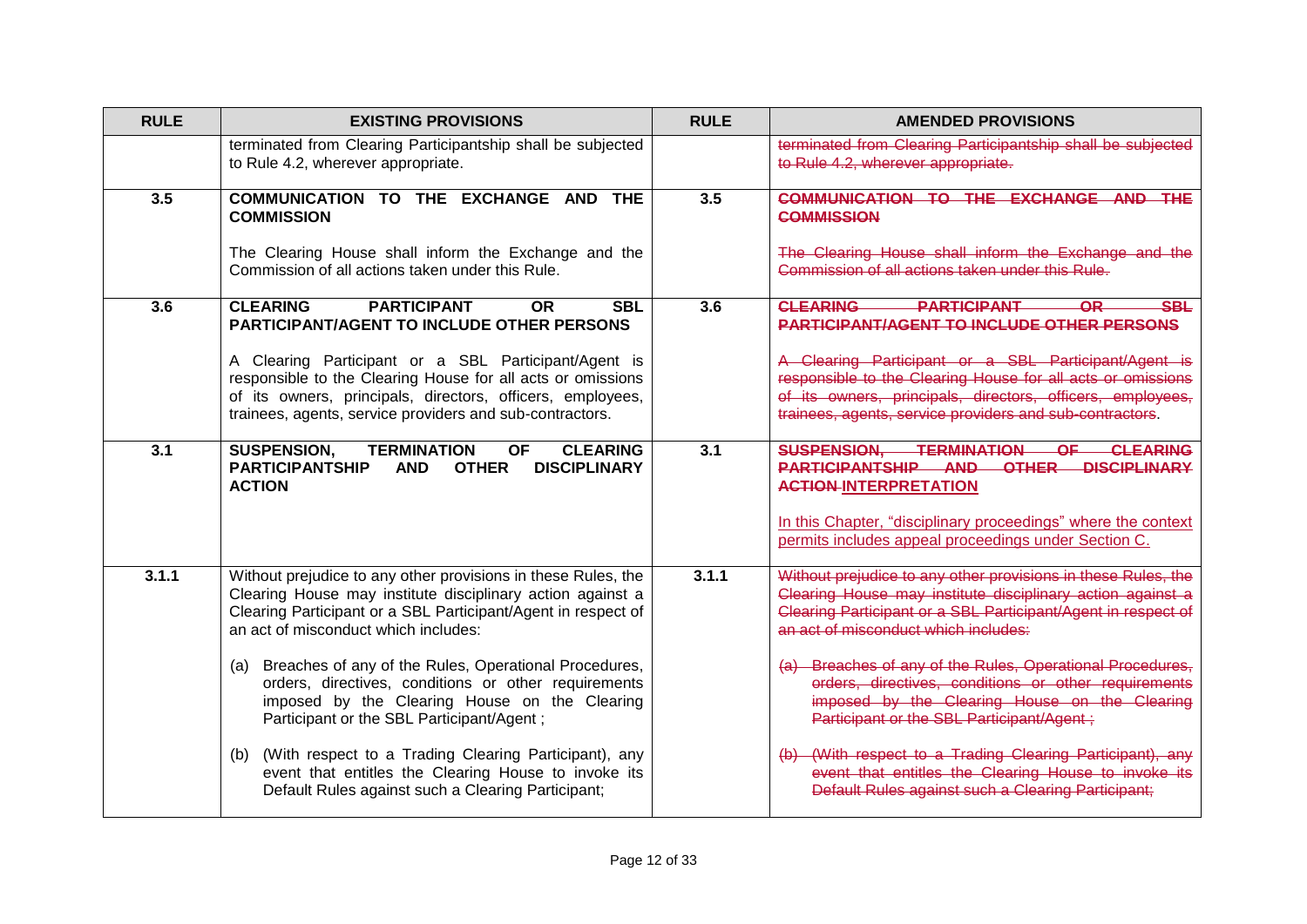| <b>RULE</b> | <b>EXISTING PROVISIONS</b>                                                                                                                                                                                                                                                                                                                                                                                                                                                                                        | <b>RULE</b> | <b>AMENDED PROVISIONS</b>                                                                                                                                                                                                                                                                                                                                                                                                                                                                            |
|-------------|-------------------------------------------------------------------------------------------------------------------------------------------------------------------------------------------------------------------------------------------------------------------------------------------------------------------------------------------------------------------------------------------------------------------------------------------------------------------------------------------------------------------|-------------|------------------------------------------------------------------------------------------------------------------------------------------------------------------------------------------------------------------------------------------------------------------------------------------------------------------------------------------------------------------------------------------------------------------------------------------------------------------------------------------------------|
|             | Failure to comply with any decision of the Clearing<br>(C).<br>House;                                                                                                                                                                                                                                                                                                                                                                                                                                             |             | Failure to comply with any decision of the Clearing<br>House;                                                                                                                                                                                                                                                                                                                                                                                                                                        |
|             | (d) Any conduct, the manner of which is detrimental to the<br>interest of the Clearing House, any other Clearing<br>Participant or SBL Participant/Agent;                                                                                                                                                                                                                                                                                                                                                         |             | (d) Any conduct, the manner of which is detrimental to the<br>interest of the Clearing House, any other Clearing<br>Participant or SBL Participant/Agent;                                                                                                                                                                                                                                                                                                                                            |
|             | (e) Any conduct by the Clearing Participant or the SBL<br>Participant/Agent the character of<br>which is<br>dishonourable, disgraceful or improper;                                                                                                                                                                                                                                                                                                                                                               |             | Any conduct by the Clearing Participant or the SBL<br>Participant/Agent the character of which is<br>dishonourable, disgraceful or improper;                                                                                                                                                                                                                                                                                                                                                         |
|             | Any conduct the manner of which is disorderly or<br>(f)<br>involves wilful obstruction of the clearing, settlement<br>and other services or facilities of the Clearing House or<br>otherwise:                                                                                                                                                                                                                                                                                                                     |             | Any conduct the manner of which is disorderly or<br>involves wilful obstruction of the clearing, settlement<br>and other services or facilities of the Clearing House or<br>otherwise;                                                                                                                                                                                                                                                                                                               |
|             | The Clearing Participant or the SBL Participant/Agent,<br>(g)<br>being the subject of an adverse finding by another<br>regulatory body in the financial and capital market or<br>the financial services industry to which the Clearing<br>Participant or the SBL Participant/Agent is subject;                                                                                                                                                                                                                    |             | (g) The Clearing Participant or the SBL Participant/Agent,<br>being the subject of an adverse finding by another<br>regulatory body in the financial and capital market or<br>the financial services industry to which the Clearing<br>Participant or the SBL Participant/Agent is subject;                                                                                                                                                                                                          |
|             | The directors, shareholders, partners, employees,<br>(h)<br>officers or agents of the Clearing Participant or the<br>SBL Participant/Agent thereof, knowingly, being<br>involved in, or engages in any conduct or any neglect<br>or default which constitutes an act of misconduct in<br>terms of the provisions of sub-rule (a) $-$ (e);                                                                                                                                                                         |             | (h) The directors, shareholders, partners, employees,<br>officers or agents of the Clearing Participant or the<br>SBL Participant/Agent thereof, knowingly, being<br>involved in, or engages in any conduct or any neglect<br>or default which constitutes an act of misconduct in<br>terms of the provisions of sub-rule $(a) - (e)$ ;                                                                                                                                                              |
|             | The Clearing Participant or the SBL Participant/Agent<br>(i)<br>providing information which is incorrect, incomplete,<br>misleading or false in a material way which the<br>Clearing House in reliance on the information provided<br>Participant or the<br>by the Clearing<br>SBL<br>Participant/Agent, admitted the Clearing Participant or<br>the SBL Participant/Agent to its participantship or<br>extended to the Clearing Participant or the SBL<br>Participant/Agent such other services or facilities or |             | The Clearing Participant or the SBL Participant/Agent<br>providing information which is incorrect, incomplete,<br>misleading or false in a material way which the<br>Clearing House in reliance on the information provided<br>by the Clearing Participant or the SBL<br>Participant/Agent, admitted the Clearing Participant or<br>the SBL Participant/Agent to its participantship or<br>extended to the Clearing Participant or the SBL<br>Participant/Agent such other services or facilities or |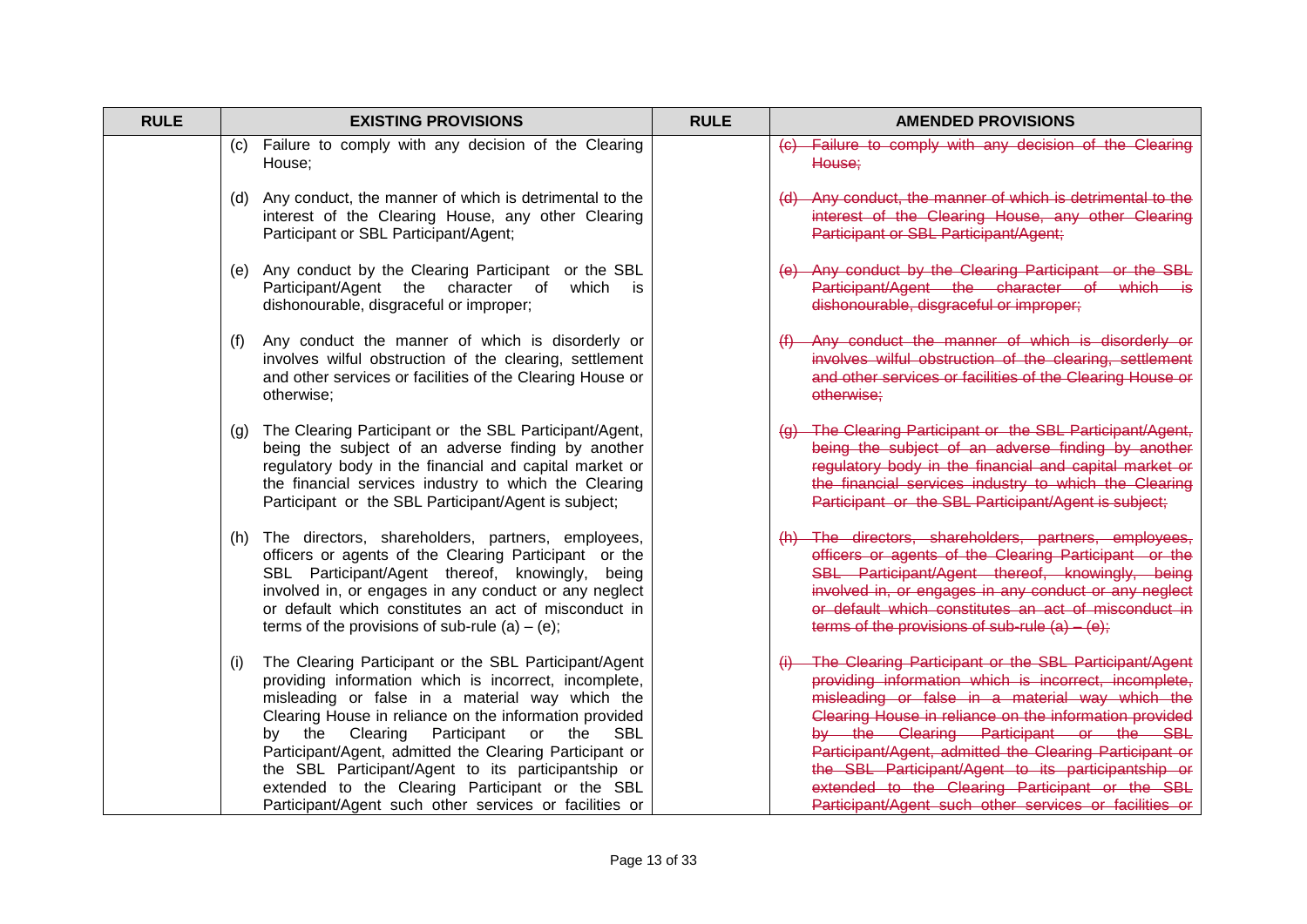| <b>RULE</b> | <b>EXISTING PROVISIONS</b>                                                                                                                                                                                                                                                                                                                                                                                                                                                                                         | <b>RULE</b> | <b>AMENDED PROVISIONS</b>                                                                                                                                                                                                                                                                                                                                                                                                                                                                                          |
|-------------|--------------------------------------------------------------------------------------------------------------------------------------------------------------------------------------------------------------------------------------------------------------------------------------------------------------------------------------------------------------------------------------------------------------------------------------------------------------------------------------------------------------------|-------------|--------------------------------------------------------------------------------------------------------------------------------------------------------------------------------------------------------------------------------------------------------------------------------------------------------------------------------------------------------------------------------------------------------------------------------------------------------------------------------------------------------------------|
|             | conferred on the Clearing Participant or the SBL<br>Participant/Agent a benefit or privilege or other<br>advantage;                                                                                                                                                                                                                                                                                                                                                                                                |             | conferred on the Clearing Participant or the SBL<br>Participant/Agent a benefit or privilege or other<br>advantage;                                                                                                                                                                                                                                                                                                                                                                                                |
|             | The failure to pay a fine or comply with any other<br>(i)<br>disciplinary action or penalty imposed by the Clearing<br>House within the time specified by the Clearing House<br>or any extension of time granted by the Clearing<br>House:                                                                                                                                                                                                                                                                         |             | The failure to pay a fine or comply with any other<br>disciplinary action or penalty imposed by the Clearing<br>House within the time specified by the Clearing House<br>or any extension of time granted by the Clearing<br>House:                                                                                                                                                                                                                                                                                |
|             | Errors, delays or other conduct embarrassing,<br>(k)<br>impeding or disrupting the operations, services or<br>facilities of the Clearing House;                                                                                                                                                                                                                                                                                                                                                                    |             | Errors, delays or other conduct embarrassing,<br>impeding or disrupting the operations, services or<br>facilities of the Clearing House;                                                                                                                                                                                                                                                                                                                                                                           |
|             | The Clearing Participant or the SBL Participant/Agent<br>(1)<br>having violated, directly or indirectly, any provisions of<br>the Act or of any regulations made thereunder;                                                                                                                                                                                                                                                                                                                                       |             | - The Clearing Participant or the SBL Participant/Agent<br>having violated, directly or indirectly, any provisions of<br>the Act or of any regulations made thereunder;                                                                                                                                                                                                                                                                                                                                            |
|             | (m) The Clearing Participant or the SBL Participant/Agent<br>having failed to cooperate with the Clearing House<br>and/or any regulatory or relevant authority in matters<br>concerning the clearing and settlement services or any<br>other services or facilities of the Clearing House,<br>whether or not relating to that Clearing Participant or<br>that SBL Participant/Agent, which materially affects the<br>interest of the Clearing House, other Clearing<br>Participants or SBL Participants/Agents; or |             | (m) The Clearing Participant or the SBL Participant/Agent<br>having failed to cooperate with the Clearing House<br>and/or any regulatory or relevant authority in matters<br>concerning the clearing and settlement services or any<br>other services or facilities of the Clearing House,<br>whether or not relating to that Clearing Participant or<br>that SBL Participant/Agent, which materially affects the<br>interest of the Clearing House, other Clearing<br>Participants or SBL Participants/Agents; or |
|             | The Clearing Participant having repeatedly failed to<br>(n)<br>honour any ISS Instruction, ISS Confirmation or ISS<br>Affirmation, or any instruction issued by the Clearing<br>House in respect of an ISS Transaction.                                                                                                                                                                                                                                                                                            |             | (n) The Clearing Participant having repeatedly failed to<br>honour any ISS Instruction, ISS Confirmation or ISS<br>Affirmation, or any instruction issued by the Clearing<br>House in respect of an ISS Transaction.                                                                                                                                                                                                                                                                                               |
| 3.1.2       | The Clearing House may take any one or more of the<br>following actions against any Clearing Participant or SBL<br>Participant/Agent who has been found to have committed<br>any of the acts of misconduct stipulated in Rule 3.1.1:                                                                                                                                                                                                                                                                               | 3.1.2       | The Clearing House may take any one or more of the<br>following actions against any Clearing Participant or SBL<br>Participant/Agent who has been found to have committed<br>any of the acts of misconduct stipulated in Rule 3.1.1:                                                                                                                                                                                                                                                                               |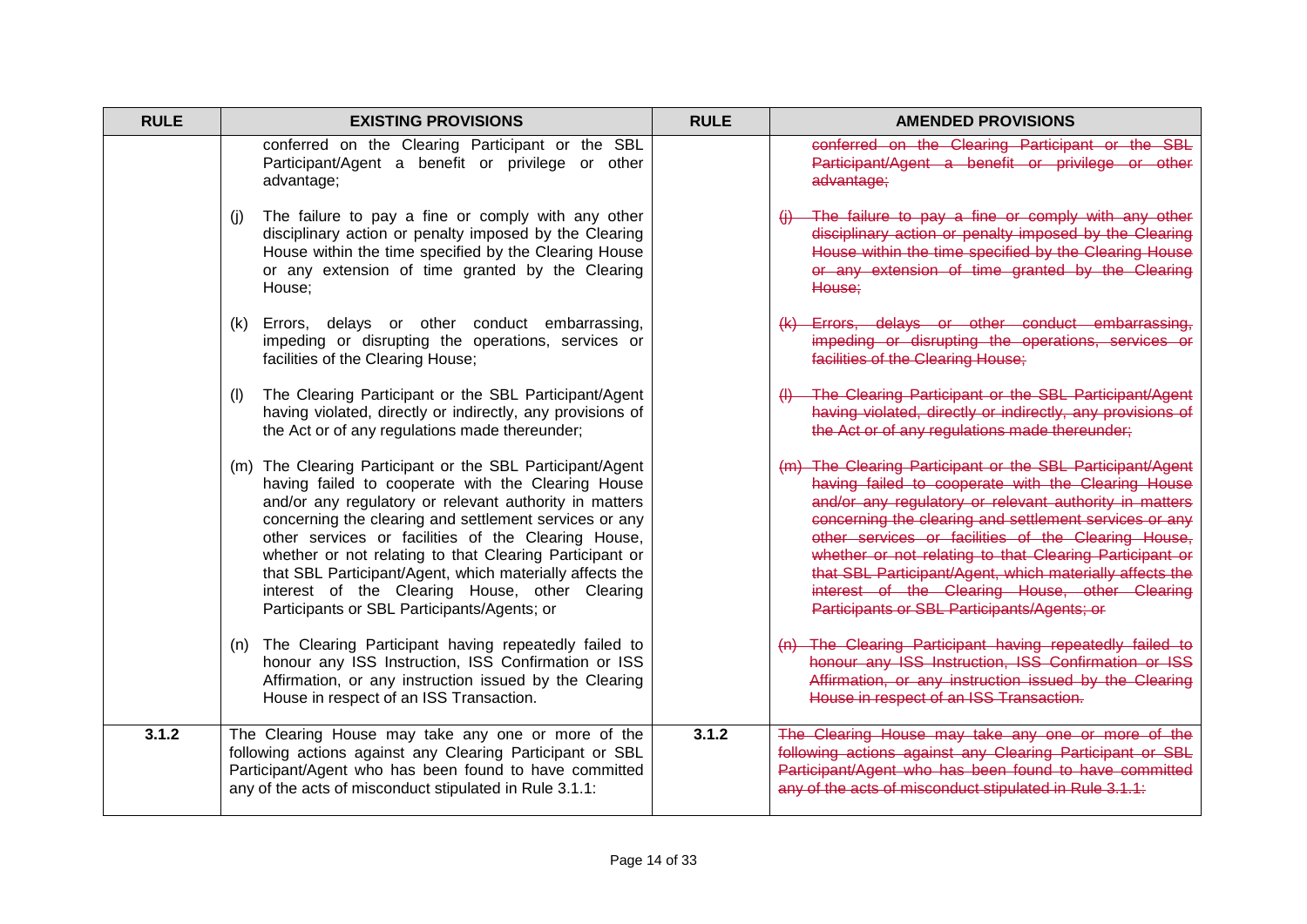| <b>RULE</b> | <b>EXISTING PROVISIONS</b>                                                                                                                                                                                                                                    | <b>RULE</b> | <b>AMENDED PROVISIONS</b>                                                                                                                                                                                                                                                                         |
|-------------|---------------------------------------------------------------------------------------------------------------------------------------------------------------------------------------------------------------------------------------------------------------|-------------|---------------------------------------------------------------------------------------------------------------------------------------------------------------------------------------------------------------------------------------------------------------------------------------------------|
|             | suspend or terminate its Clearing Participantship;<br>(a)                                                                                                                                                                                                     |             | suspend or terminate its Clearing Participantship;                                                                                                                                                                                                                                                |
|             | suspend or terminate the SBL Participant/Agent as a<br>(b)<br>SBL Participant/Agent;                                                                                                                                                                          |             | suspend or terminate the SBL Participant/Agent as a<br><b>SBL Participant/Agent;</b>                                                                                                                                                                                                              |
|             | limit the activities or access of the Clearing Participant<br>(C)<br>or the SBL Participant/Agent to the services and<br>facilities of the Clearing House on such terms and for<br>such period as the Clearing House may in its sole<br>discretion determine; |             | (c) limit the activities or access of the Clearing Participant<br>or the SBL Participant/Agent to the services and<br>facilities of the Clearing House on such terms and for<br>such period as the Clearing House may in its sole<br>discretion determine:                                        |
|             | impose on the Clearing Participant or the SBL<br>(d)<br>Participant/Agent a fine not exceeding five hundred<br>thousand ringgit (RM 500,000.00);                                                                                                              |             | impose on the Clearing Participant or the SBL<br>Participant/Agent a fine not exceeding five hundred<br>thousand ringgit (RM 500,000.00);                                                                                                                                                         |
|             | reprimand the Clearing Participant or the SBL<br>(e)<br>Participant/Agent (private or public); or                                                                                                                                                             |             | reprimand the Clearing Participant or the SBL<br>Participant/Agent (private or public); or                                                                                                                                                                                                        |
|             | in respect of a breach of these Rules that relates to a<br>(f)<br>function that has been outsourced, impose any<br>restriction or condition in relation to the breach<br>committed or on the activities that a Clearing<br>Participant undertakes.            |             | in respect of a breach of these Rules that relates to a<br>function that has been outsourced, impose any<br>restriction or condition in relation to the breach<br>committed or on the activities that a Clearing<br>Participant undertakes.                                                       |
| 3.1.3       | The Clearing House may also notify the matter to the<br>relevant authority to which the Clearing Participant or the<br>SBL Participant/Agent is subject.                                                                                                      | 3.1.3       | The Clearing House may also notify the matter to the<br>relevant authority to which the Clearing Participant or the<br><b>SBL Participant/Agent is subject.</b>                                                                                                                                   |
| 3.1.4       | The Clearing House may determine other disciplinary action<br>as it considers appropriate in the circumstances.                                                                                                                                               | 3.1.4       | The Clearing House may determine other disciplinary action<br>as it considers appropriate in the circumstances.                                                                                                                                                                                   |
| 3.2         | New provision                                                                                                                                                                                                                                                 | 3.2         | <b>DISCIPLINARY POWERS</b>                                                                                                                                                                                                                                                                        |
| 3.1.2       | The Clearing House may take any one or more of the<br>following actions against any Clearing Participant or SBL<br>Participant/Agent who has been found to have committed<br>any of the acts of misconduct stipulated in Rule 3.1.1:                          | 3.2         | The Clearing House may exercise its disciplinary powers<br>under this General Section of Chapter 3 take any one or<br>more of the following actions against any Clearing<br>Participant or SBL Participant/Agent who has been if the<br>Participant is found to have committed any of the acts of |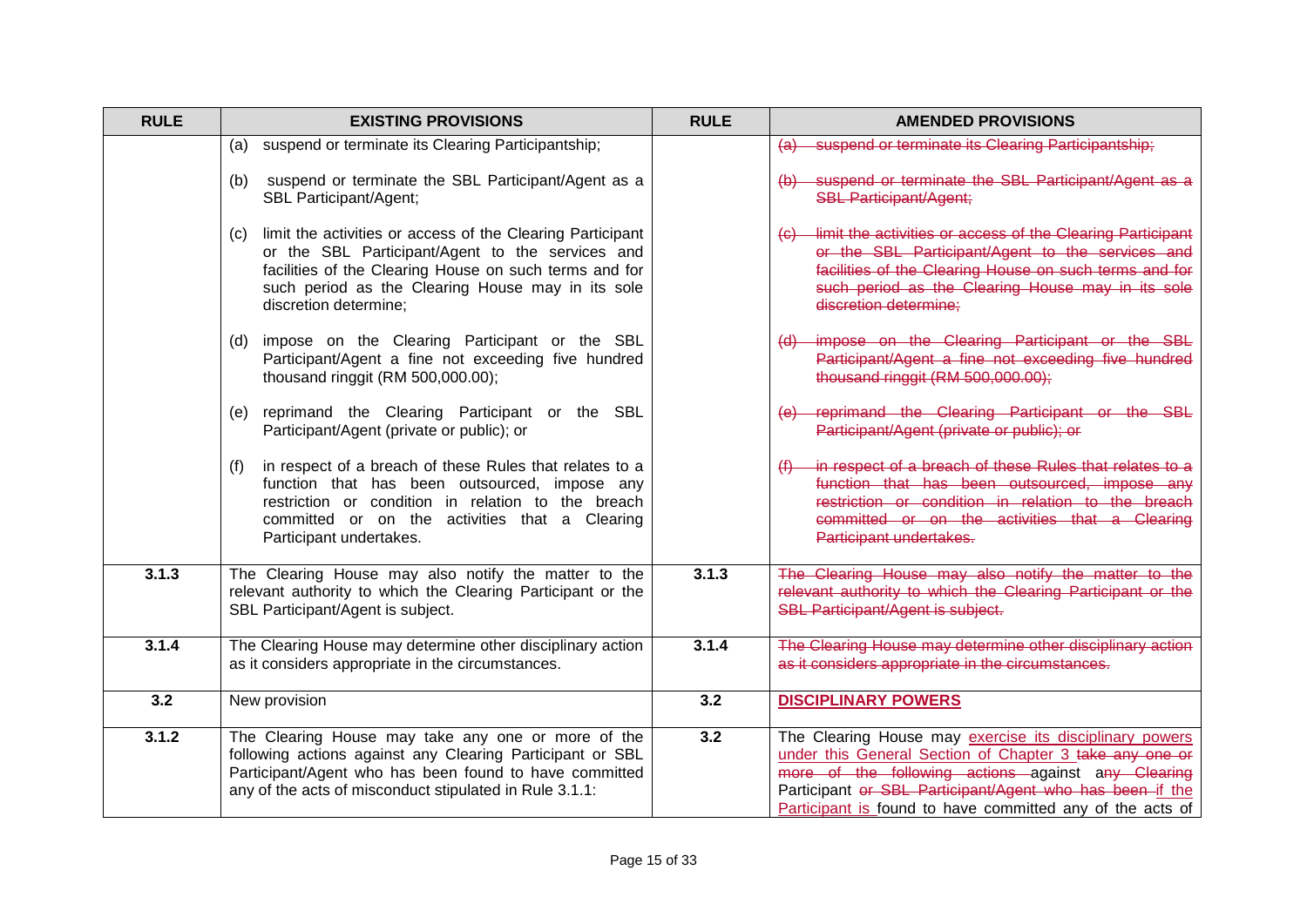| <b>RULE</b> | <b>EXISTING PROVISIONS</b>                                                                                                                                                                                                                                    | <b>RULE</b> | <b>AMENDED PROVISIONS</b>                                                                                                                                                                                                                                                                                                                                                                                                                |
|-------------|---------------------------------------------------------------------------------------------------------------------------------------------------------------------------------------------------------------------------------------------------------------|-------------|------------------------------------------------------------------------------------------------------------------------------------------------------------------------------------------------------------------------------------------------------------------------------------------------------------------------------------------------------------------------------------------------------------------------------------------|
|             |                                                                                                                                                                                                                                                               |             | ("Defaulting<br>misconduct<br>Rule<br>stipulated<br>in<br>3.3<br>Participant").3.1.1: The Clearing House's disciplinary<br>powers include the taking of one or more of the following<br>actions:                                                                                                                                                                                                                                         |
| 3.1.2       | suspend or terminate its Clearing Participantship;<br>(a)                                                                                                                                                                                                     | 3.2         | suspend or terminate its Clearing Participantship in<br>(a)<br>accordance with the terms prescribed by the Clearing<br>House;                                                                                                                                                                                                                                                                                                            |
| 3.1.2       | suspend or terminate the SBL Participant/Agent as a<br>(b)<br>SBL Participant/Agent;                                                                                                                                                                          | 3.2         | the<br>Defaulting<br>SBL<br>(b)<br>or terminate<br>suspend<br>Participant/Agent as a SBL Participant/Agent in<br>accordance with the terms prescribed by the Clearing<br>House,                                                                                                                                                                                                                                                          |
| 3.1.2       | limit the activities or access of the Clearing Participant<br>(C)<br>or the SBL Participant/Agent to the services and<br>facilities of the Clearing House on such terms and for<br>such period as the Clearing House may in its sole<br>discretion determine; | 3.2         | limit or disallow the activities or access of the Clearing<br>(c)<br>Defaulting Participant or the SBL Participant/Agent to<br>any of the services and or facilities of the Clearing<br>House or suspend the Defaulting Participant's<br>privileges or activities on such terms and for such<br>period as the Clearing House may in its sole discretion<br>determine, including in relation to any function that has<br>been outsourced; |
| 3.1.2       | impose on the Clearing Participant or the SBL<br>(d)<br>Participant/Agent a fine not exceeding five hundred<br>thousand ringgit (RM500,000.00);                                                                                                               | 3.2         | impose on the Clearing Participant or the SBL<br>(d)<br>Participant/Agent a fine not exceeding five hundred<br>thousand ringgit (RM500,000.00); RM1 million on the<br><b>Defaulting Participant;</b>                                                                                                                                                                                                                                     |
| 3.1.2       | reprimand the Clearing Participant or the SBL<br>(e)<br>Participant/Agent (private or public); or                                                                                                                                                             | 3.2         | reprimand the Clearing Participant or the SBL<br>(e)<br>Participant/Agent (privately or publicly) - orthe<br><b>Defaulting Participant</b> ;                                                                                                                                                                                                                                                                                             |
|             | New provision.                                                                                                                                                                                                                                                | 3.2         | impose any restriction or condition in relation to the<br>(f)<br>breach committed or on the activities that a Defaulting<br>Participant who is a Clearing Participant undertakes;                                                                                                                                                                                                                                                        |
|             | New provision.                                                                                                                                                                                                                                                | 3.2         | impose one or more conditions for compliance<br>(q)<br>including issuing a directive to take such steps to                                                                                                                                                                                                                                                                                                                               |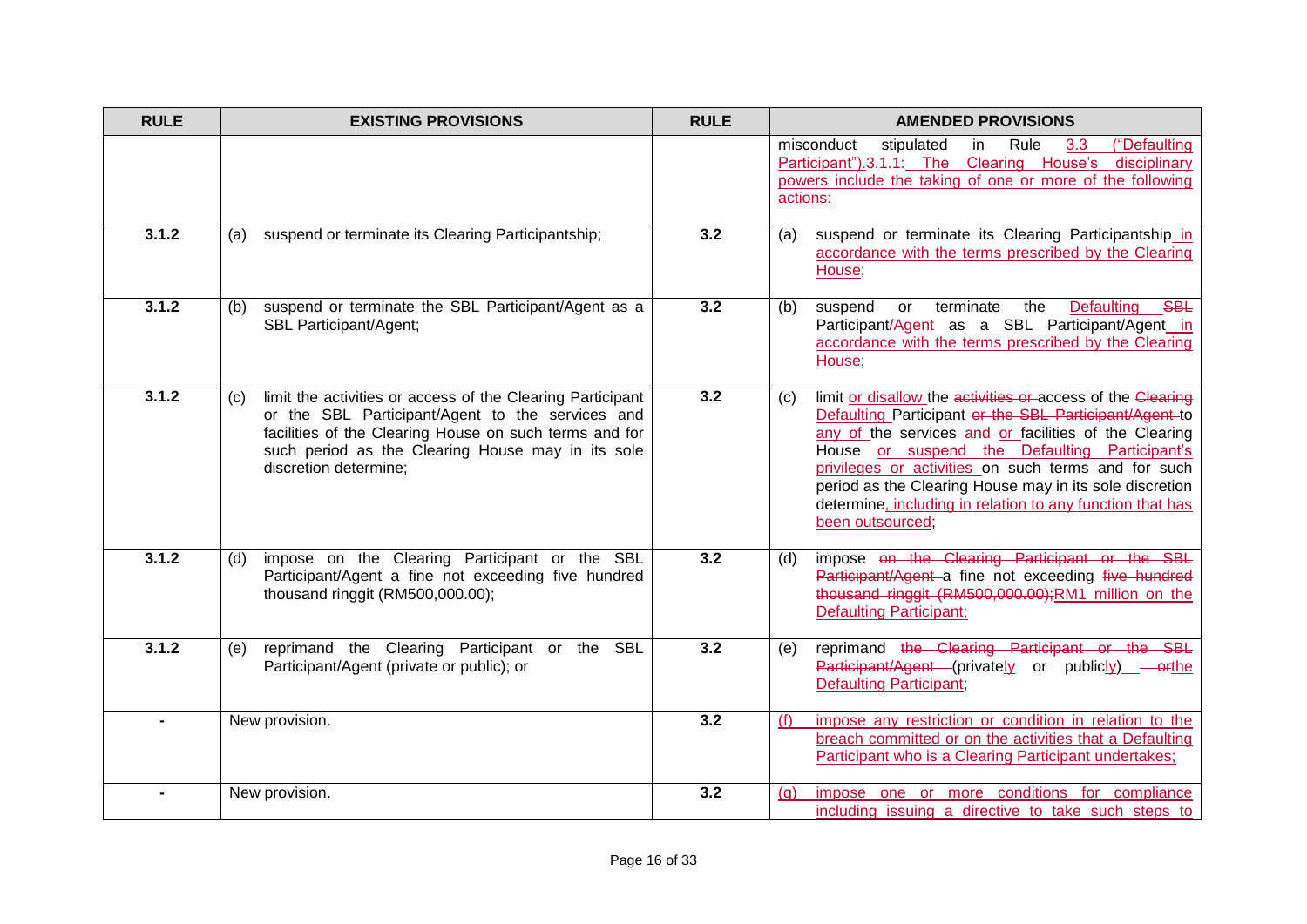| <b>RULE</b> | <b>EXISTING PROVISIONS</b>                                                                                                                                                                                                                     | <b>RULE</b> | <b>AMENDED PROVISIONS</b>                                                                                                                                                                                                                                 |
|-------------|------------------------------------------------------------------------------------------------------------------------------------------------------------------------------------------------------------------------------------------------|-------------|-----------------------------------------------------------------------------------------------------------------------------------------------------------------------------------------------------------------------------------------------------------|
|             |                                                                                                                                                                                                                                                |             | remedy or mitigate the breach, other than a directive<br>to make restitution;                                                                                                                                                                             |
|             | New provision.                                                                                                                                                                                                                                 | 3.2         | direct a Defaulting Participant who is a Clearing<br>(h)<br>Participant to take appropriate action against any of its<br>employees or agents if such employees or agents<br>caused the Defaulting Participant to commit the<br>breach;                    |
|             | New provision.                                                                                                                                                                                                                                 | 3.2         | mandate education, training or such other types of<br>(i)<br>programme as may be determined by the Clearing<br>House, to be undertaken or implemented by the<br>Defaulting Participant who is a Clearing Participant, for<br>its employees;               |
|             | New provision.                                                                                                                                                                                                                                 | 3.2         | direct payment of all or part of the costs incurred by<br>(i)<br>the Clearing House in connection with the disciplinary<br>proceedings commenced against the Defaulting<br>Participant, subject to an internal criteria as approved<br>by the Commission; |
|             | New provision.                                                                                                                                                                                                                                 | 3.2         | impose any restriction, prohibition or requirement<br>(k)<br>regarding the disposal, holding or dealing with any<br>monies or assets of a client by a Defaulting Participant<br>who is a Clearing Participant; or                                         |
| 3.1.4       | The Clearing House may determine other disciplinary action<br>as it considers appropriate in the circumstances.                                                                                                                                | 3.2         | The Clearing House may determine other disciplinary<br>(1)<br>any other action the Clearing House as it considers<br>appropriate, subject to consultation with the<br>Commissionin the circumstances.                                                     |
| 3.3         | <b>APPEAL TO THE CLEARING HOUSE</b>                                                                                                                                                                                                            | 3.3         | APPEAL TO THE CLEARING HOUSE ACTS OF<br><b>MISCONDUCT</b>                                                                                                                                                                                                 |
|             | A Clearing Participant or a SBL Participant/Agent who has<br>been the subject of any disciplinary action by the Clearing<br>House may, within the period of time prescribed by the<br>Clearing House, appeal in writing to the Clearing House. |             | A Clearing Participant or a SBL Participant/Agent who has<br>been the subject of any disciplinary action by the Clearing<br>House may, within the period of time prescribed by the<br>Clearing House, appeal in writing to the Clearing House.            |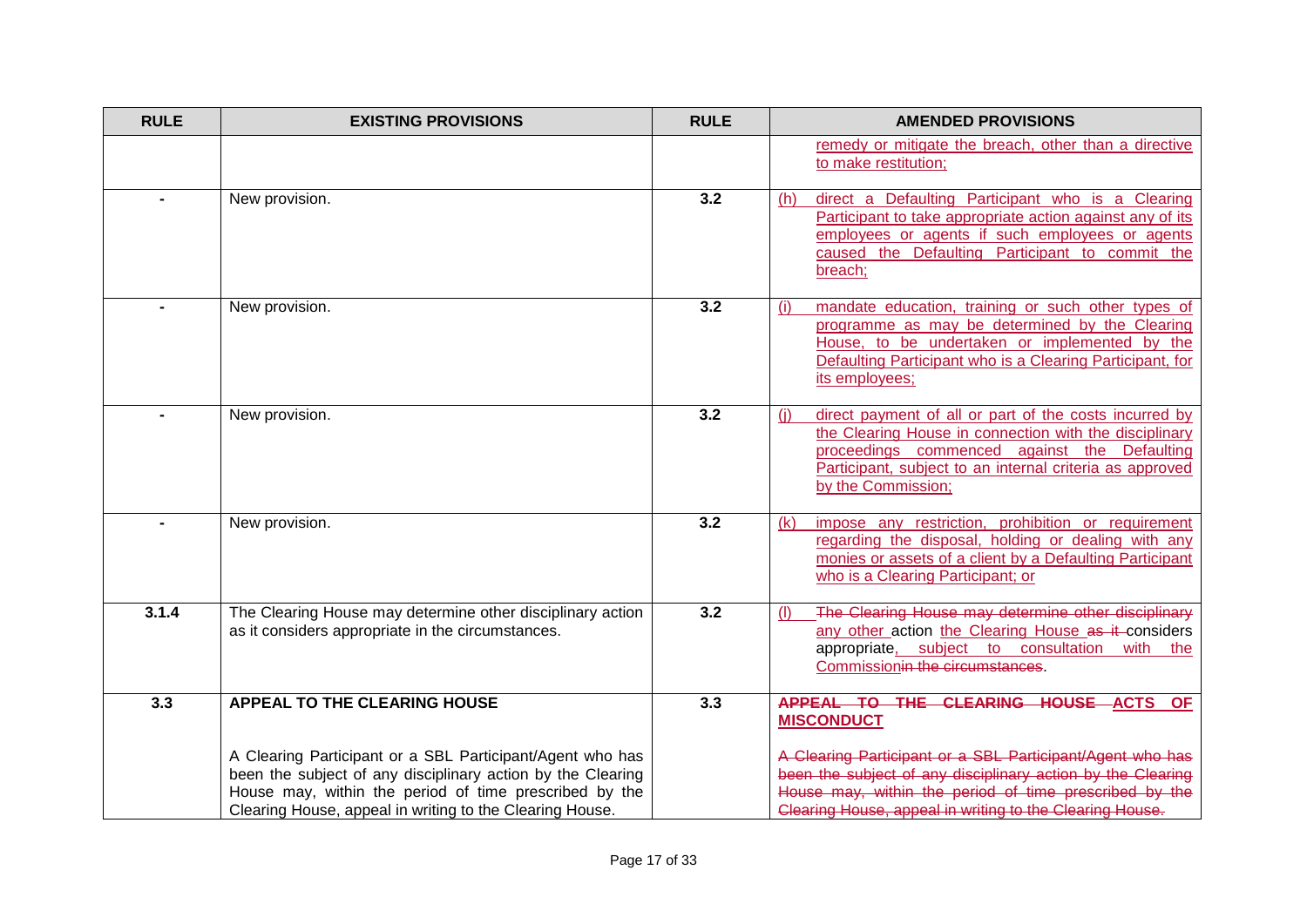| <b>RULE</b> | <b>EXISTING PROVISIONS</b>                                                                                                                                                                                                                                                                     | <b>RULE</b> | <b>AMENDED PROVISIONS</b>                                                                                                                                                                                                                                                                      |
|-------------|------------------------------------------------------------------------------------------------------------------------------------------------------------------------------------------------------------------------------------------------------------------------------------------------|-------------|------------------------------------------------------------------------------------------------------------------------------------------------------------------------------------------------------------------------------------------------------------------------------------------------|
| 3.1.1       | Without prejudice to any other provisions in these Rules, the<br>Clearing House may institute disciplinary action against a<br>Clearing Participant or a SBL Participant/Agent in respect of<br>an act of misconduct which includes:                                                           | 3.3         | Without prejudice to any other provisions in these Rules, the<br>Clearing House may institute disciplinary action against a<br>Clearing-Participant or a SBL Participant/Agent-in respect of<br>an act of misconduct which includes:                                                           |
| 3.1.1       | Breaches of any of the Rules, Operational Procedures,<br>(a)<br>orders, directives, conditions or other requirements<br>imposed by the Clearing House on the Clearing<br>Participant or the SBL Participant/Agent;                                                                             | 3.3         | Breaches of any of the Rules, Operational Procedures,<br>(a)<br>orders, directives, conditions or other requirements<br>imposed by the Clearing House on the Clearing<br>Participant-or the SBL Participant/Agent;                                                                             |
| 3.1.1       | (With respect to a Trading Clearing Participant), any<br>(b)<br>event that entitles the Clearing House to invoke its<br>Default Rules against such a Clearing Participant;                                                                                                                     | 3.3         | (With respect to a Trading Clearing Participant), any<br>(b)<br>event that entitles the Clearing House to invoke its<br>Default Rules against such a Clearing Participant;                                                                                                                     |
| 3.1.1       | Failure to comply with any decision of the Clearing<br>(C)<br>House;                                                                                                                                                                                                                           | 3.3         | Failure to comply with any decision of the Clearing<br>(c)<br>House:                                                                                                                                                                                                                           |
| 3.1.1       | Any conduct, the manner of which is detrimental to the<br>(d)<br>interest of the Clearing House, any other Clearing<br>Participant or SBL Participant/Agent;                                                                                                                                   | 3.3         | Any conduct, the manner of which is detrimental to the<br>(d)<br>interest of the Clearing House, or any other Clearing<br>Participant-or SBL Participant/Agent;                                                                                                                                |
| 3.1.1       | Any conduct by the Clearing Participant or the SBL<br>(e)<br>Participant/Agent the character of<br>which is<br>dishonourable, disgraceful or improper;                                                                                                                                         | 3.3         | Any conduct by the Clearing-Participant or the SBL<br>(e)<br>Participant/Agent the character of<br>which<br>is i<br>dishonourable, disgraceful or improper;                                                                                                                                    |
| 3.1.1       | Any conduct the manner of which is disorderly or<br>(f)<br>involves willful obstruction of the clearing, settlement<br>and other services or facilities of the Clearing House or<br>otherwise;                                                                                                 | 3.3         | Any conduct the manner of which is disorderly or<br>(f)<br>involves willful obstruction of the clearing, settlement<br>and other services or facilities of the Clearing House or<br>otherwise;                                                                                                 |
| 3.1.1       | The Clearing Participant or the SBL Participant/Agent,<br>(a)<br>being the subject of an adverse finding by another<br>regulatory body in the financial and capital market or<br>the financial services industry to which the Clearing<br>Participant or the SBL Participant/Agent is subject; | 3.3         | The Clearing Participant or the SBL Participant/Agent,<br>(q)<br>being the subject of an adverse finding by another<br>regulatory body in the financial and capital market or<br>the financial services industry to which the Clearing<br>Participant or the SBL Participant/Agent is subject; |
| 3.1.1       | The directors, shareholders, partners, employees,<br>(h)<br>officers or agents of the Clearing Participant or the SBL                                                                                                                                                                          | 3.3         | The directors, shareholders, partners, employees,<br>(h)<br>officers or agents of the Clearing-Participant or the SBL                                                                                                                                                                          |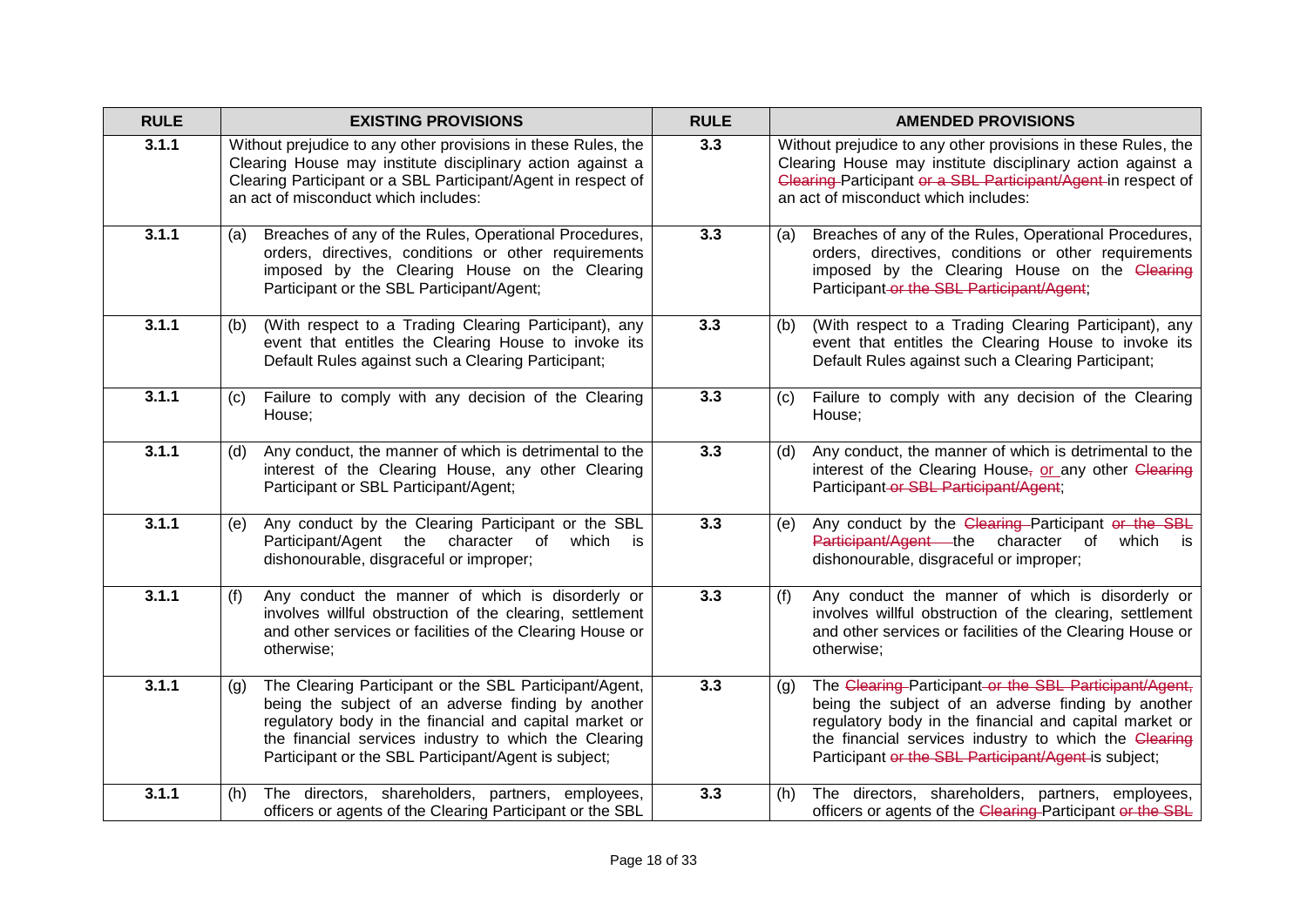| <b>RULE</b> | <b>EXISTING PROVISIONS</b>                                                                                                                                                                                                                                                                                                                                                                                                                                                                                                                                                                                                               | <b>RULE</b> | <b>AMENDED PROVISIONS</b>                                                                                                                                                                                                                                                                                                                                                                                                                                                                                                                                                                                                          |
|-------------|------------------------------------------------------------------------------------------------------------------------------------------------------------------------------------------------------------------------------------------------------------------------------------------------------------------------------------------------------------------------------------------------------------------------------------------------------------------------------------------------------------------------------------------------------------------------------------------------------------------------------------------|-------------|------------------------------------------------------------------------------------------------------------------------------------------------------------------------------------------------------------------------------------------------------------------------------------------------------------------------------------------------------------------------------------------------------------------------------------------------------------------------------------------------------------------------------------------------------------------------------------------------------------------------------------|
|             | Participant/Agent thereof, knowingly, being involved in,<br>or engages in any conduct or any neglect or default<br>which constitutes an act of misconduct in terms of the<br>provisions of sub-rule (a) $-$ (e);                                                                                                                                                                                                                                                                                                                                                                                                                         |             | Participant/Agent thereof, knowingly, being involved in,<br>or engages in any conduct or any neglect or default<br>which constitutes an act of misconduct in terms of the<br>provisions of sub-rule $(a) - (e)$ ;                                                                                                                                                                                                                                                                                                                                                                                                                  |
| 3.1.1       | The Clearing Participant or the SBL Participant/Agent<br>(i)<br>providing information which is incorrect, incomplete,<br>misleading or false in a material way which the<br>Clearing House in reliance on the information provided<br>by the Clearing<br>Participant or the<br>SBL<br>Participant/Agent, admitted the Clearing Participant or<br>the SBL Participant/Agent to its participantship or<br>extended to the Clearing Participant or the SBL<br>Participant/Agent such other services or facilities or<br>conferred on the Clearing Participant or the SBL<br>Participant/Agent a benefit or privilege or other<br>advantage; | 3.3         | The Clearing Participant or the SBL Participant/Agent<br>(i)<br>providing information which is incorrect, incomplete,<br>misleading or false in a material way which the<br>Clearing House in reliance on the information provided<br>by the Clearing Participant or the SBL<br>Participant/Agent, admitted the Clearing-Participant or<br>the SBL Participant/Agent to its participantship or<br>extended to the Clearing-Participant or the SBL<br>Participant/Agent such other services or facilities or<br>conferred on the Clearing Participant or the SBL<br>Participant/Agent a benefit or privilege or other<br>advantage; |
| 3.1.1       | The failure to pay a fine or comply with any other<br>(j)<br>disciplinary action or penalty imposed by the Clearing<br>House within the time specified by the Clearing House<br>or any extension of time granted by the Clearing<br>House;                                                                                                                                                                                                                                                                                                                                                                                               | 3.3         | Deleted The failure to pay a fine or comply with any<br>(i)<br>other disciplinary action or penalty imposed by the<br>Clearing House within the time specified by the<br>Clearing House or any extension of time granted by the<br><b>Clearing House;</b>                                                                                                                                                                                                                                                                                                                                                                          |
| 3.1.1       | Errors, delays or other conduct embarrassing,<br>(k)<br>impeding or disrupting the operations, services or<br>facilities of the Clearing House;                                                                                                                                                                                                                                                                                                                                                                                                                                                                                          | 3.3         | Errors, delays or other conduct embarrassing,<br>(k)<br>impeding or disrupting the operations, services or<br>facilities of the Clearing House;                                                                                                                                                                                                                                                                                                                                                                                                                                                                                    |
| 3.1.1       | The Clearing Participant or the SBL Participant/Agent<br>(1)<br>having violated directly or indirectly, any provisions of<br>the Act or any regulations made thereunder;                                                                                                                                                                                                                                                                                                                                                                                                                                                                 | 3.3         | The Clearing Participant or the SBL Participant/Agent<br>(1)<br>having violated directly or indirectly, any provisions of<br>the Act or any regulations made thereunder;                                                                                                                                                                                                                                                                                                                                                                                                                                                           |
| 3.1.1       | The Clearing Participant or the SBL Participant/Agent<br>(m)<br>having failed to cooperate with the Clearing House<br>and/or any regulatory or relevant authority in matters<br>concerning the clearing and settlement services or any<br>other services or facilities of the Clearing House,<br>whether or not relating to that Clearing Participant or                                                                                                                                                                                                                                                                                 | 3.3         | The Clearing Participant or the SBL Participant/Agent<br>(m)<br>having failed to cooperate with the Clearing House<br>and/or any regulatory or relevant authority in matters<br>concerning the clearing and settlement services or any<br>other services or facilities of the Clearing House,<br>whether or not relating to that Clearing-Participant-or                                                                                                                                                                                                                                                                           |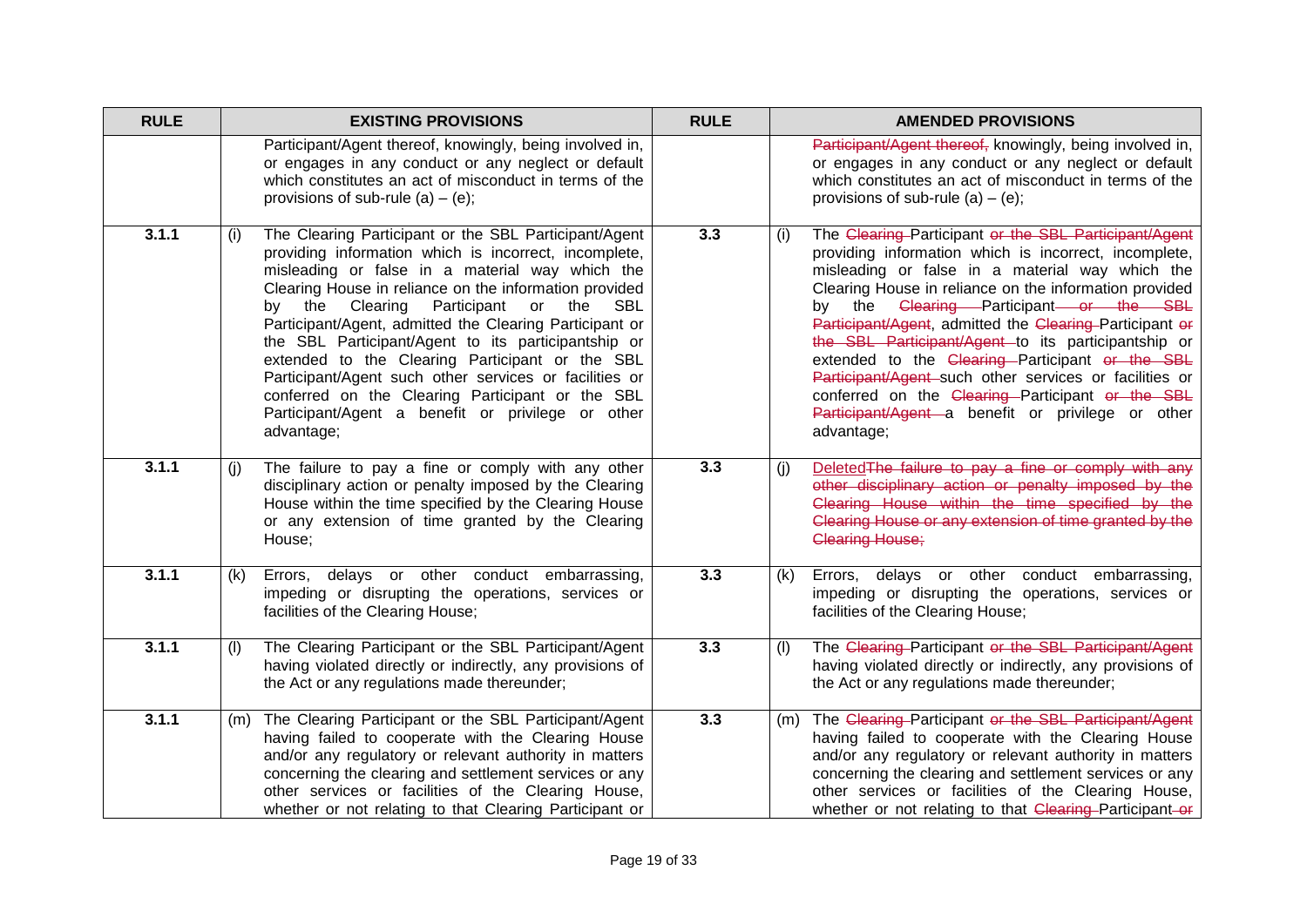| <b>RULE</b> | <b>EXISTING PROVISIONS</b>                                                                                                                                                                                                             | <b>RULE</b> | <b>AMENDED PROVISIONS</b>                                                                                                                                                                                                                                                                                                                                                                                                                                                                                                     |
|-------------|----------------------------------------------------------------------------------------------------------------------------------------------------------------------------------------------------------------------------------------|-------------|-------------------------------------------------------------------------------------------------------------------------------------------------------------------------------------------------------------------------------------------------------------------------------------------------------------------------------------------------------------------------------------------------------------------------------------------------------------------------------------------------------------------------------|
|             | that SBL Participant/Agent, which materially affects the<br>interest of the Clearing House, other Clearing<br>Participants or SBL Participants/Agents; or                                                                              |             | that SBL Participant/Agent, which materially affects the<br>interest of the Clearing House, other Clearing<br>Participants or other SBL Participants/Agents; or                                                                                                                                                                                                                                                                                                                                                               |
| 3.1.1       | The Clearing Participant having repeatedly failed to<br>(n)<br>honour any ISS Instruction, ISS Confirmation or ISS<br>Affirmation, or any instruction issued by the Clearing<br>House in respect of an ISS Transaction.                | 3.3         | The Clearing Participant having repeatedly failed to<br>(n)<br>honour any ISS Instruction, ISS Confirmation or ISS<br>Affirmation, or any instruction issued by the Clearing<br>House in respect of an ISS Transaction.                                                                                                                                                                                                                                                                                                       |
| 3.4         | EFFECT UPON SUSPENSION OR TERMINATION OF<br><b>CLEARING PARTICIPANTSHIP</b><br>Any Clearing Participant who has been suspended or<br>terminated from Clearing Participantship shall be subjected<br>to Rule 4.2, wherever appropriate. | 3.4         | EFFECT UPON SUSPENSION OR TERMINATION OF<br><b>CLEARING PARTICIPANTSHIP PROCEDURES</b><br>Any Clearing Participant who has been suspended or<br>terminated from Clearing Participantship shall be subjected<br>to Rule 4.2, wherever appropriate.<br>(1) The Clearing House will determine the procedures<br>applicable to any disciplinary proceedings taken under<br>this Chapter. Such procedures may vary to adapt to<br>the circumstances of any particular case.                                                        |
|             | New provision.                                                                                                                                                                                                                         | 3.4         | The Clearing House is not bound by legal rules of<br>(2)<br>evidence and procedure in<br>disciplinary<br>any<br>proceedings under this Chapter.                                                                                                                                                                                                                                                                                                                                                                               |
| 3.5         | COMMUNICATION TO THE EXCHANGE AND THE<br><b>COMMISSION</b><br>The Clearing House shall inform the Exchange and the<br>Commission of all actions taken under this Rule.                                                                 | 3.5         | COMMUNICATION TO THE EXCHANGE AND THE<br><b>COMMISSION-AGREED SETTLEMENT</b><br>The Clearing House shall inform the Exchange and the<br>Commission of all actions taken under this Rule.<br>(1) A Participant may, at any time before the Clearing<br>House makes a decision, propose a settlement of the<br>disciplinary action by agreeing to a set of facts, liability<br>or penalty with the Clearing House.<br>The Clearing House may reject, accept or vary the<br>proposed settlement based on terms that the Clearing |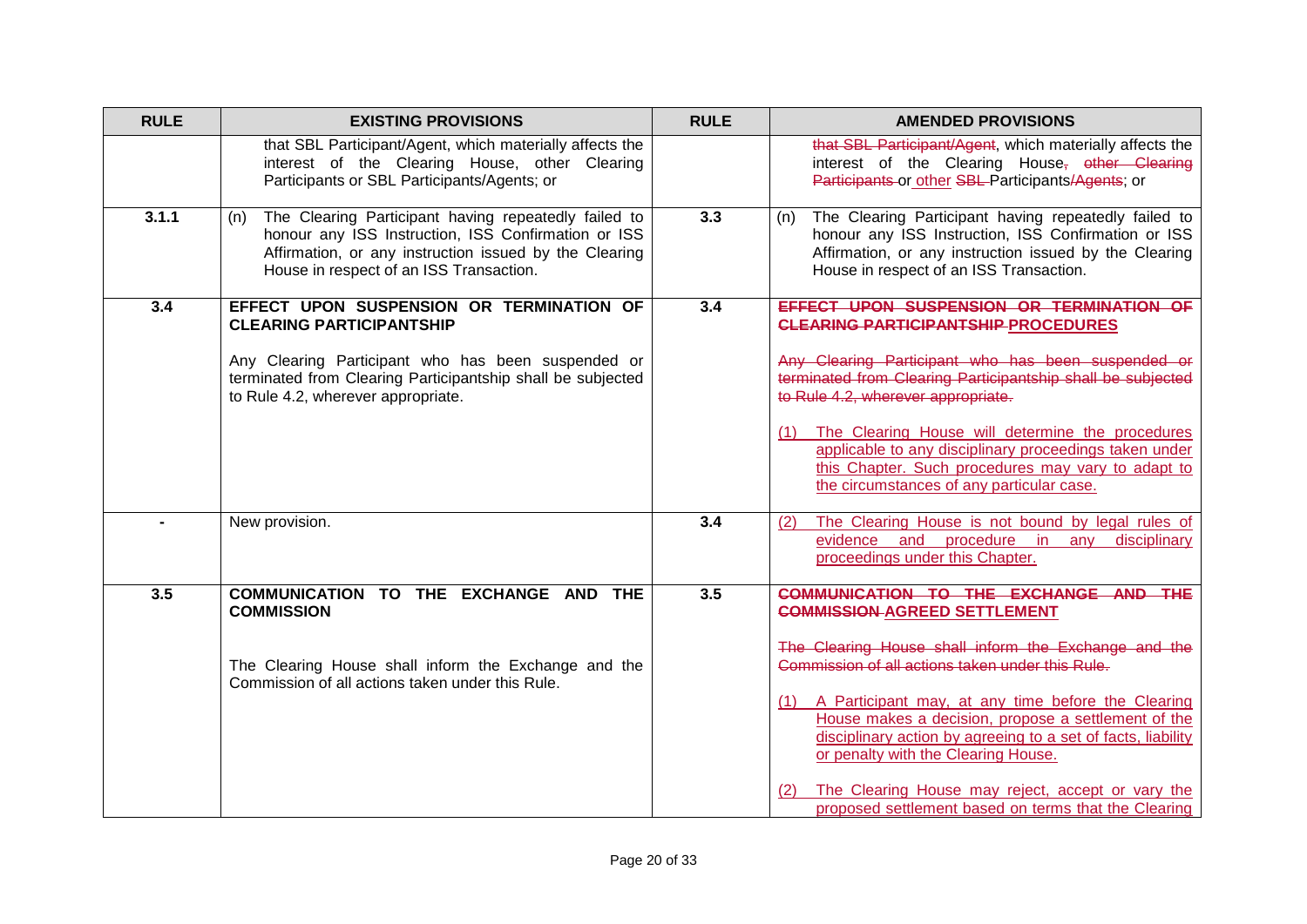| <b>RULE</b> | <b>EXISTING PROVISIONS</b>                                                                                                                                                                                                                                                                                                                                             | <b>RULE</b> | <b>AMENDED PROVISIONS</b>                                                                                                                                                                                                                                                                                                                                                                                                                                                                                                                                                                                                                                   |
|-------------|------------------------------------------------------------------------------------------------------------------------------------------------------------------------------------------------------------------------------------------------------------------------------------------------------------------------------------------------------------------------|-------------|-------------------------------------------------------------------------------------------------------------------------------------------------------------------------------------------------------------------------------------------------------------------------------------------------------------------------------------------------------------------------------------------------------------------------------------------------------------------------------------------------------------------------------------------------------------------------------------------------------------------------------------------------------------|
|             |                                                                                                                                                                                                                                                                                                                                                                        |             | House deems fit.<br>Where the Clearing House accepts the proposed<br>settlement, the agreed settlement will be recorded as<br>a decision of the Clearing House.<br>If the Clearing House is not agreeable to the proposed<br>(4)<br>settlement, the proceedings under Section A of<br>Chapter 3 will apply.                                                                                                                                                                                                                                                                                                                                                 |
| 3.6         | <b>CLEARING</b><br><b>PARTICIPANT</b><br><b>OR</b><br><b>SBL</b><br><b>PARTICIPANT/AGENT TO INCLUDE OTHER PERSONS</b><br>A Clearing Participant or a SBL Participant/Agent is<br>responsible to the Clearing House for all acts or omissions<br>of its owners, principals, directors, officers, employees,<br>trainees, agents, service providers and sub-contractors. | 3.6         | <b>CLEARING</b><br><b>PARTICIPANT</b><br>$-$ OR<br><b>SBL</b><br><b>PARTICIPANT/AGENT TO INCLUDE OTHER PERSONS</b><br><b>REQUEST FOR ORAL REPRESENTATIONS</b><br>A Clearing Participant or a SBL Participant/Agent is<br>responsible to the Clearing House for all acts or omissions<br>of its owners, principals, directors, officers, employees,<br>trainees, agents, service providers and sub-contractors.<br>(1) A Participant may request for an oral representation to<br>make submissions or to procure the attendance of<br>witnesses or legal representation at such oral<br>representation for proceedings commenced against<br>the Participant. |
|             | New provision.                                                                                                                                                                                                                                                                                                                                                         | 3.6         | A request under Rule 3.6(1) must be submitted with:<br>(2)<br>(a) a Response as provided under Rule A3.2; or<br>(b) a Notice of Appeal as provided under Rule C3.2.                                                                                                                                                                                                                                                                                                                                                                                                                                                                                         |
|             | New provision.                                                                                                                                                                                                                                                                                                                                                         | 3.6         | The Clearing House may, in its absolute discretion,<br>(3)<br>allow or disallow any request made pursuant to Rule<br>3.6(1), upon such terms and conditions as the<br>Clearing House deems appropriate.                                                                                                                                                                                                                                                                                                                                                                                                                                                     |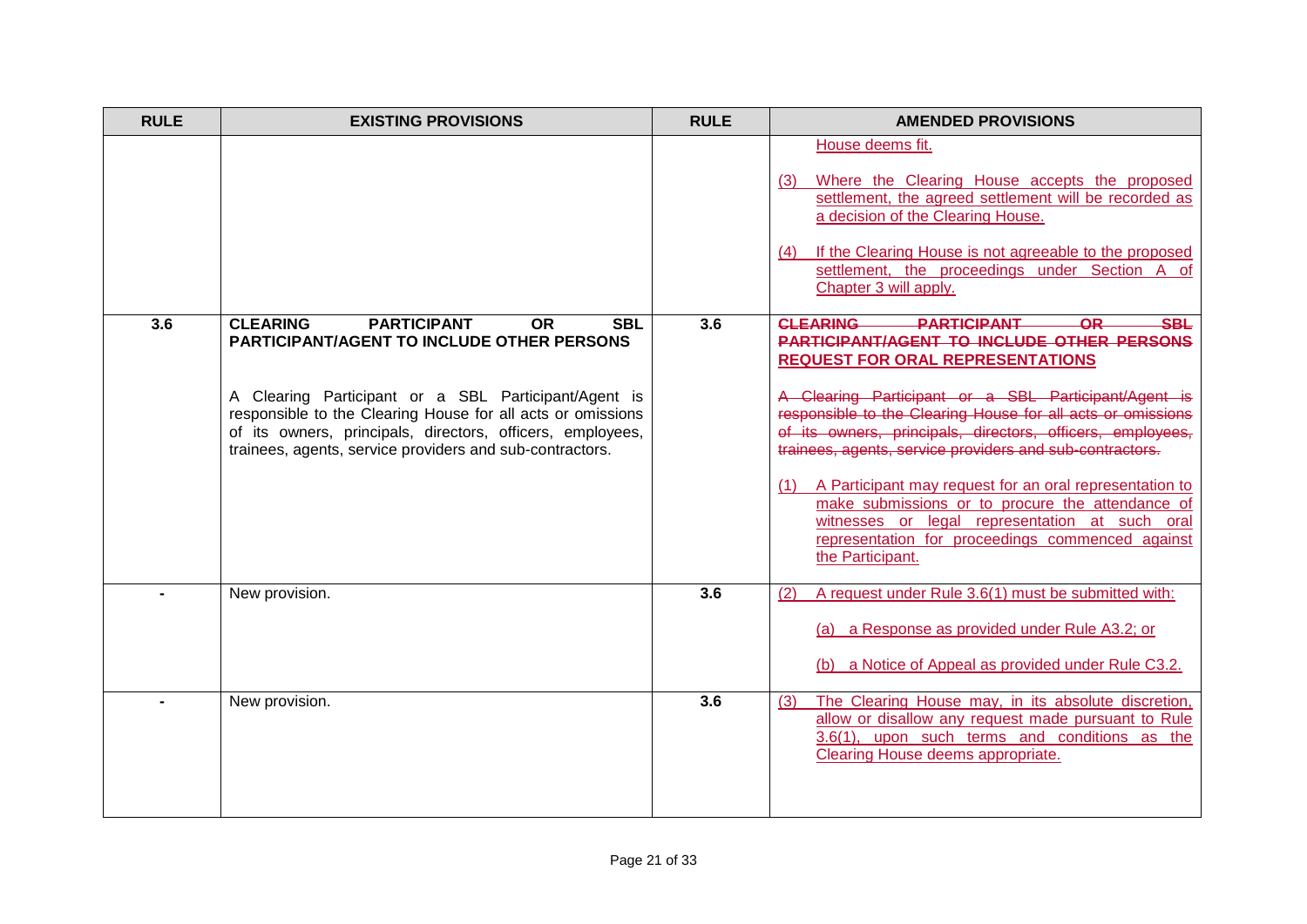| <b>RULE</b> | <b>EXISTING PROVISIONS</b> | <b>RULE</b>      | <b>AMENDED PROVISIONS</b>                                                                                                                                                                                                                                                                                                                                                                       |
|-------------|----------------------------|------------------|-------------------------------------------------------------------------------------------------------------------------------------------------------------------------------------------------------------------------------------------------------------------------------------------------------------------------------------------------------------------------------------------------|
|             | New provision.             | $\overline{3.7}$ | <b>STANDARD OF PROOF</b><br>The Clearing House will not find an allegation proven unless<br>the Clearing House is satisfied that the allegation is proven<br>on the balance of probabilities.                                                                                                                                                                                                   |
|             | New provision.             | 3.8              | <b>OTHER RIGHTS</b><br>The exercise of powers in Rule 3.2 does not in any way<br>prejudice the other rights of the Clearing House against a<br>Participant, or any other person to whom these Rules are<br>directed.                                                                                                                                                                            |
|             | New provision.             | 3.9              | ACTS OR OMISSIONS OF EMPLOYEES, AGENTS OR<br><b>DIRECTORS</b><br>Where the acts or omissions of an employee, agent or<br>director of a Participant would have been subject to these<br>Rules had such acts or omissions been committed by the<br>Participant, then such acts or omissions are deemed to be<br>committed by that Participant and disciplinary action may be<br>taken against it. |
|             | New section.               | <b>Section A</b> | <b>SECTION A</b><br><b>DISCIPLINARY PROCEEDINGS</b>                                                                                                                                                                                                                                                                                                                                             |
|             | New provision.             | A3.1             | <b>REQUISITE NOTICE</b><br>The Clearing House will serve on a Defaulting Participant<br>against whom disciplinary action is proposed to be taken a<br>written notice specifying the nature and particulars of the<br>breach the Defaulting Participant is alleged to have<br>committed ("Requisite Notice").                                                                                    |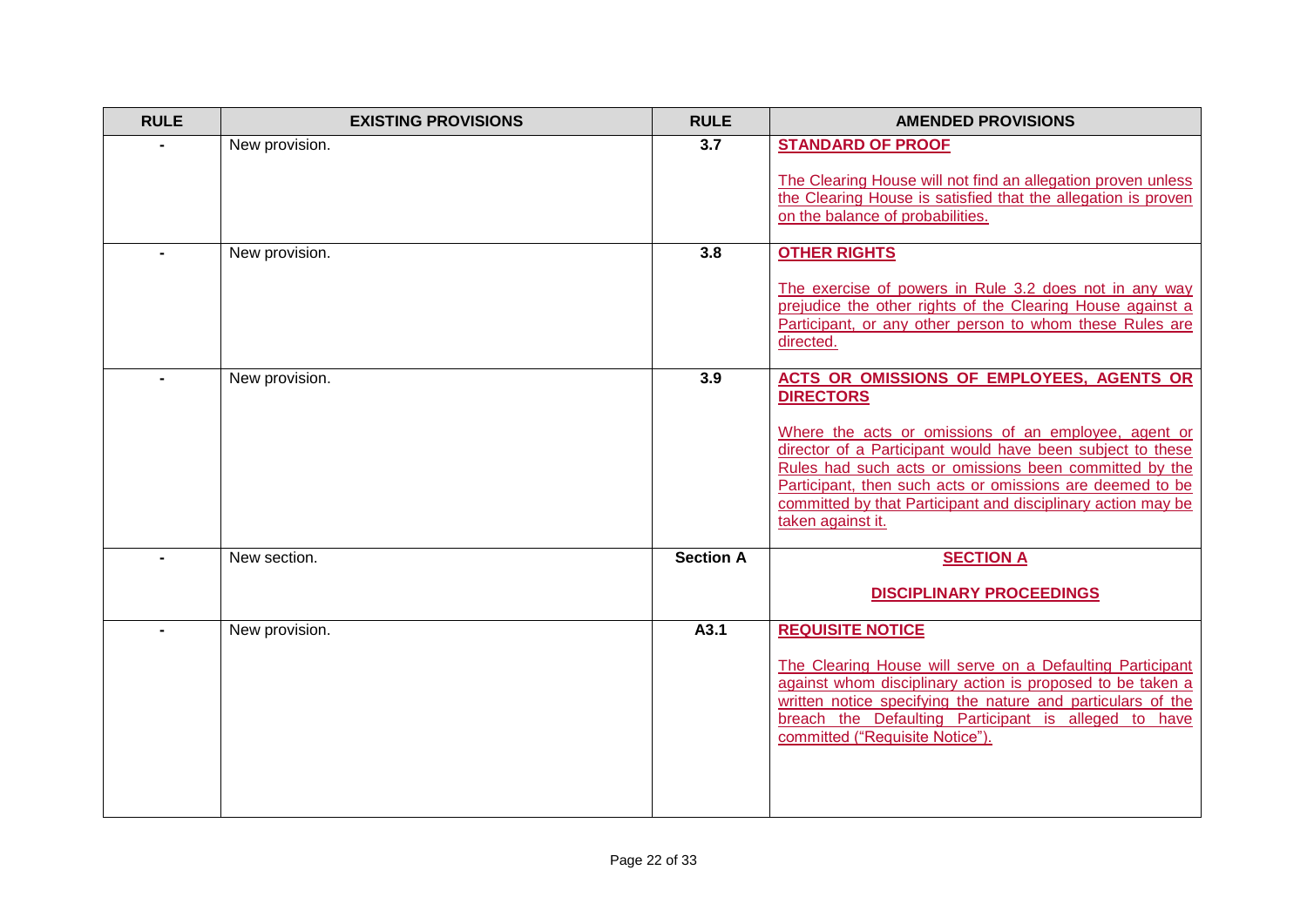| <b>RULE</b> | <b>EXISTING PROVISIONS</b> | <b>RULE</b>      | <b>AMENDED PROVISIONS</b>                                                                                                                                                                                                                                                                                                                                                                                                                                                    |
|-------------|----------------------------|------------------|------------------------------------------------------------------------------------------------------------------------------------------------------------------------------------------------------------------------------------------------------------------------------------------------------------------------------------------------------------------------------------------------------------------------------------------------------------------------------|
|             | New provision.             | A3.2             | <b>RESPONSE TO REQUISITE NOTICE</b><br>The Defaulting Participant may submit to the Clearing<br>House a written response to the Requisite Notice                                                                                                                                                                                                                                                                                                                             |
|             |                            |                  | ("Response") within the time stipulated in the Requisite<br>Notice.                                                                                                                                                                                                                                                                                                                                                                                                          |
|             | New provision.             | A3.3             | <b>NOTIFICATION OF DECISION</b><br>After the conclusion of the disciplinary proceedings, the<br>Clearing House will notify the Defaulting Participant in<br>writing of the decision including the penalty imposed (if any).                                                                                                                                                                                                                                                  |
|             | New section.               | <b>Section B</b> | <b>SECTION B</b>                                                                                                                                                                                                                                                                                                                                                                                                                                                             |
|             |                            |                  | <b>EXPEDITED PROCEEDINGS</b>                                                                                                                                                                                                                                                                                                                                                                                                                                                 |
|             | New provision.             | <b>B3.1</b>      | <b>SCOPE</b><br>The Clearing House may initiate expedited proceedings<br>against a Defaulting Participant against whom disciplinary<br>action is proposed to be taken instead of the proceedings<br>under Section A of Chapter 3 in circumstances the Clearing<br>House deems fit, such as in respect of a breach of the<br>Rules which does not typically attract a penalty beyond:<br>a reprimand; or<br>(a)<br>a fine of RM10,000.00; or<br>(b)<br>both the above.<br>(c) |
|             | New provision.             | <b>B3.2</b>      | <b>PROCEDURE</b><br>The Clearing House will notify the Defaulting<br>(1)<br>Participant in writing that the matter will be proceeded<br>with by way of expedited proceedings. The notice will<br>specify the breach and penalty imposed for the breach                                                                                                                                                                                                                       |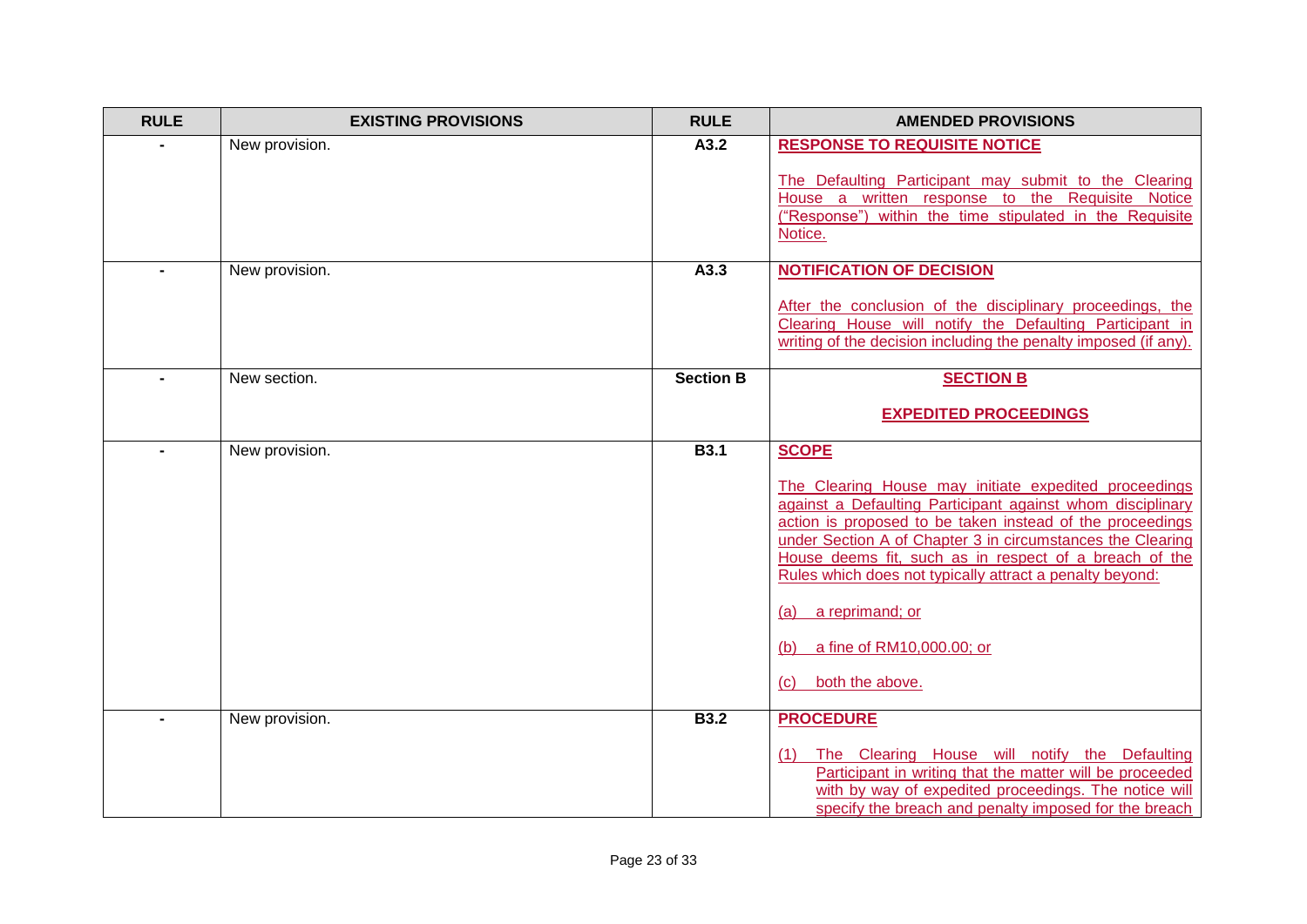| <b>RULE</b> | <b>EXISTING PROVISIONS</b> | <b>RULE</b> | <b>AMENDED PROVISIONS</b>                                                                                                                                                                                                                                                                                                                                                                                                                                                                                |
|-------------|----------------------------|-------------|----------------------------------------------------------------------------------------------------------------------------------------------------------------------------------------------------------------------------------------------------------------------------------------------------------------------------------------------------------------------------------------------------------------------------------------------------------------------------------------------------------|
|             |                            |             | ("Determination").                                                                                                                                                                                                                                                                                                                                                                                                                                                                                       |
|             | New provision.             | <b>B3.2</b> | The Defaulting Participant must, within the time<br>(2)<br>specified in the Determination, inform the Clearing<br>House in writing whether or not the Defaulting<br>Participant agrees with the Determination. A<br>Defaulting Participant is deemed to have agreed with<br>the Determination if the Defaulting Participant does not<br>respond within the specified time.                                                                                                                               |
|             | New provision.             | <b>B3.2</b> | If the Defaulting Participant agrees or is deemed to<br>(3)<br>have agreed with the Determination, disciplinary action<br>will be recorded as having been taken against the<br>Defaulting Participant on the date of the Defaulting<br>Participant's agreement or upon expiry of the specified<br>time.                                                                                                                                                                                                  |
|             | New provision.             | <b>B3.2</b> | If the Defaulting Participant agrees or is deemed to<br>(4)<br>have agreed with the Determination, any fine imposed<br>as a penalty for the breach must be paid:<br>(a) upon the Defaulting Participant informing the<br>Clearing House in writing of his agreement with<br>the Determination; or<br>within the time specified in the Determination;<br>as the case may be.                                                                                                                              |
|             | New provision.             | <b>B3.2</b> | If the Defaulting Participant does not agree with the<br>(5)<br>Determination, the matter will proceed under Section A<br>of Chapter 3. The Defaulting Participant may, within<br>the time specified in the Determination, submit a<br>written response to the Determination as if the<br>Determination is a Requisite Notice under Rule A3.1.<br>In deliberating the matter under Section A of Chapter<br>the Clearing House is not bound by the<br>Determination and may impose a higher penalty based |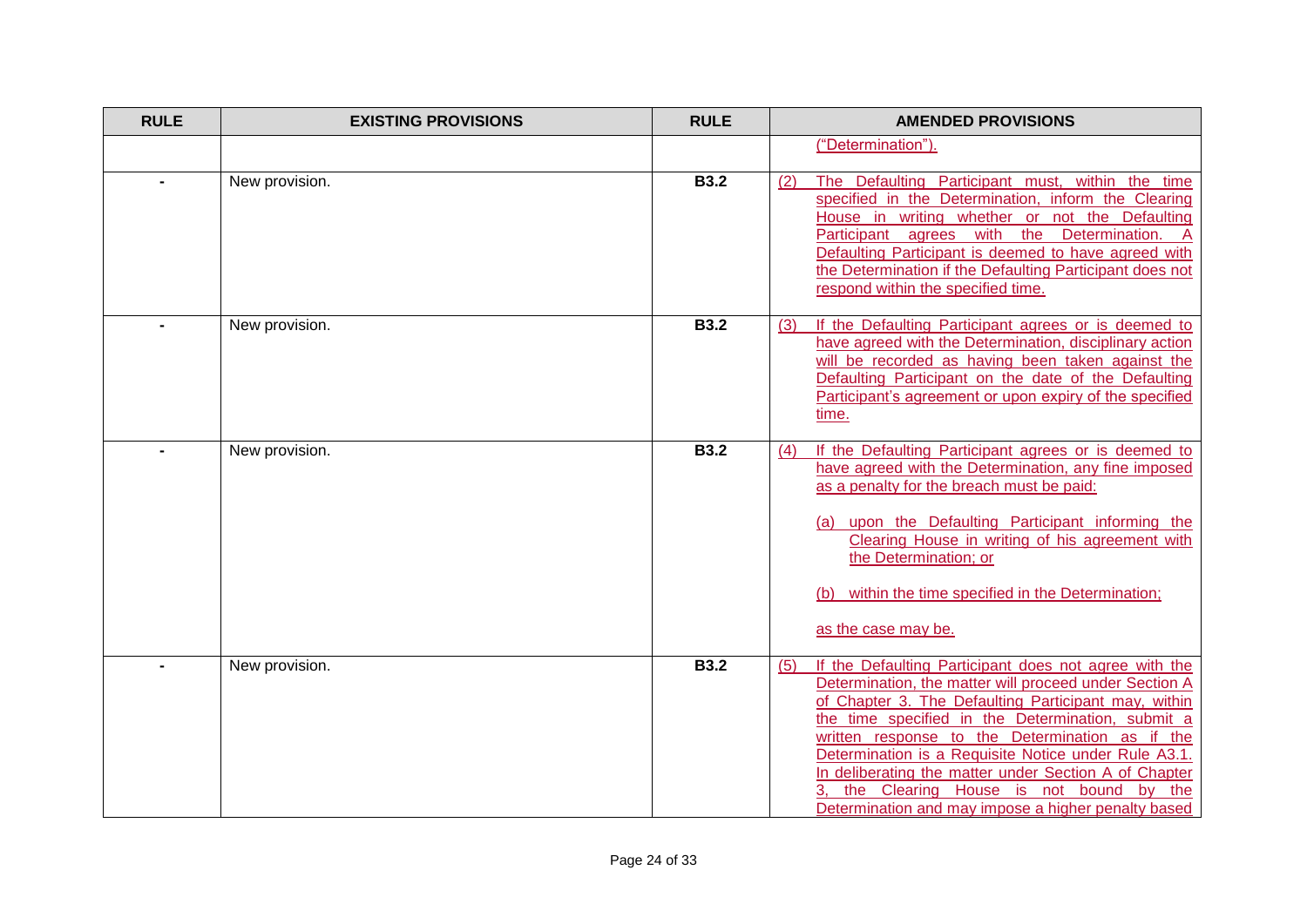| <b>RULE</b> | <b>EXISTING PROVISIONS</b> | <b>RULE</b>      | <b>AMENDED PROVISIONS</b>                                                                                                                                                                                                                                                                                                                                                                                       |
|-------------|----------------------------|------------------|-----------------------------------------------------------------------------------------------------------------------------------------------------------------------------------------------------------------------------------------------------------------------------------------------------------------------------------------------------------------------------------------------------------------|
|             |                            |                  | on the facts or evidence presented during the<br>proceedings under Section A of Chapter 3.                                                                                                                                                                                                                                                                                                                      |
|             | New provision.             | <b>B3.3</b>      | <b>NO LIMITATION</b>                                                                                                                                                                                                                                                                                                                                                                                            |
|             |                            |                  | Nothing in Section B of Chapter 3 prevents the Clearing<br>House from proceeding with disciplinary proceedings under<br>Section A of Chapter 3 for any breach of a Rule.                                                                                                                                                                                                                                        |
|             | New section.               | <b>Section C</b> | <b>SECTION C</b>                                                                                                                                                                                                                                                                                                                                                                                                |
|             |                            |                  | <b>APPEAL</b>                                                                                                                                                                                                                                                                                                                                                                                                   |
|             | New provision.             | C <sub>3.1</sub> | <b>RIGHT OF APPEAL</b>                                                                                                                                                                                                                                                                                                                                                                                          |
|             |                            |                  | (1) In amplification of Rule 1.28, any party to the<br>disciplinary proceedings taken under Section A of<br>Chapter 3 and Rule B3.2(5) who is dissatisfied with a<br>decision resulting from the disciplinary proceedings<br>may appeal against such decision in the manner<br>specified in Rule C3.2 unless the decision was<br>recorded pursuant to an agreed settlement under Rule<br>3.5 ("the Appellant"). |
|             | New provision.             | C3.1             | The Clearing House may suspend the enforcement of<br>(2)<br>any action taken under Rule 3.2 that is the subject of<br>the appeal until the disposal of the appeal.                                                                                                                                                                                                                                              |
|             | New provision.             | C3.2             | <b>NOTICE OF APPEAL</b>                                                                                                                                                                                                                                                                                                                                                                                         |
|             |                            |                  | The Appellant must, within the time stated in the notification<br>of decision given under Rule A3.3, give to the Clearing<br>House a notice ("Notice of Appeal") that:<br>identifies the decision against which the appeal is<br>(a)<br>made; and                                                                                                                                                               |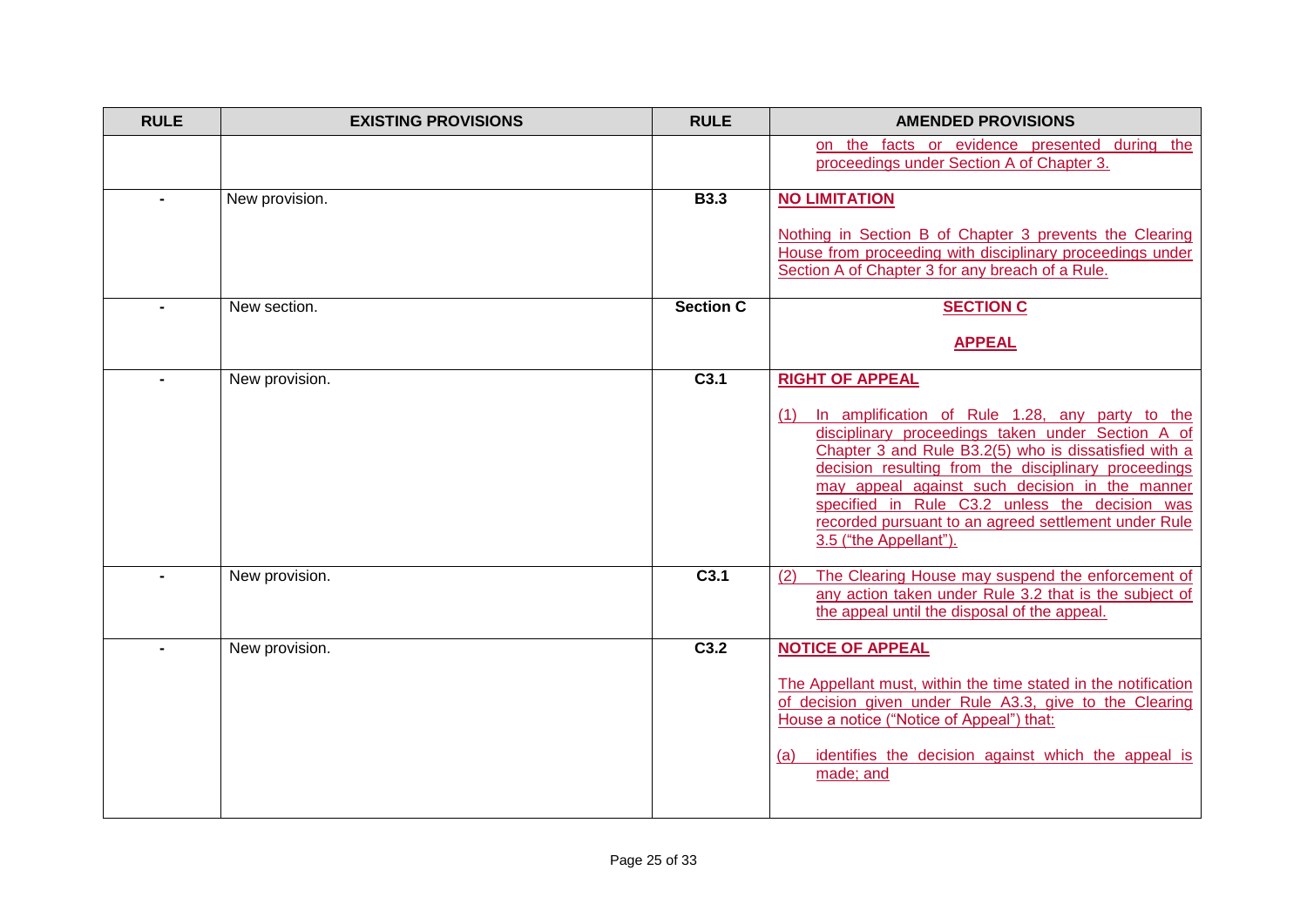| <b>RULE</b> | <b>EXISTING PROVISIONS</b> | <b>RULE</b>      | <b>AMENDED PROVISIONS</b>                                                                                                                                                                                                                                                                                                              |
|-------------|----------------------------|------------------|----------------------------------------------------------------------------------------------------------------------------------------------------------------------------------------------------------------------------------------------------------------------------------------------------------------------------------------|
|             |                            |                  | sets out the ground(s) of the appeal together with the<br>(b)<br>representations to justify the ground(s) relied upon.                                                                                                                                                                                                                 |
|             | New provision.             | C3.3             | <b>DELIBERATION OF APPEAL</b>                                                                                                                                                                                                                                                                                                          |
|             |                            |                  | (1) An Appellant may produce evidence that was not<br>presented at the initial disciplinary proceedings if:<br>(a) the evidence was not available at the time of the<br>initial disciplinary proceedings; and<br>(b) the evidence would have been likely to have had<br>a determining influence upon the decision<br>appealed against. |
|             | New provision.             | C3.3             | The Appellant must produce the new evidence as<br>(2)<br>stated in Rule C3.3(1) when submitting the Notice of<br>Appeal.                                                                                                                                                                                                               |
|             | New provision.             | C3.3             | The Clearing House may exercise its powers under<br>(3)<br>Rule 2A.6 and produce new evidence arising from the<br>Notice of Appeal submitted by a Defaulting Participant.                                                                                                                                                              |
|             | New provision.             | C3.3             | The Clearing House may affirm, vary or set aside the<br>(4)<br>decision appealed against.                                                                                                                                                                                                                                              |
|             | New provision.             | C3.4             | <b>NOTIFICATION OF DECISION ON APPEAL</b><br>After the conclusion of an appeal, the Clearing House will<br>notify the Defaulting Participant in writing of the decision of<br>the appeal and such decision is final.                                                                                                                   |
|             | New section.               | <b>Section D</b> | <b>SECTION D</b>                                                                                                                                                                                                                                                                                                                       |
|             |                            |                  | <b>EFFECT OF DISCIPLINARY ACTION</b>                                                                                                                                                                                                                                                                                                   |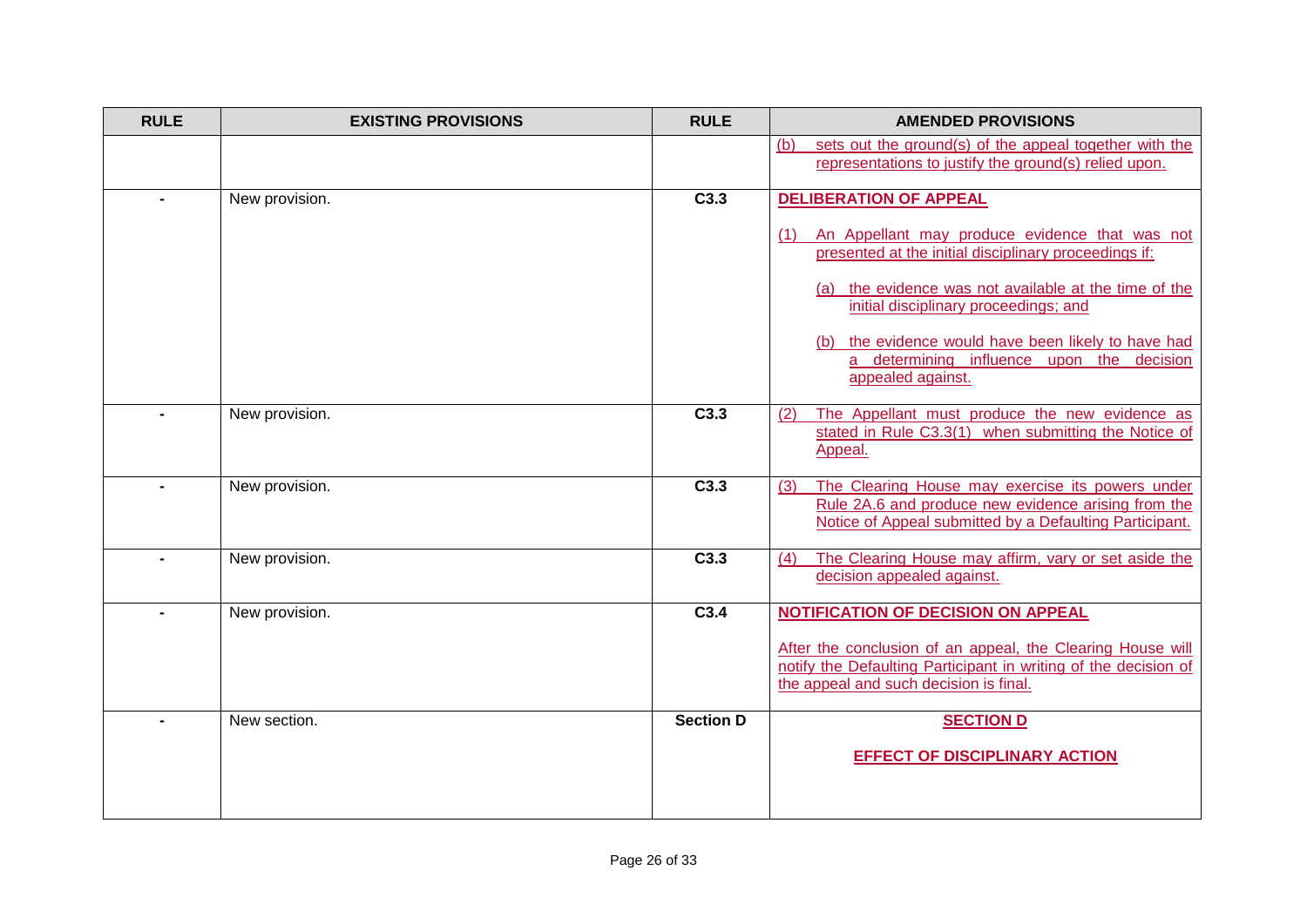| <b>RULE</b> | <b>EXISTING PROVISIONS</b> | <b>RULE</b> | <b>AMENDED PROVISIONS</b>                                                                                                                                                                                                                                                                                                                                   |
|-------------|----------------------------|-------------|-------------------------------------------------------------------------------------------------------------------------------------------------------------------------------------------------------------------------------------------------------------------------------------------------------------------------------------------------------------|
|             | New provision.             | D3.1        | <b>GENERAL</b><br>A Defaulting Participant must give effect to a decision<br>made under Section A or Section B of Chapter 3 or a<br>decision affirmed or varied under Section C of Chapter<br>3 within the time stipulated by the Clearing House.                                                                                                           |
|             | New provision.             | D3.1        | (2)<br>If a Defaulting Participant fails to give effect to or<br>comply with such decision made, affirmed or varied,<br>the Defaulting Participant is deemed to have<br>committed a breach of these Rules and the Clearing<br>House may take further action as stated under Rule<br>3.2.                                                                    |
|             | New provision.             | D3.2        | PERIOD OF PAYMENT AND EFFECT OF NON-PAYMENT<br>OF FINE<br>Without prejudice to Rule D3.1(2), a fine imposed by<br>the Clearing House must be paid by the Defaulting<br>Participant within the time stipulated in the notice<br>under Rule A3.3 or Rule C3.4.                                                                                                |
|             | New provision.             | D3.2        | Pursuant to Rule D3.2(1) and Rule B3.2(4), a<br>(2)<br>Defaulting Participant who fails to make payment<br>within the stipulated time frame will be summarily<br>suspended from its functions and activities.                                                                                                                                               |
|             | New provision.             | D3.2        | Where the fine remains unpaid 7 days after the<br>(3)<br>suspension under Rule D3.2(2), the Clearing House<br>may at any time thereafter summarily terminate the<br>Defaulting Participant's Clearing Participantship or the<br>Participant/Agent<br><b>Defaulting</b><br>as<br><b>SBL</b><br>a<br>Participant/Agent, where relevant, by notice in writing. |
|             | New provision.             | D3.2        | A fine or any portion of a fine remaining unpaid by a<br>(4)<br>Defaulting Participant is a debt owing by the Defaulting<br>Participant to the Clearing House.                                                                                                                                                                                              |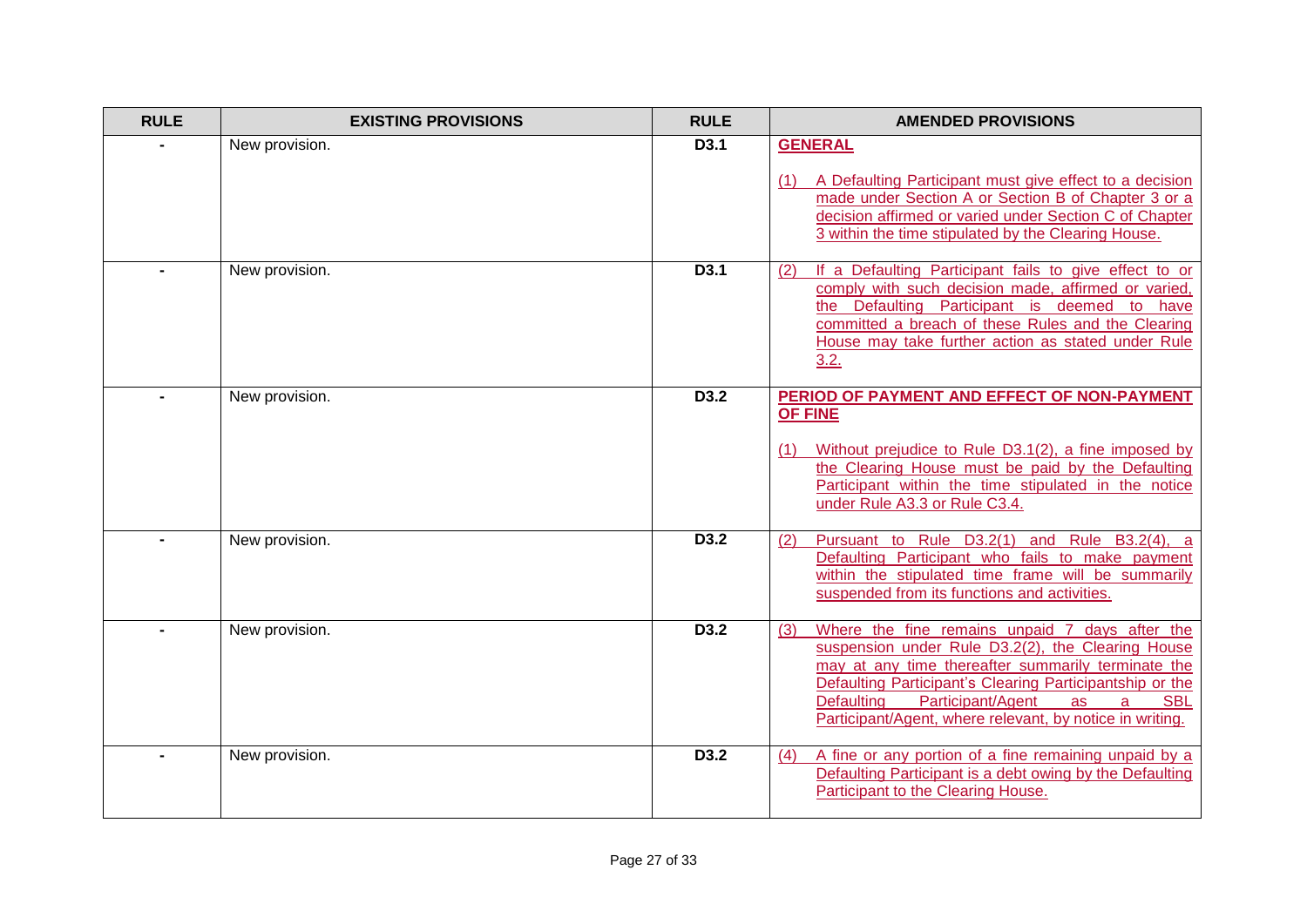| <b>RULE</b> | <b>EXISTING PROVISIONS</b>                                                                                                                              | <b>RULE</b>      | <b>AMENDED PROVISIONS</b>                                                                                                                                                                                                   |
|-------------|---------------------------------------------------------------------------------------------------------------------------------------------------------|------------------|-----------------------------------------------------------------------------------------------------------------------------------------------------------------------------------------------------------------------------|
| 3.4         | EFFECT UPON SUSPENSION OR TERMINATION OF<br><b>CLEARING PARTICIPANTSHIP</b>                                                                             | D3.3             | EFFECT UPON SUSPENSION OR TERMINATION-OF<br><b>CLEARING PARTICIPANTSHIP</b>                                                                                                                                                 |
|             | Any Clearing Participant who has been suspended or<br>terminated from Clearing Participantship shall be subjected<br>to Rule 4.2, wherever appropriate. |                  | Any Clearing Participant who has been suspended or<br>terminated from Clearing Participantship shall be subjected<br>to Rule 4.2, wherever appropriate.                                                                     |
|             |                                                                                                                                                         |                  | (1) A suspension imposed by the Clearing House upon<br>the Defaulting Participant:                                                                                                                                          |
|             |                                                                                                                                                         |                  | (a) takes effect on the date notified in the notice<br>under Rule A3.3 or Rule C3.4 ("the said notice");<br>and                                                                                                             |
|             |                                                                                                                                                         |                  | (b) remains for such period as specified in the said<br>notice but the period may be extended by the<br>Clearing House for such period it considers<br>appropriate.                                                         |
|             | New provision.                                                                                                                                          | D <sub>3.3</sub> | Nothing in this Rule D3.3 is to be construed as<br>(2)<br>releasing or discharging such Defaulting Participant<br>from remaining liable in all respects to fulfill all its<br>obligations pursuant to or under these Rules. |
|             | New provision.                                                                                                                                          | D3.3             | (3)<br>Any Defaulting Participant who has been suspended<br>or terminated from Clearing Participantship shall be<br>subject to Rule 4.2, wherever appropriate.                                                              |
|             | New section.                                                                                                                                            | <b>Section E</b> | <b>SECTION E</b>                                                                                                                                                                                                            |
|             |                                                                                                                                                         |                  | <b>TRANSITIONAL PROVISIONS</b>                                                                                                                                                                                              |
|             | New provision.                                                                                                                                          | E3.1             | DISCIPLINARY ACTION INITIATED PRIOR TO THE<br><b>EFFECTIVE DATE</b>                                                                                                                                                         |
|             |                                                                                                                                                         |                  | Unless these Rules or the Clearing House provides<br>(1)<br>otherwise, the Clearing House will apply the penalties,<br>rules and procedures on disciplinary actions applicable                                              |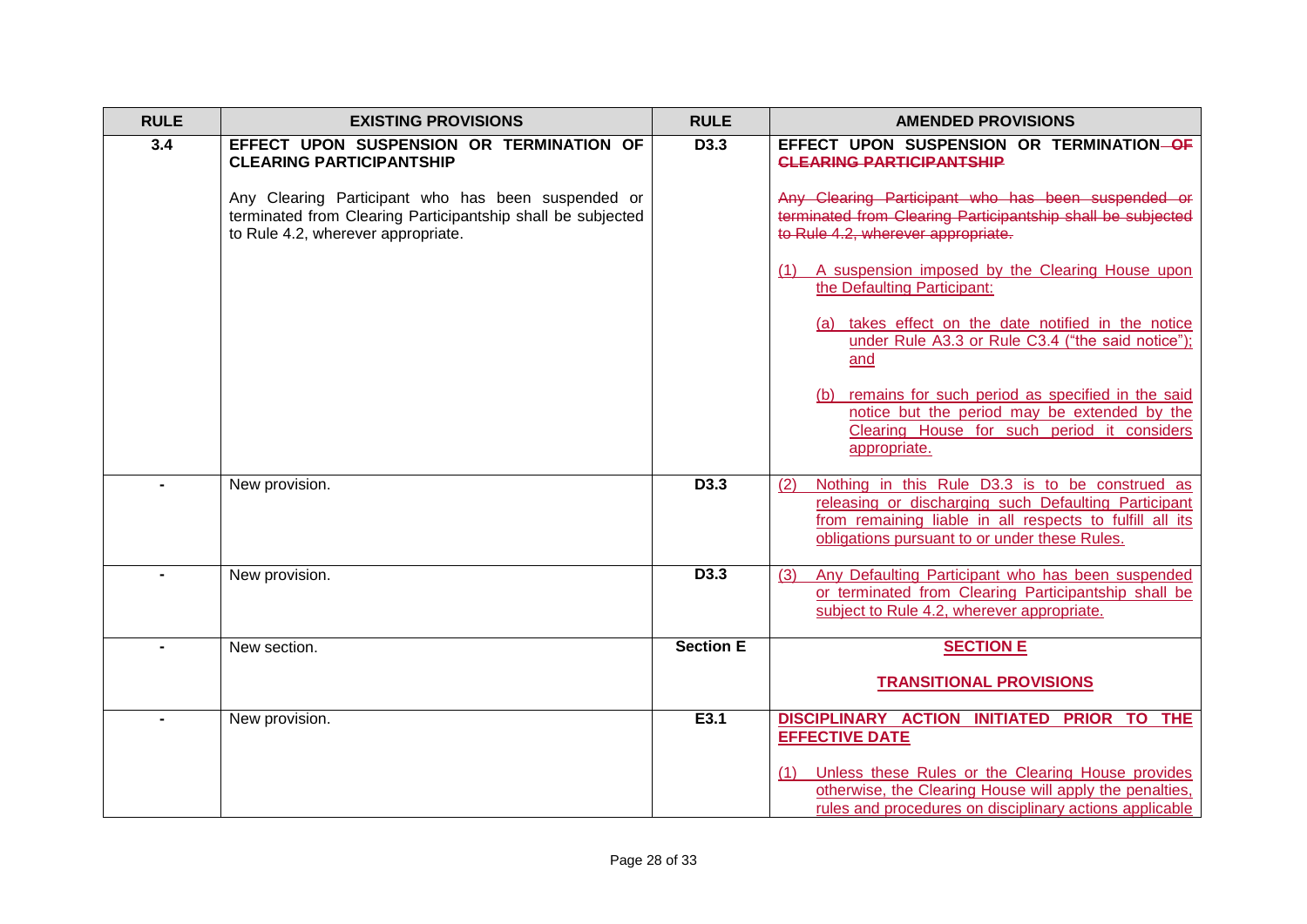| <b>RULE</b> | <b>EXISTING PROVISIONS</b>                                                                                                                                                                                                                                                                                                                                                                                                                                                | <b>RULE</b> | <b>AMENDED PROVISIONS</b>                                                                                                                                                                                                                                                                                                                                                                                                                                                                                                              |
|-------------|---------------------------------------------------------------------------------------------------------------------------------------------------------------------------------------------------------------------------------------------------------------------------------------------------------------------------------------------------------------------------------------------------------------------------------------------------------------------------|-------------|----------------------------------------------------------------------------------------------------------------------------------------------------------------------------------------------------------------------------------------------------------------------------------------------------------------------------------------------------------------------------------------------------------------------------------------------------------------------------------------------------------------------------------------|
|             |                                                                                                                                                                                                                                                                                                                                                                                                                                                                           |             | prior to the effective date of these new provisions on<br>disciplinary actions ("Effective Date") to a disciplinary<br>action instituted by the Clearing House against a<br>Participant prior to the Effective Date.<br>(2) The previous penalties, disciplinary rules and<br>procedures will also apply to an appeal against a<br>decision on a disciplinary action instituted prior to the<br><b>Effective Date.</b>                                                                                                                 |
|             | New provision.                                                                                                                                                                                                                                                                                                                                                                                                                                                            | E3.2        | DISCIPLINARY ACTION INITIATED ON OR AFTER THE<br><b>EFFECTIVE DATE</b><br>Unless these Rules or the Clearing House provides<br>otherwise, the Clearing House may on or after the Effective<br>Date, institute disciplinary action against a Participant for<br>acts or omissions committed prior to the Effective Date if no<br>disciplinary action has been instituted. In doing so, the<br>Clearing House may apply the new penalties, rules and<br>procedures on disciplinary actions applicable from the<br><b>Effective Date.</b> |
| 7.8(a)      | To collect all documents, forms, tax invoices or other<br>(iv)<br>documents relating to GST, agreements, deeds<br>including any amendments or variations thereof<br>relating to or governing the Bursa SBL as the Clearing<br>House may require from time to time, from the Said<br>Lending Participant or the Said Lender for submission<br>to the Clearing House and from the Clearing House<br>for transmission to the Said Lending Participant or the<br>Said Lender; | 7.8(a)      | To collect all dDocuments, forms, tax invoices or other<br>(iv)<br>eDocuments relating to GST, agreements, deeds<br>including any amendments or variations thereof<br>relating to or governing the Bursa SBL as the Clearing<br>House may require from time to time, from the Said<br>Lending Participant or the Said Lender for submission<br>to the Clearing House and from the Clearing House<br>for transmission to the Said Lending Participant or the<br>Said Lender;                                                            |
| 7.8(a)      | To furnish to the Clearing House such information or<br>(vi)<br>documents relating to the Bursa SBL and such advice,<br>statement and report on the operation of transactions<br>relating to the Bursa SBL at such times and in such<br>manner as may be prescribed by the Clearing House;                                                                                                                                                                                | 7.8(a)      | To furnish to the Clearing House such information or<br>(vi)<br>dDocuments relating to the Bursa SBL and such<br>advice, statement and report on the operation of<br>transactions relating to the Bursa SBL at such times<br>and in such manner as may be prescribed by the<br>Clearing House;                                                                                                                                                                                                                                         |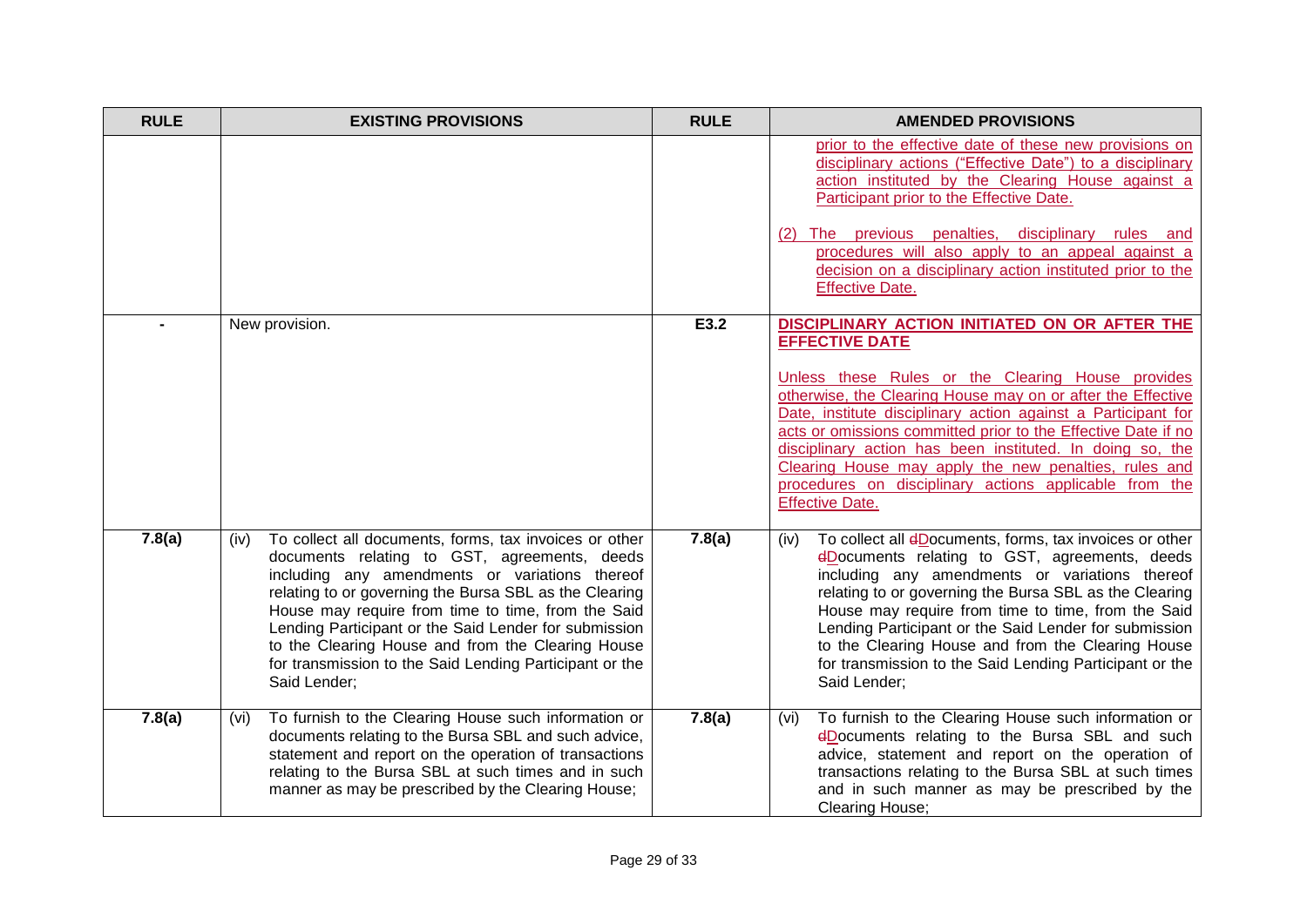| <b>RULE</b>                     | <b>EXISTING PROVISIONS</b>                                                                                                                                                                                                                                                                                                                                                                                                                                                                                                                                                                                  | <b>RULE</b>                     | <b>AMENDED PROVISIONS</b>                                                                                                                                                                                                                                                                                                                                                                                                                                                                                                                                                                                           |
|---------------------------------|-------------------------------------------------------------------------------------------------------------------------------------------------------------------------------------------------------------------------------------------------------------------------------------------------------------------------------------------------------------------------------------------------------------------------------------------------------------------------------------------------------------------------------------------------------------------------------------------------------------|---------------------------------|---------------------------------------------------------------------------------------------------------------------------------------------------------------------------------------------------------------------------------------------------------------------------------------------------------------------------------------------------------------------------------------------------------------------------------------------------------------------------------------------------------------------------------------------------------------------------------------------------------------------|
| 7.12                            | PROVISION OF INFORMATION<br>The Bursa SBL Participants and Lending Agents must<br>furnish to the Clearing House or the Commission any<br>information or document in relation to any Bursa SBL<br>Transaction as required by the Clearing House or the<br>Commission from time to time.                                                                                                                                                                                                                                                                                                                      | 7.12                            | PROVISION OF INFORMATION<br>The Bursa SBL Participants and Lending Agents must<br>furnish to the Clearing House or the Commission any<br>information or <b>dDocuments</b> in relation to any Bursa SBL<br>Transaction as required by the Clearing House or the<br>Commission from time to time.                                                                                                                                                                                                                                                                                                                     |
| 7.13                            | (a) disclose any information or to produce any document in<br>its possession or control in relation to the Bursa SBL<br>Transaction if required or requested to do so by the<br>Commission; and                                                                                                                                                                                                                                                                                                                                                                                                             | 7.13                            | disclose any information or to produce any<br>(a)<br>eDocuments in its possession or control in relation to<br>the Bursa SBL Transaction if required or requested to<br>do so by the Commission; and                                                                                                                                                                                                                                                                                                                                                                                                                |
| 7.16                            | In the event that the Clearing House is required to<br>(a)<br>suspend the operation of the Bursa SBL System, and<br>the provision of all ancillary services where for any<br>reason the records of the Clearing House, the Central<br>Depository or the Bursa SBL System are unavailable,<br>inaccessible, delayed or hindered in any manner, the<br>Clearing House shall not be liable for any failure,<br>hindrance or delay in the provision of services or for<br>the failure to give or the delay in giving effect to any<br>notice or communication from a Bursa SBL Participant<br>or Lending Agent. | 7.16                            | In the event that the Clearing House is required to<br>(a)<br>suspend the operation of the Bursa SBL System, and<br>the provision of all ancillary services where for any<br>reason the <b>FRecords</b> of the Clearing House, the<br>Central Depository or the Bursa SBL System are<br>unavailable, inaccessible, delayed or hindered in any<br>manner, the Clearing House shall not be liable for any<br>failure, hindrance or delay in the provision of services<br>or for the failure to give or the delay in giving effect to<br>any notice or communication from a Bursa SBL<br>Participant or Lending Agent. |
| Appendix 1,<br><b>Chapter 7</b> | we must provide to Bursa Clearing (S) or the<br>1)<br>Securities Commission, upon request, any information<br>or document required by Bursa Clearing (S) or the<br>Securities Commission pertaining to the Lending<br>Participants or Lenders for whom we are acting;                                                                                                                                                                                                                                                                                                                                       | Appendix 1,<br><b>Chapter 7</b> | we must provide to Bursa Clearing (S) or the<br>1)<br>Securities Commission Malaysia, upon request, any<br>information or document required by Bursa Clearing<br>(S) or the Securities Commission Malaysia pertaining<br>to the Lending Participants or Lenders for whom we<br>are acting;                                                                                                                                                                                                                                                                                                                          |
| 8.6(b)                          | Without prejudice to the power conferred on the Clearing<br>House in Rule 2.11 pertaining to the conduct of inspection<br>on a Clearing Participant, the Clearing House may, at any<br>time and/or from time to time prior to or after the receipt of<br>the prescribed declaration in Appendix 1, undertake any<br>inspection and/or audit on the Clearing Participant seeking                                                                                                                                                                                                                             | 8.6(b)                          | Without prejudice to the power conferred on the Clearing<br>House in Rule 2.11 2A.2 pertaining to the conduct of<br>inspection on a Clearing Participant, the Clearing House<br>may, at any time and/or from time to time prior to or after the<br>receipt of the prescribed declaration in Appendix 1,<br>undertake any inspection and/or audit on the Clearing                                                                                                                                                                                                                                                    |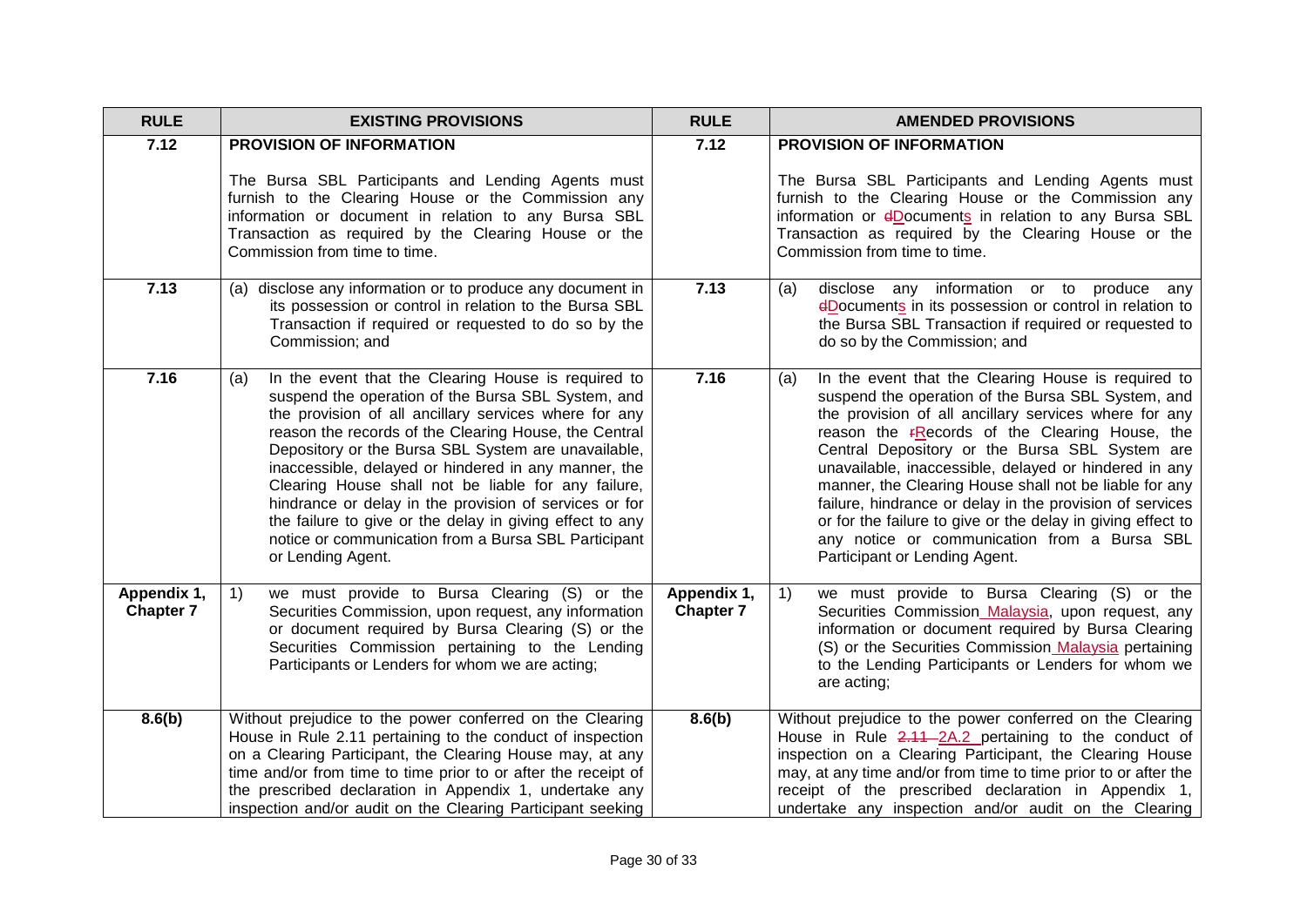| <b>RULE</b> | <b>EXISTING PROVISIONS</b>                                                                                                                                                                                                                                                                                                                                                                                                                                                          | <b>RULE</b> | <b>AMENDED PROVISIONS</b>                                                                                                                                                                                                                                                                                                                                                                                                                                                                  |
|-------------|-------------------------------------------------------------------------------------------------------------------------------------------------------------------------------------------------------------------------------------------------------------------------------------------------------------------------------------------------------------------------------------------------------------------------------------------------------------------------------------|-------------|--------------------------------------------------------------------------------------------------------------------------------------------------------------------------------------------------------------------------------------------------------------------------------------------------------------------------------------------------------------------------------------------------------------------------------------------------------------------------------------------|
|             | approval to act as a Lending Representative in the manner<br>determined by the Clearing House.                                                                                                                                                                                                                                                                                                                                                                                      |             | Participant seeking approval to act as a Lending<br>Representative in the manner determined by the Clearing<br>House.                                                                                                                                                                                                                                                                                                                                                                      |
| 8.7(a)      | To collect all documents, forms, agreements, deeds<br>(iii)<br>including any amendments or variations thereof<br>relating to or governing the SBL Negotiated<br>Transactions as the Clearing House may require from<br>time to time, from the Said Approved SBLNT Lender<br>for submission to the Clearing House and from the<br>Clearing House for transmission to the Said Approved<br><b>SBLNT Lender;</b>                                                                       | 8.7(a)      | To collect all dDocuments, forms, agreements, deeds<br>(iii)<br>including any amendments or variations thereof<br>relating to or governing the SBL Negotiated<br>Transactions as the Clearing House may require from<br>time to time, from the Said Approved SBLNT Lender<br>for submission to the Clearing House and from the<br>Clearing House for transmission to the Said Approved<br><b>SBLNT Lender;</b>                                                                             |
| 8.7(a)      | To furnish to the Clearing House such information or<br>(V)<br>relating to the SBL<br>documents<br>Negotiated<br>Transactions and such advice, statement and report<br>on the operation of the SBL Negotiated Transactions<br>at such times and in such manner as may be<br>prescribed by the Clearing House;                                                                                                                                                                       | 8.7(a)      | To furnish to the Clearing House such information or<br>(v)<br>dDocuments relating to the SBL Negotiated<br>Transactions and such advice, statement and report<br>on the operation of the SBL Negotiated Transactions<br>at such times and in such manner as may be<br>prescribed by the Clearing House;                                                                                                                                                                                   |
| 8.8(b)      | Without prejudice to the power conferred on the Clearing<br>House in Rule 2.11 pertaining to the conduct of inspection<br>on a Clearing Participant, the Clearing House may, at any<br>time and/or from time to time prior to or after the receipt of<br>the prescribed declaration in Appendix 3, undertake any<br>inspection and/or audit on the Clearing Participant seeking<br>approval to act as a Borrowing Representative in the<br>manner determined by the Clearing House. | 8.8(b)      | Without prejudice to the power conferred on the Clearing<br>House in Rule 2.112A,2 pertaining to the conduct of<br>inspection on a Clearing Participant, the Clearing House<br>may, at any time and/or from time to time prior to or after the<br>receipt of the prescribed declaration in Appendix 3,<br>undertake any inspection and/or audit on the Clearing<br>Participant seeking approval to act as a Borrowing<br>Representative in the manner determined by the Clearing<br>House. |
| 8.9(a)      | To collect all documents, forms, agreements, deeds<br>(iii)<br>including any amendments or variations thereof<br>relating to or governing the SBL Negotiated<br>Transactions as the Clearing House may require from<br>time to time, from the Said Approved SBLNT Lender<br>for submission to the Clearing House and from the<br>Clearing House for transmission to the Said Approved<br><b>SBLNT Lender;</b>                                                                       | 8.9(a)      | To collect all dDocuments, forms, agreements, deeds<br>(iii)<br>including any amendments or variations thereof<br>relating to or governing the SBL Negotiated<br>Transactions as the Clearing House may require from<br>time to time, from the Said Approved SBLNT Lender<br>for submission to the Clearing House and from the<br>Clearing House for transmission to the Said Approved<br><b>SBLNT Lender;</b>                                                                             |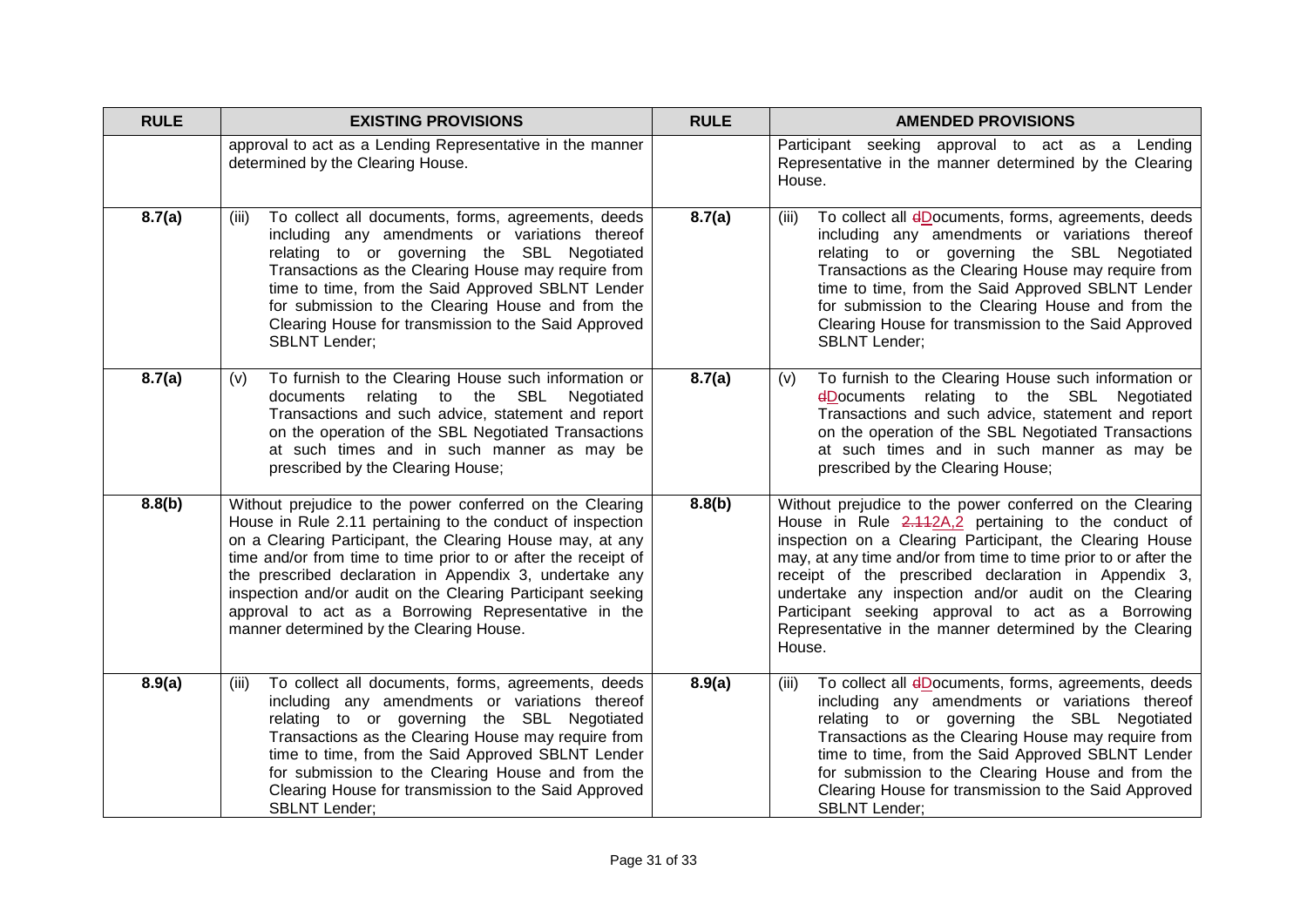| <b>RULE</b>                     | <b>EXISTING PROVISIONS</b>                                                                                                                                                                                                                                                                                                                                                                                                                                                                                                                                                                                            | <b>RULE</b>              | <b>AMENDED PROVISIONS</b>                                                                                                                                                                                                                                                                                                                                                                                                                                                                                                                                                                                                 |
|---------------------------------|-----------------------------------------------------------------------------------------------------------------------------------------------------------------------------------------------------------------------------------------------------------------------------------------------------------------------------------------------------------------------------------------------------------------------------------------------------------------------------------------------------------------------------------------------------------------------------------------------------------------------|--------------------------|---------------------------------------------------------------------------------------------------------------------------------------------------------------------------------------------------------------------------------------------------------------------------------------------------------------------------------------------------------------------------------------------------------------------------------------------------------------------------------------------------------------------------------------------------------------------------------------------------------------------------|
| 8.9(a)                          | To furnish to the Clearing House such information or<br>(v)<br>documents relating to the SBL Negotiated<br>Transactions and such advice, statement and report<br>on the operation of the SBL Negotiated Transactions<br>at such times and in such manner as may be<br>prescribed by the Clearing House;                                                                                                                                                                                                                                                                                                               | 8.9(a)                   | To furnish to the Clearing House such information or<br>(v)<br>dDocuments relating to the SBL Negotiated<br>Transactions and such advice, statement and report<br>on the operation of the SBL Negotiated Transactions<br>at such times and in such manner as may be<br>prescribed by the Clearing House;                                                                                                                                                                                                                                                                                                                  |
| 8.15                            | PROVISION OF INFORMATION                                                                                                                                                                                                                                                                                                                                                                                                                                                                                                                                                                                              | 8.15                     | PROVISION OF INFORMATION                                                                                                                                                                                                                                                                                                                                                                                                                                                                                                                                                                                                  |
|                                 | The SBLNT Participants / Representatives must furnish to<br>the Clearing House or the Commission any information or<br>document in relation to any SBL Negotiated Transaction as<br>required by the Clearing House or the Commission from<br>time to time.                                                                                                                                                                                                                                                                                                                                                            |                          | The SBLNT Participants / Representatives must furnish to<br>the Clearing House or the Commission any information or<br>dDocument in relation to any SBL Negotiated Transaction<br>as required by the Clearing House or the Commission from<br>time to time.                                                                                                                                                                                                                                                                                                                                                               |
| 8.19                            | In the event that the Clearing House is required to<br>(a)<br>suspend the operation of the SBLNT System, as the<br>case may be, and the provision of all ancillary services<br>where for any reason the records of the Clearing<br>House, the Central Depository or the Bursa SBL<br>System are unavailable, inaccessible, delayed or<br>hindered in any manner, the Clearing House shall not<br>be liable for any failure, hindrance or delay in the<br>provision of services or for the failure to give or the<br>delay in giving effect to any notice or communication<br>from a SBLNT Participant/Representative. | 8.19                     | In the event that the Clearing House is required to<br>(a)<br>suspend the operation of the SBLNT System, as the<br>case may be, and the provision of all ancillary services<br>where for any reason the $r$ Records of the Clearing<br>House, the Central Depository or the Bursa SBL<br>System are unavailable, inaccessible, delayed or<br>hindered in any manner, the Clearing House shall not<br>be liable for any failure, hindrance or delay in the<br>provision of services or for the failure to give or the<br>delay in giving effect to any notice or communication<br>from a SBLNT Participant/Representative. |
| Appendix 1,<br><b>Chapter 8</b> | (1)<br>we must provide to Bursa Clearing (S) or the<br>Securities Commission, upon request, any information<br>or document in relation to SBL required by Bursa<br>Clearing (S) or the Securities Commission pertaining<br>to the Approved SBLNT Lenders for whom we are<br>acting;                                                                                                                                                                                                                                                                                                                                   | Appendix 1,<br>Chapter 8 | we must provide to Bursa Clearing (S) or the<br>(1)<br>Securities Commission Malaysia, upon request, any<br>information or document in relation to SBL required by<br>Bursa Clearing (S) or the Securities Commission<br>Malaysia pertaining to the Approved SBLNT Lenders<br>for whom we are acting;                                                                                                                                                                                                                                                                                                                     |
| Appendix 2,<br><b>Chapter 8</b> | The Approved SBLNT Lender expressly consents to<br>(4)<br>the Lending Representative providing the Clearing<br>House or the Securities Commission with any<br>information or document in relation to any loan                                                                                                                                                                                                                                                                                                                                                                                                         | Appendix 2,<br>Chapter 8 | The Approved SBLNT Lender expressly consents to<br>(4)<br>the Lending Representative providing the Clearing<br>House or the Securities Commission Malaysia with<br>any information or document in relation to any loan                                                                                                                                                                                                                                                                                                                                                                                                    |